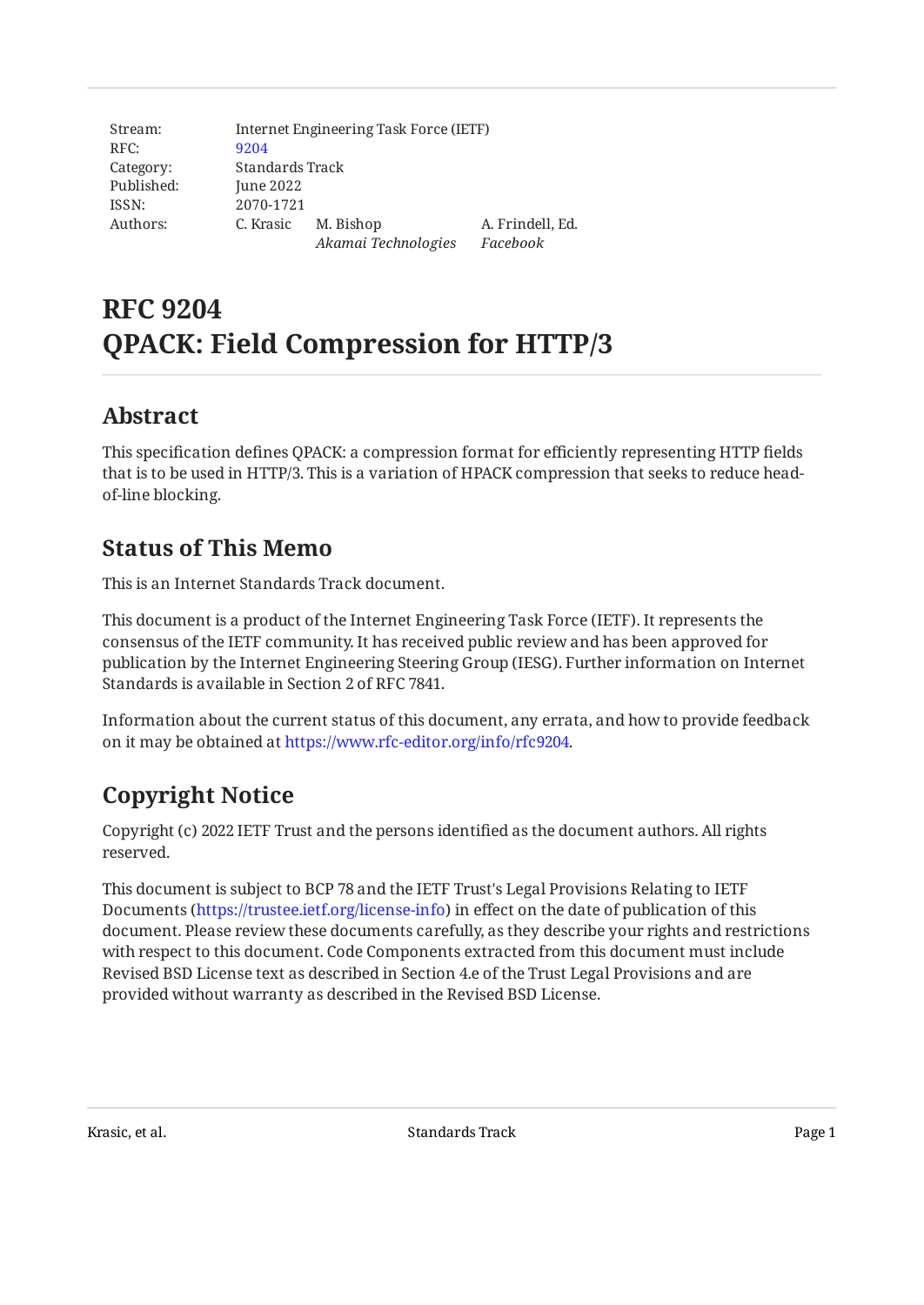## <span id="page-1-0"></span>**[Table of Contents](#page-1-0)**

#### [1](#page-3-0). [Introduction](#page-3-0)

- [1.1.](#page-3-1) [Conventions and De](#page-3-1)finitions
- [1.2.](#page-4-0) [Notational Conventions](#page-4-0)
- [2](#page-5-0). [Compression Process Overview](#page-5-0)
	- [2.1.](#page-5-1) [Encoder](#page-5-1)
		- [2.1.1](#page-5-2). [Limits on Dynamic Table Insertions](#page-5-2)
		- [2.1.2](#page-6-0). [Blocked Streams](#page-6-0)
		- [2.1.3](#page-7-0). [Avoiding Flow-Control Deadlocks](#page-7-0)
		- [2.1.4](#page-7-1). [Known Received Count](#page-7-1)
	- [2.2.](#page-7-2) [Decoder](#page-7-2)
		- [2.2.1](#page-8-0). [Blocked Decoding](#page-8-0)
		- [2.2.2](#page-8-1). [State Synchronization](#page-8-1)
		- [2.2.3](#page-9-0). [Invalid References](#page-9-0)
- [3](#page-9-1). [Reference Tables](#page-9-1)
	- [3.1.](#page-9-2) [Static Table](#page-9-2)
	- [3.2.](#page-10-0) [Dynamic Table](#page-10-0)
		- [3.2.1](#page-10-1). [Dynamic Table Size](#page-10-1)
		- [3.2.2](#page-10-2). [Dynamic Table Capacity and Eviction](#page-10-2)
		- [3.2.3](#page-11-0). [Maximum Dynamic Table Capacity](#page-11-0)
		- [3.2.4](#page-11-1). [Absolute Indexing](#page-11-1)
		- [3.2.5](#page-11-2). [Relative Indexing](#page-11-2)
		- [3.2.6](#page-12-0). [Post-Base Indexing](#page-12-0)
- [4](#page-13-0). [Wire Format](#page-13-0)
	- [4.1.](#page-13-1) [Primitives](#page-13-1)
		- [4.1.1](#page-13-2). Prefi[xed Integers](#page-13-2)
		- [4.1.2](#page-13-3). [String Literals](#page-13-3)
	- [4.2.](#page-14-0) [Encoder and Decoder Streams](#page-14-0)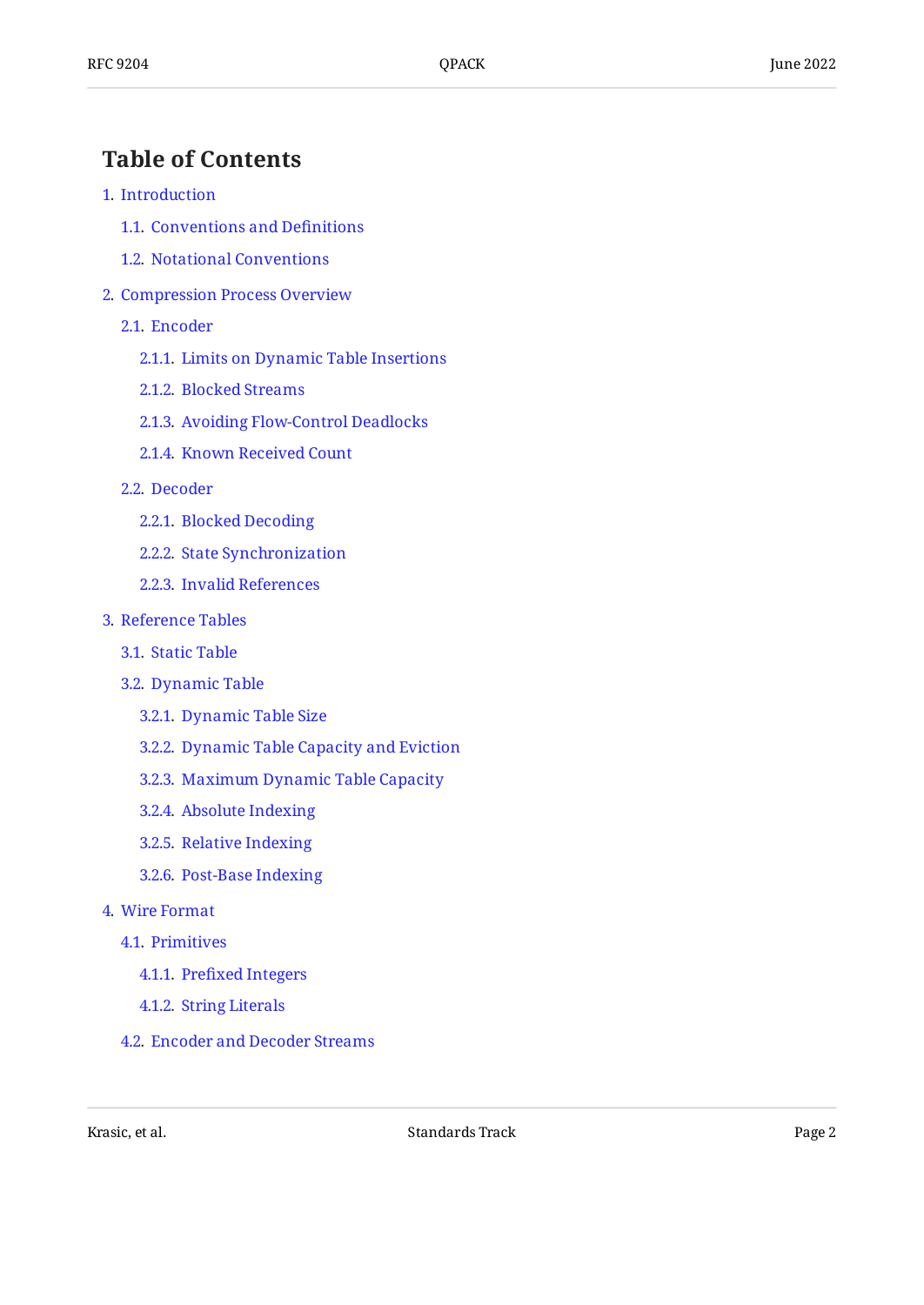- [4.3.](#page-14-1) [Encoder Instructions](#page-14-1)
	- [4.3.1](#page-14-2). [Set Dynamic Table Capacity](#page-14-2)
	- [4.3.2](#page-15-0). [Insert with Name Reference](#page-15-0)
	- [4.3.3](#page-15-1). [Insert with Literal Name](#page-15-1)
	- [4.3.4](#page-16-0). [Duplicate](#page-16-0)
- [4.4.](#page-16-1) [Decoder Instructions](#page-16-1)
	- [4.4.1](#page-16-2). [Section Acknowledgment](#page-16-2)
	- [4.4.2](#page-17-0). [Stream Cancellation](#page-17-0)
	- [4.4.3](#page-17-1). [Insert Count Increment](#page-17-1)
- [4.5.](#page-18-0) [Field Line Representations](#page-18-0)
	- [4.5.1](#page-18-1). [Encoded Field Section Pre](#page-18-1)fix
	- [4.5.2](#page-20-0). [Indexed Field Line](#page-20-0)
	- [4.5.3](#page-21-0). [Indexed Field Line with Post-Base Index](#page-21-0)
	- [4.5.4](#page-21-1). [Literal Field Line with Name Reference](#page-21-1)
	- [4.5.5](#page-22-0). [Literal Field Line with Post-Base Name Reference](#page-22-0)
	- [4.5.6](#page-22-1). [Literal Field Line with Literal Name](#page-22-1)
- [5](#page-23-0). Confi[guration](#page-23-0)
- [6](#page-23-1). [Error Handling](#page-23-1)
- [7](#page-23-2). [Security Considerations](#page-23-2)
	- [7.1.](#page-23-3) [Probing Dynamic Table State](#page-23-3)
		- [7.1.1](#page-24-0). [Applicability to QPACK and HTTP](#page-24-0)
		- [7.1.2](#page-24-1). [Mitigation](#page-24-1)
		- [7.1.3](#page-25-0). [Never-Indexed Literals](#page-25-0)
	- [7.2.](#page-26-0) Static Huff[man Encoding](#page-26-0)
	- [7.3.](#page-26-1) [Memory Consumption](#page-26-1)
	- [7.4.](#page-27-0) [Implementation Limits](#page-27-0)
- [8](#page-27-1). [IANA Considerations](#page-27-1)
	- [8.1.](#page-27-2) [Settings Registration](#page-27-2)
	- [8.2.](#page-28-0) [Stream Type Registration](#page-28-0)
	- [8.3.](#page-28-1) [Error Code Registration](#page-28-1)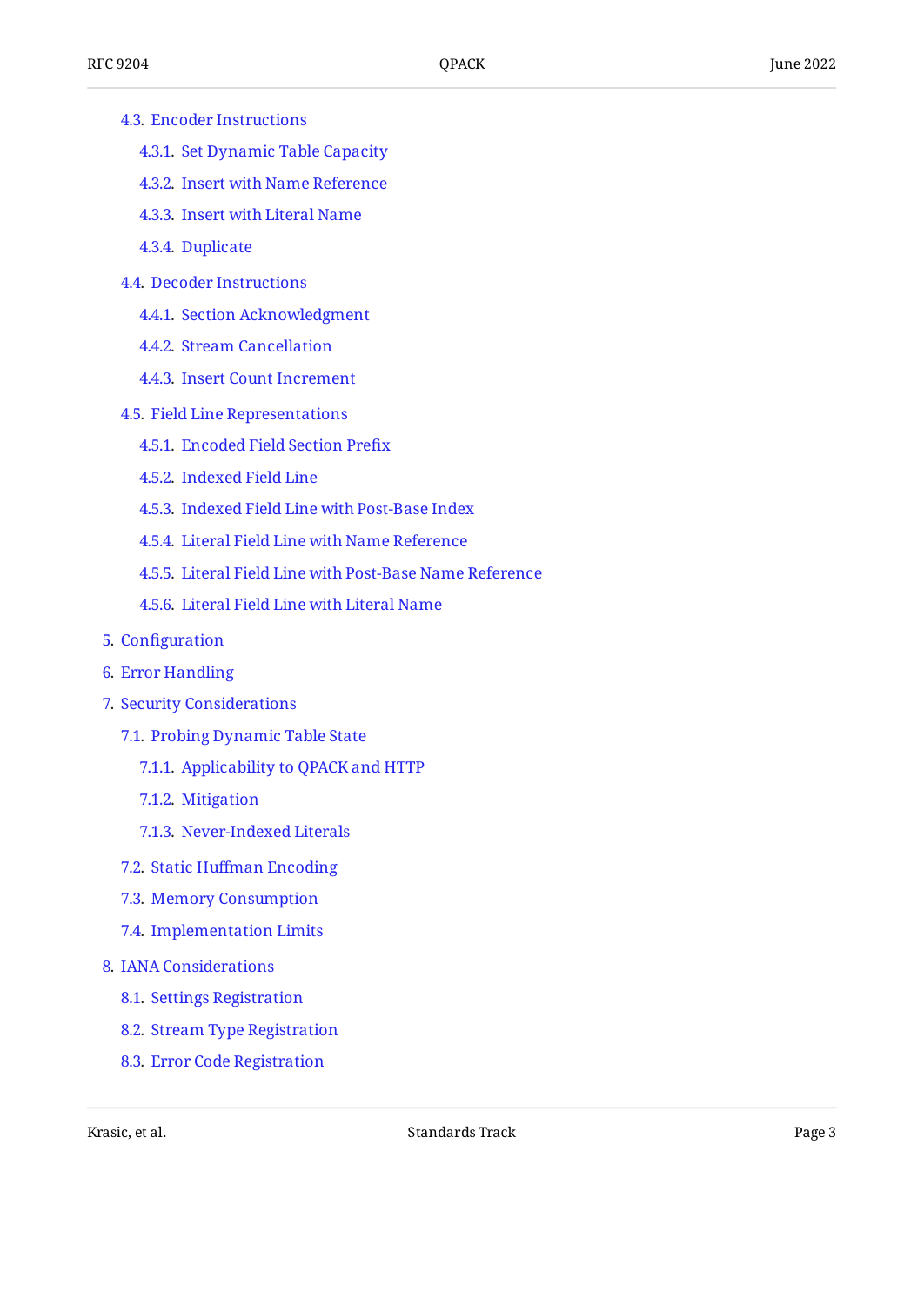#### [9](#page-28-2). [References](#page-28-2)

[9.1.](#page-28-3) [Normative References](#page-28-3)

[9.2.](#page-29-0) [Informative References](#page-29-0)

[Appendix A.](#page-29-1) [Static Table](#page-29-1)

[Appendix B.](#page-34-0) [Encoding and Decoding Examples](#page-34-0)

- [B.1](#page-34-1). [Literal Field Line with Name Reference](#page-34-1)
- [B.2](#page-35-0). [Dynamic Table](#page-35-0)
- [B.3](#page-35-1). [Speculative Insert](#page-35-1)
- [B.4](#page-36-0). [Duplicate Instruction, Stream Cancellation](#page-36-0)
- [B.5](#page-37-0). [Dynamic Table Insert, Eviction](#page-37-0)

[Appendix C.](#page-38-0) [Sample Single-Pass Encoding Algorithm](#page-38-0)

[Acknowledgments](#page-39-0)

[Authors' Addresses](#page-40-0)

## <span id="page-3-0"></span>**[1. Introduction](#page-3-0)**

The QUIC transport protocol ([QUIC-TRANSPORT]) is designed to support HTTP semantics, and its design subsumes many of the features of HTTP/2 ([HTTP/2]). HTTP/2 uses HPACK ([RFC7541]) for compression of the header and trailer sections. If HPACK were used for HTTP/3 ([\[HTTP/3](#page-29-5)]), it would induce head-of-line blocking for field sections due to built-in assumptions of a total ordering across frames on all streams.

QPACK reuses core concepts from HPACK, but is redesigned to allow correctness in the presence of out-of-order delivery, with flexibility for implementations to balance between resilience against head-of-line blocking and optimal compression ratio. The design goals are to closely approach the compression ratio of HPACK with substantially less head-of-line blocking under the same loss conditions.

#### <span id="page-3-1"></span>**[1.1. Conventions and De](#page-3-1)finitions**

The key words "MUST", "MUST NOT", "REQUIRED", "SHALL", "SHALL NOT", "SHOULD", "SHOULD NOT", "**RECOMMENDED", "NOT RECOMMENDED", "MAY",** and "OPTIONAL" in this document are to be interpreted as described in BCP 14 [RFC2119] [RFC8174] when, and only when, they appear in all capitals, as shown here.

The following terms are used in this document: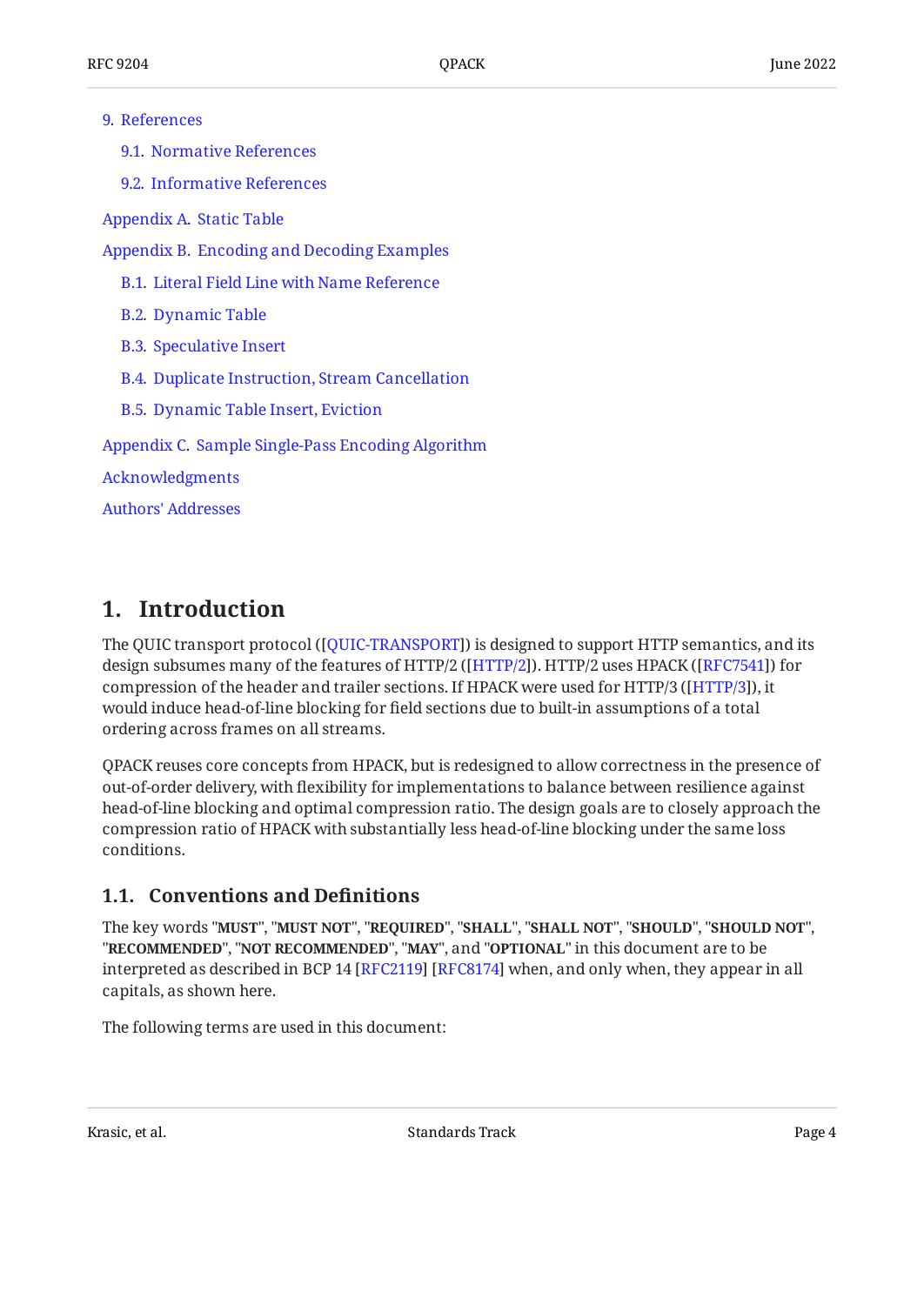- HTTP fields: Metadata sent as part of an HTTP message. The term encompasses both header and trailer fields. Colloquially, the term "headers" has often been used to refer to HTTP header fields and trailer fields; this document uses "fields" for generality.
- HTTP field line: A name-value pair sent as part of an HTTP field section. See Sections [6.3](https://www.rfc-editor.org/rfc/rfc9110#section-6.3) and [6.5](https://www.rfc-editor.org/rfc/rfc9110#section-6.5) of [HTTP].
- HTTP field value: Data associated with a field name, composed from all field line values with that field name in that section, concatenated together with comma separators.
- Field section: An ordered collection of HTTP field lines associated with an HTTP message. A field section can contain multiple field lines with the same name. It can also contain duplicate field lines. An HTTP message can include both header and trailer sections.
- Representation: An instruction that represents a field line, possibly by reference to the dynamic and static tables.
- Encoder: An implementation that encodes field sections.
- Decoder: An implementation that decodes encoded field sections.
- Absolute Index: A unique index for each entry in the dynamic table.
- Base: A reference point for relative and post-Base indices. Representations that reference dynamic table entries are relative to a Base.

Insert Count: The total number of entries inserted in the dynamic table.

<span id="page-4-0"></span>Note that QPACK is a name, not an abbreviation.

#### **[1.2. Notational Conventions](#page-4-0)**

Diagramsin this document use the format described in Section 3.1 of [RFC2360], with the following additional conventions:

- x (A) Indicates that x is A bits long.
- x (A+) Indicates that x uses the prefixed integer encoding defined in [Section 4.1.1,](#page-13-2) beginning with an A-bit prefix.
- x ... Indicates that x is variable length and extends to the end of the region.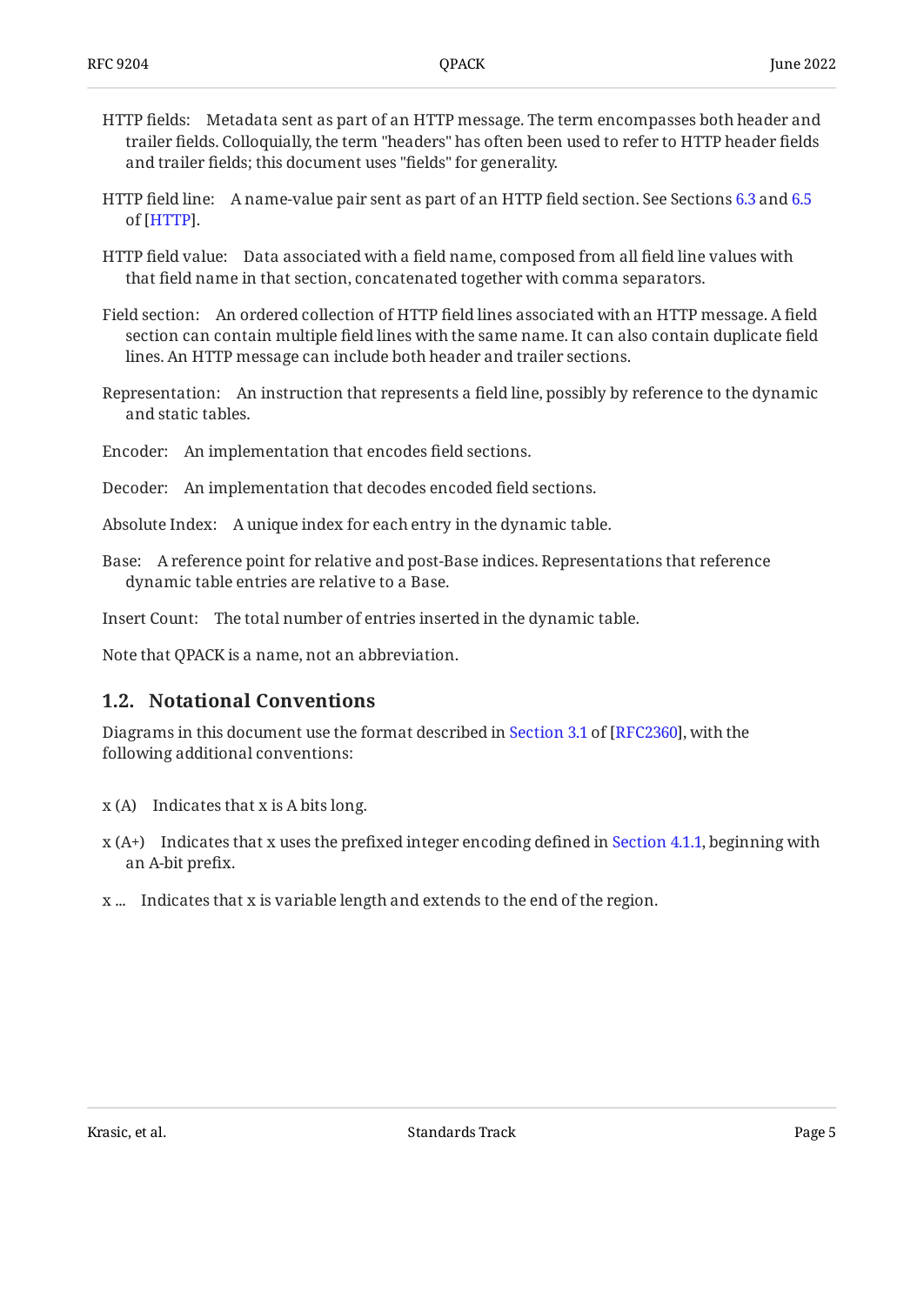## <span id="page-5-0"></span>**[2. Compression Process Overview](#page-5-0)**

Like HPACK, QPACK uses two tables for associating field lines ("headers") to indices. The static table ([Section 3.1](#page-9-2)) is predefined and contains common header field lines (some of them with an empty value). The dynamic table ([Section 3.2](#page-10-0)) is built up over the course of the connection and can be used by the encoder to index both header and trailer field lines in the encoded field sections.

QPACK defines unidirectional streams for sending instructions from encoder to decoder and vice versa.

### <span id="page-5-1"></span>**[2.1. Encoder](#page-5-1)**

An encoder converts a header or trailer section into a series of representations by emitting either an indexed or a literal representation for each field line in the list; see [Section 4.5](#page-18-0). Indexed representations achieve high compression by replacing the literal name and possibly the value with an index to either the static or dynamic table. References to the static table and literal representations do not require any dynamic state and never risk head-of-line blocking. References to the dynamic table risk head-of-line blocking if the encoder has not received an acknowledgment indicating the entry is available at the decoder.

An encoder **MAY** insert any entry in the dynamic table it chooses; it is not limited to field lines it is compressing.

QPACK preserves the ordering of field lines within each field section. An encoder **MUST** emit field representations in the order they appear in the input field section.

QPACK is designed to place the burden of optional state tracking on the encoder, resulting in relatively simple decoders.

#### <span id="page-5-2"></span>**[2.1.1. Limits on Dynamic Table Insertions](#page-5-2)**

Inserting entries into the dynamic table might not be possible if the table contains entries that cannot be evicted.

A dynamic table entry cannot be evicted immediately after insertion, even if it has never been referenced. Once the insertion of a dynamic table entry has been acknowledged and there are no outstanding references to the entry in unacknowledged representations, the entry becomes evictable. Note that references on the encoder stream never preclude the eviction of an entry, because those references are guaranteed to be processed before the instruction evicting the entry.

If the dynamic table does not contain enough room for a new entry without evicting other entries, and the entries that would be evicted are not evictable, the encoder **MUST NOT** insert that entry into the dynamic table (including duplicates of existing entries). In order to avoid this, an encoder that uses the dynamic table has to keep track of each dynamic table entry referenced by each field section until those representations are acknowledged by the decoder; see [Section 4.4.1.](#page-16-2)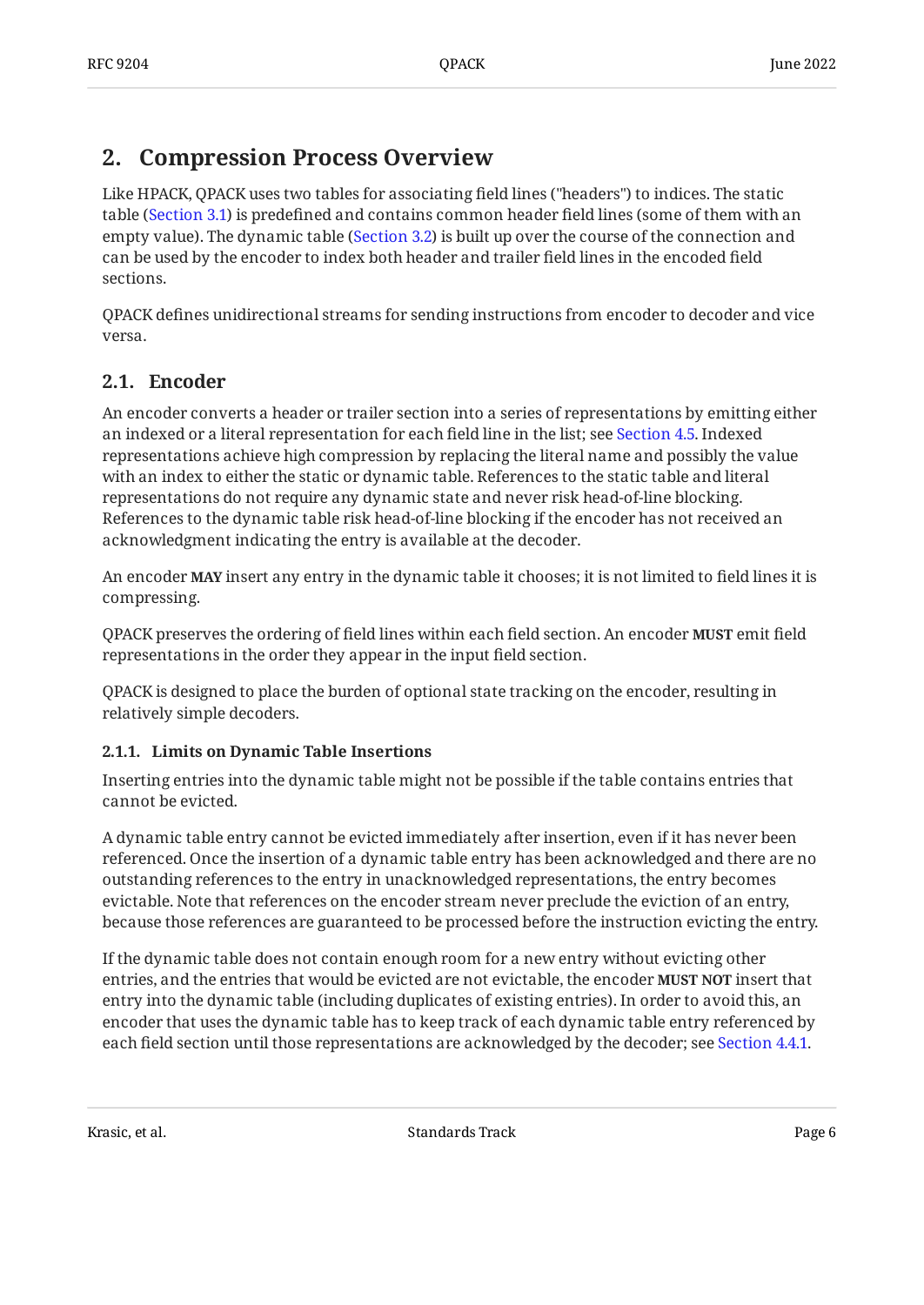#### <span id="page-6-1"></span>**[2.1.1.1. Avoiding Prohibited Insertions](#page-6-1)**

To ensure that the encoder is not prevented from adding new entries, the encoder can avoid referencing entries that are close to eviction. Rather than reference such an entry, the encoder can emit a Duplicate instruction ([Section 4.3.4\)](#page-16-0) and reference the duplicate instead.

Determining which entries are too close to eviction to reference is an encoder preference. One heuristic is to target a fixed amount of available space in the dynamic table: either unused space or space that can be reclaimed by evicting non-blocking entries. To achieve this, the encoder can maintain a draining index, which is the smallest absolute index ([Section 3.2.4\)](#page-11-1) in the dynamic table that it will emit a reference for. As new entries are inserted, the encoder increases the draining index to maintain the section of the table that it will not reference. If the encoder does not create new references to entries with an absolute index lower than the draining index, the number of unacknowledged references to those entries will eventually become zero, allowing them to be evicted.

<span id="page-6-2"></span>

<span id="page-6-0"></span>*[Figure 1: Draining Dynamic Table Entries](#page-6-2)* 

#### **[2.1.2. Blocked Streams](#page-6-0)**

Because QUIC does not guarantee order between data on different streams, a decoder might encounter a representation that references a dynamic table entry that it has not yet received.

Each encoded field section contains a Required Insert Count ([Section 4.5.1\)](#page-18-1), the lowest possible value for the Insert Count with which the field section can be decoded. For a field section encoded using references to the dynamic table, the Required Insert Count is one larger than the largest absolute index of all referenced dynamic table entries. For a field section encoded with no references to the dynamic table, the Required Insert Count is zero.

When the decoder receives an encoded field section with a Required Insert Count greater than its own Insert Count, the stream cannot be processed immediately and is considered "blocked"; see [Section 2.2.1.](#page-8-0)

The decoder specifies an upper bound on the number of streams that can be blocked using the <code>SETTINGS\_QPACK\_BLOCKED\_STREAMS</code> setting; see [Section 5.](#page-23-0) An encoder <code>MUST</code> limit the number of streams that could become blocked to the value of SETTINGS\_QPACK\_BLOCKED\_STREAMS at all times. If a decoder encounters more blocked streams than it promised to support, it **MUST** treat this as a connection error of type QPACK\_DECOMPRESSION\_FAILED.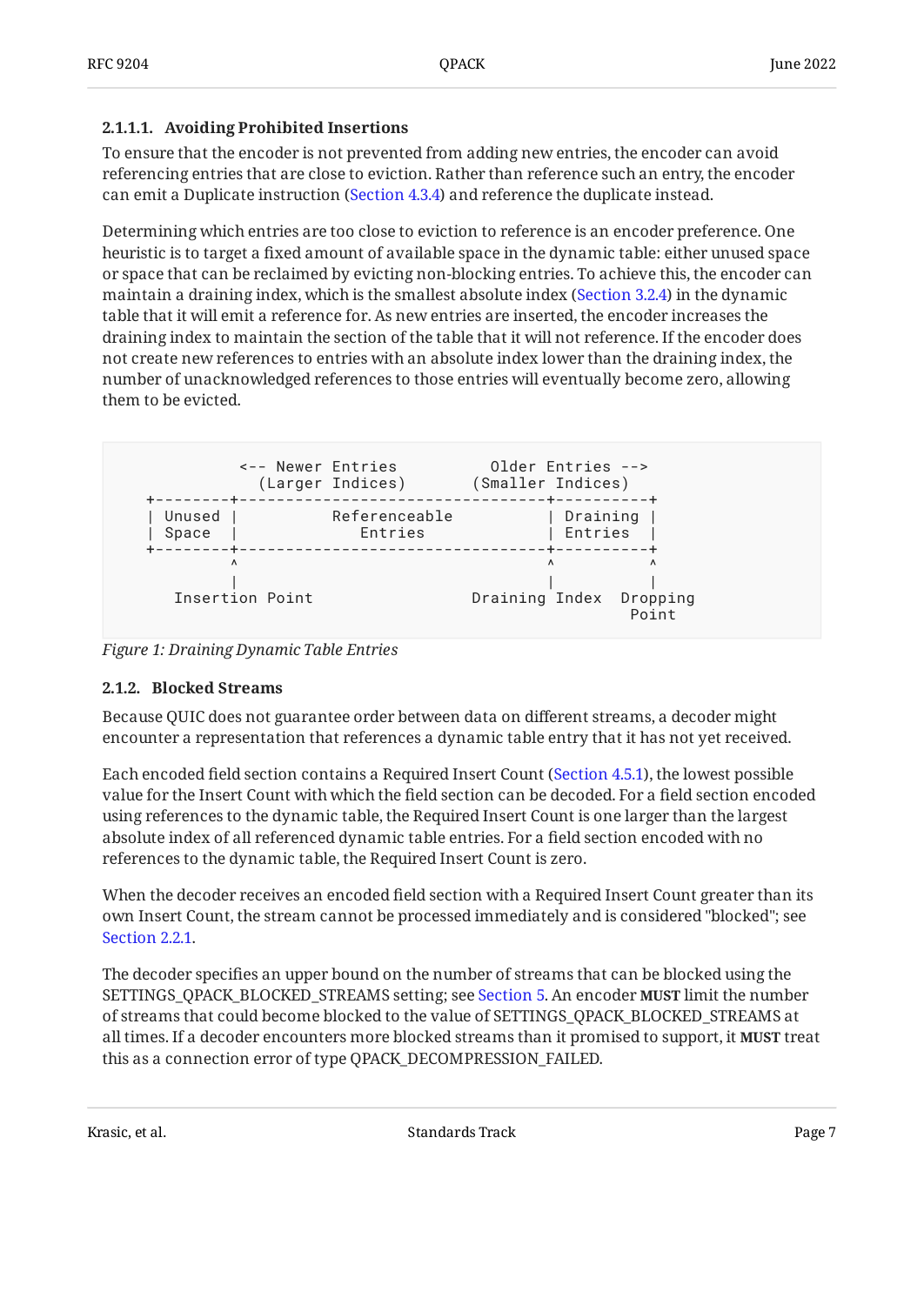Note that the decoder might not become blocked on every stream that risks becoming blocked.

An encoder can decide whether to risk having a stream become blocked. If permitted by the value of SETTINGS\_QPACK\_BLOCKED\_STREAMS, compression efficiency can often be improved by referencing dynamic table entries that are still in transit, but if there is loss or reordering, the stream can become blocked at the decoder. An encoder can avoid the risk of blocking by only referencing dynamic table entries that have been acknowledged, but this could mean using literals. Since literals make the encoded field section larger, this can result in the encoder becoming blocked on congestion or flow-control limits.

#### <span id="page-7-0"></span>**[2.1.3. Avoiding Flow-Control Deadlocks](#page-7-0)**

Writing instructions on streams that are limited by flow control can produce deadlocks.

A decoder might stop issuing flow-control credit on the stream that carries an encoded field section until the necessary updates are received on the encoder stream. If the granting of flowcontrol credit on the encoder stream (or the connection as a whole) depends on the consumption and release of data on the stream carrying the encoded field section, a deadlock might result.

More generally, a stream containing a large instruction can become deadlocked if the decoder withholds flow-control credit until the instruction is completely received.

To avoid these deadlocks, an encoder **SHOULD NOT** write an instruction unless sufficient stream and connection flow-control credit is available for the entire instruction.

#### <span id="page-7-1"></span>**[2.1.4. Known Received Count](#page-7-1)**

The Known Received Count is the total number of dynamic table insertions and duplications acknowledged by the decoder. The encoder tracks the Known Received Count in order to identify which dynamic table entries can be referenced without potentially blocking a stream. The decoder tracks the Known Received Count in order to be able to send Insert Count Increment instructions.

A Section Acknowledgment instruction ([Section 4.4.1\)](#page-16-2) implies that the decoder has received all dynamic table state necessary to decode the field section. If the Required Insert Count of the acknowledged field section is greater than the current Known Received Count, the Known Received Count is updated to that Required Insert Count value.

An Insert Count Increment instruction ([Section 4.4.3\)](#page-17-1) increases the Known Received Count by its Increment parameter. See [Section 2.2.2.3](#page-9-3) for guidance.

### <span id="page-7-2"></span>**[2.2. Decoder](#page-7-2)**

As in HPACK, the decoder processes a series of representations and emits the corresponding field sections. It also processes instructions received on the encoder stream that modify the dynamic table. Note that encoded field sections and encoder stream instructions arrive on separate streams. This is unlike HPACK, where encoded field sections (header blocks) can contain instructions that modify the dynamic table, and there is no dedicated stream of HPACK instructions.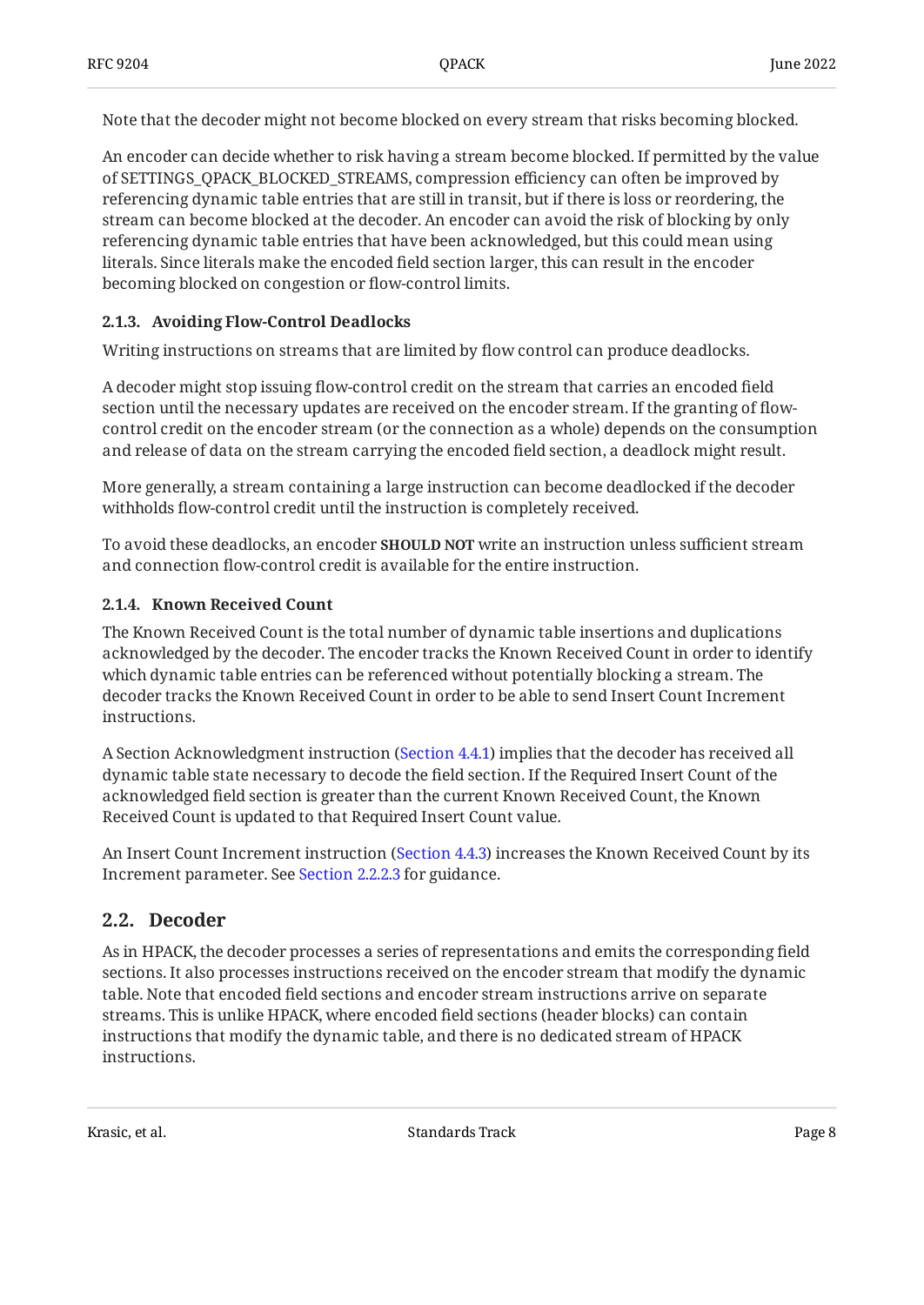The decoder **MUST** emit field lines in the order their representations appear in the encoded field section.

#### <span id="page-8-0"></span>**[2.2.1. Blocked Decoding](#page-8-0)**

Upon receipt of an encoded field section, the decoder examines the Required Insert Count. When the Required Insert Count is less than or equal to the decoder's Insert Count, the field section can be processed immediately. Otherwise, the stream on which the field section was received becomes blocked.

While blocked, encoded field section data **SHOULD** remain in the blocked stream's flow-control window. This data is unusable until the stream becomes unblocked, and releasing the flow control prematurely makes the decoder vulnerable to memory exhaustion attacks. A stream becomes unblocked when the Insert Count becomes greater than or equal to the Required Insert Count for all encoded field sections the decoder has started reading from the stream.

When processing encoded field sections, the decoder expects the Required Insert Count to equal the lowest possible value for the Insert Count with which the field section can be decoded, as prescribed in [Section 2.1.2](#page-6-0). If it encounters a Required Insert Count smaller than expected, it **MUST** treat this as a connection error of type QPACK\_DECOMPRESSION\_FAILED; see [Section 2.2.3.](#page-9-0) If it encounters a Required Insert Count larger than expected, it MAY treat this as a connection error of type QPACK\_DECOMPRESSION\_FAILED.

#### <span id="page-8-1"></span>**[2.2.2. State Synchronization](#page-8-1)**

The decoder signals the following events by emitting decoder instructions ([Section 4.4\)](#page-16-1) on the decoder stream.

#### <span id="page-8-2"></span>**[2.2.2.1. Completed Processing of a Field Section](#page-8-2)**

After the decoder finishes decoding a field section encoded using representations containing dynamic table references, it **MUST** emit a Section Acknowledgment instruction ([Section 4.4.1\)](#page-16-2). A stream may carry multiple field sections in the case of intermediate responses, trailers, and pushed requests. The encoder interprets each Section Acknowledgment instruction as acknowledging the earliest unacknowledged field section containing dynamic table references sent on the given stream.

#### <span id="page-8-3"></span>**[2.2.2.2. Abandonment of a Stream](#page-8-3)**

When an endpoint receives a stream reset before the end of a stream or before all encoded field sections are processed on that stream, or when it abandons reading of a stream, it generates a Stream Cancellation instruction; see [Section 4.4.2](#page-17-0). This signals to the encoder that all references to the dynamic table on that stream are no longer outstanding. A decoder with a maximum dynamic table capacity [\(Section 3.2.3](#page-11-0)) equal to zero **MAY** omit sending Stream Cancellations, because the encoder cannot have any dynamic table references. An encoder cannot infer from this instruction that any updates to the dynamic table have been received.

Krasic, et al. No. 2013 - Standards Track Page 9 - Standards Track Page 9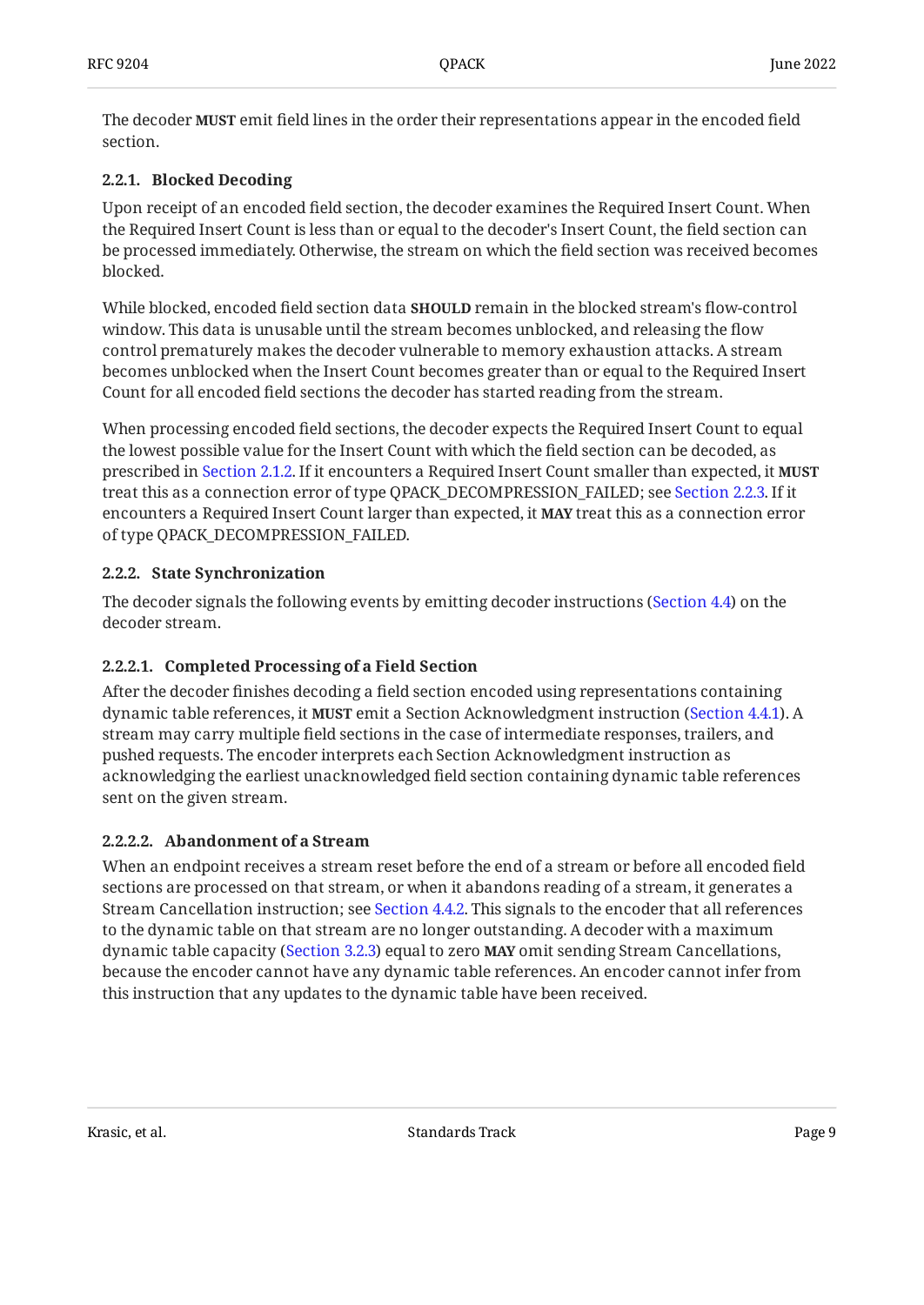The Section Acknowledgment and Stream Cancellation instructions permit the encoder to remove references to entries in the dynamic table. When an entry with an absolute index lower than the Known Received Count has zero references, then it is considered evictable; see [Section](#page-5-2) [2.1.1](#page-5-2).

#### <span id="page-9-3"></span>**[2.2.2.3. New Table Entries](#page-9-3)**

After receiving new table entries on the encoder stream, the decoder chooses when to emit Insert Count Increment instructions; see [Section 4.4.3.](#page-17-1) Emitting this instruction after adding each new dynamic table entry will provide the timeliest feedback to the encoder, but could be redundant with other decoder feedback. By delaying an Insert Count Increment instruction, the decoder might be able to coalesce multiple Insert Count Increment instructions or replace them entirely with Section Acknowledgments; see [Section 4.4.1.](#page-16-2) However, delaying too long may lead to compression inefficiencies if the encoder waits for an entry to be acknowledged before using it.

#### <span id="page-9-0"></span>**[2.2.3. Invalid References](#page-9-0)**

If the decoder encounters a reference in a field line representation to a dynamic table entry that has already been evicted or that has an absolute index greater than or equal to the declared Required Insert Count ([Section 4.5.1\)](#page-18-1), it **MUST** treat this as a connection error of type QPACK\_DECOMPRESSION\_FAILED.

If the decoder encounters a reference in an encoder instruction to a dynamic table entry that has already been evicted, it MUST treat this as a connection error of type QPACK\_ENCODER\_STREAM\_ERROR.

## <span id="page-9-1"></span>**[3. Reference Tables](#page-9-1)**

Unlike in HPACK, entries in the QPACK static and dynamic tables are addressed separately. The following sections describe how entries in each table are addressed.

### <span id="page-9-2"></span>**[3.1. Static Table](#page-9-2)**

The static table consists of a predefined list of field lines, each of which has a fixed index over time. Its entries are defined in [Appendix A.](#page-29-1)

All entries in the static table have a name and a value. However, values can be empty (that is, have a length of 0). Each entry is identified by a unique index.

Note that the QPACK static table is indexed from 0, whereas the HPACK static table is indexed from 1.

When the decoder encounters an invalid static table index in a field line representation, it **MUST** treat this as a connection error of type QPACK\_DECOMPRESSION\_FAILED. If this index is received on the encoder stream, this **MUST** be treated as a connection error of type QPACK\_ENCODER\_STREAM\_ERROR.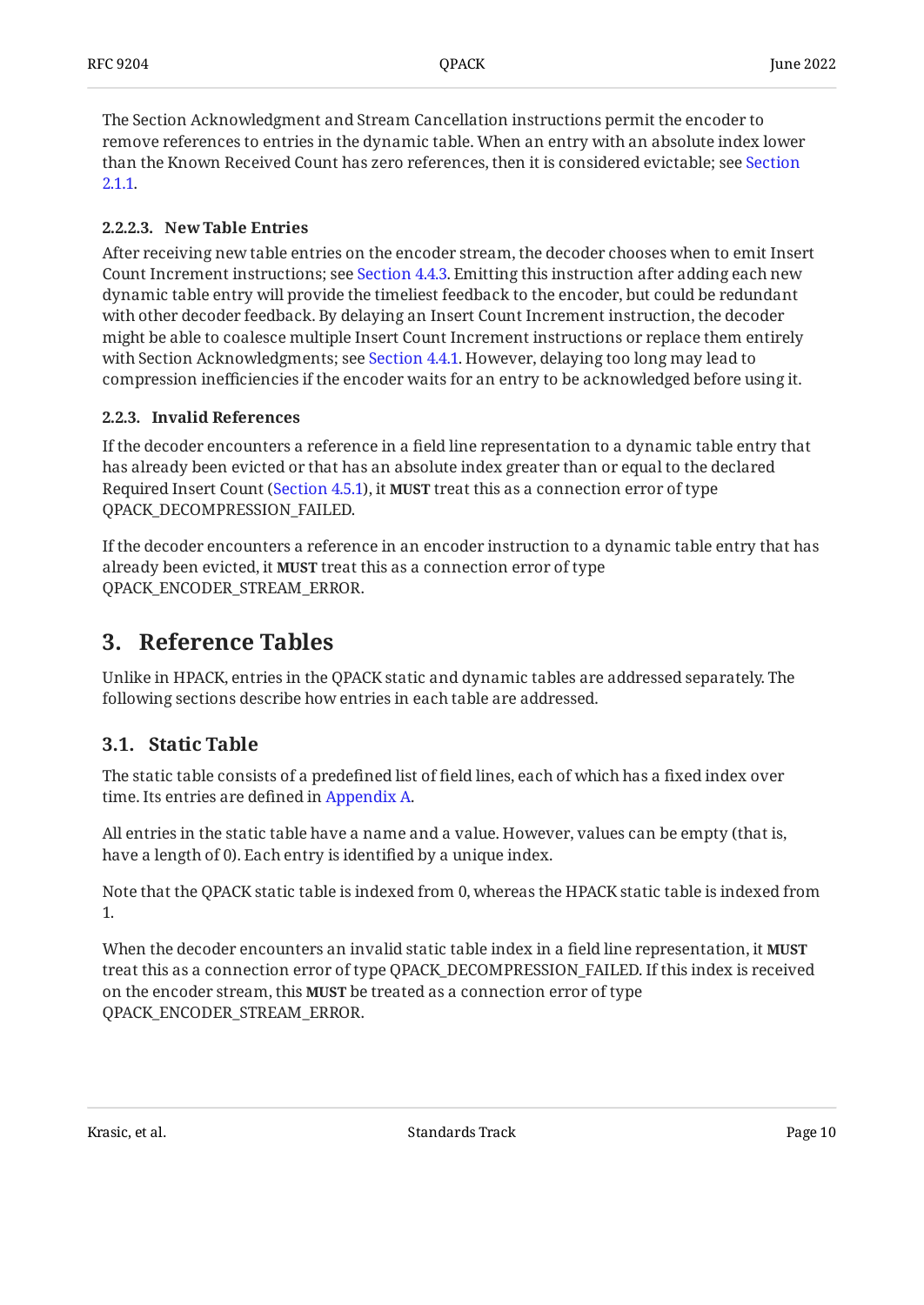### <span id="page-10-0"></span>**[3.2. Dynamic Table](#page-10-0)**

The dynamic table consists of a list of field lines maintained in first-in, first-out order. A QPACK encoder and decoder share a dynamic table that is initially empty. The encoder adds entries to the dynamic table and sends them to the decoder via instructions on the encoder stream; see [Section 4.3](#page-14-1).

The dynamic table can contain duplicate entries (i.e., entries with the same name and same value). Therefore, duplicate entries **MUST NOT** be treated as an error by the decoder.

<span id="page-10-1"></span>Dynamic table entries can have empty values.

#### **[3.2.1. Dynamic Table Size](#page-10-1)**

The size of the dynamic table is the sum of the size of its entries.

The size of an entry is the sum of its name's length in bytes, its value's length in bytes, and 32 additional bytes. The size of an entry is calculated using the length of its name and value without Huffman encoding applied.

#### <span id="page-10-2"></span>**[3.2.2. Dynamic Table Capacity and Eviction](#page-10-2)**

The encoder sets the capacity of the dynamic table, which serves as the upper limit on its size. The initial capacity of the dynamic table is zero. The encoder sends a Set Dynamic Table Capacity instruction ([Section 4.3.1\)](#page-14-2) with a non-zero capacity to begin using the dynamic table.

Before a new entry is added to the dynamic table, entries are evicted from the end of the dynamic table until the size of the dynamic table is less than or equal to (table capacity - size of new entry). The encoder **MUST NOT** cause a dynamic table entry to be evicted unless that entry is evictable; see [Section 2.1.1.](#page-5-2) The new entry is then added to the table. It is an error if the encoder attempts to add an entry that is larger than the dynamic table capacity; the decoder **MUST** treat this as a connection error of type QPACK\_ENCODER\_STREAM\_ERROR.

A new entry can reference an entry in the dynamic table that will be evicted when adding this new entry into the dynamic table. Implementations are cautioned to avoid deleting the referenced name or value if the referenced entry is evicted from the dynamic table prior to inserting the new entry.

Whenever the dynamic table capacity is reduced by the encoder [\(Section 4.3.1](#page-14-2)), entries are evicted from the end of the dynamic table until the size of the dynamic table is less than or equal to the new table capacity. This mechanism can be used to completely clear entries from the dynamic table by setting a capacity of 0, which can subsequently be restored.

Krasic, et al. Standards Track Page 11 Standards Track Page 11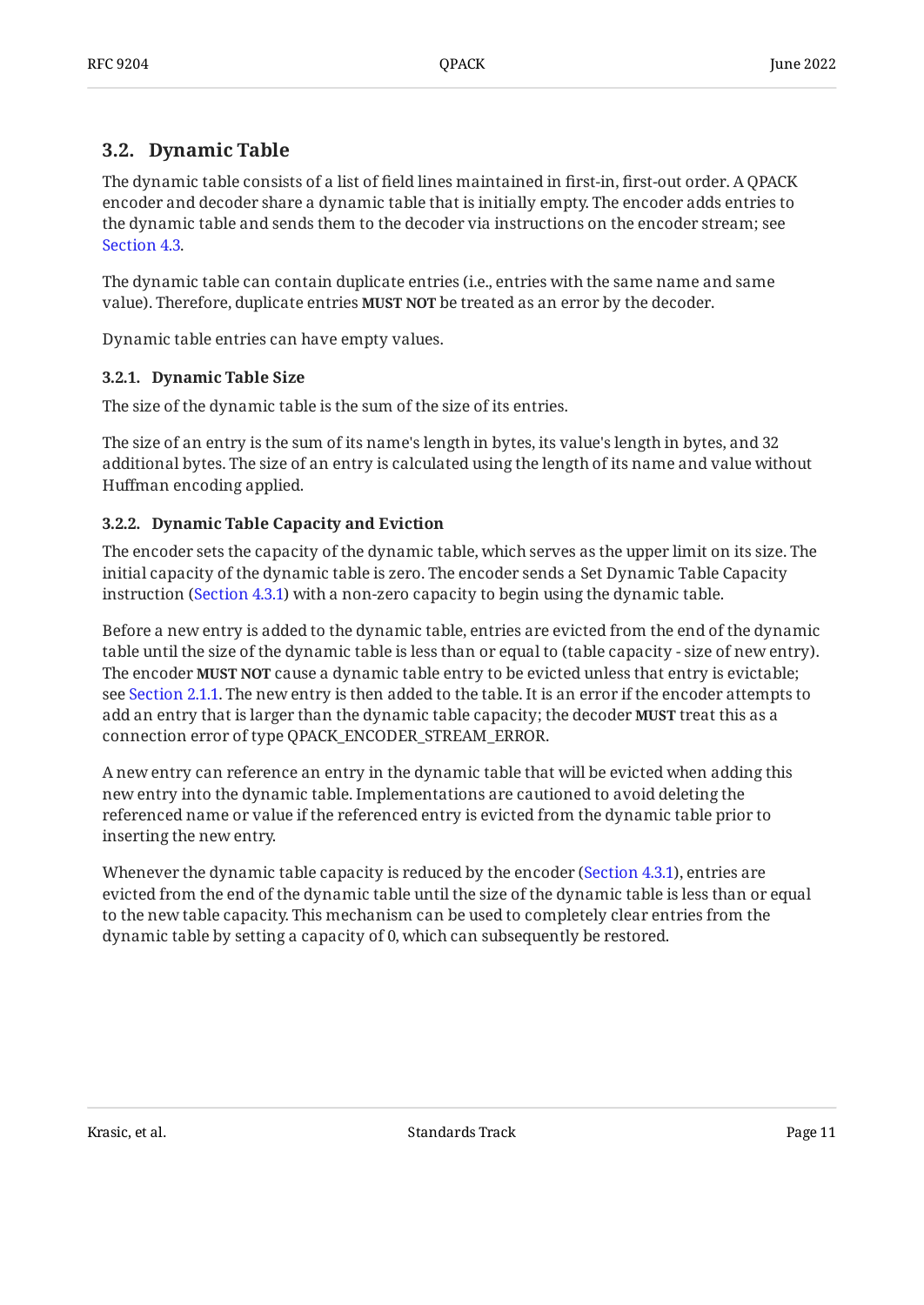#### <span id="page-11-0"></span>**[3.2.3. Maximum Dynamic Table Capacity](#page-11-0)**

To bound the memory requirements of the decoder, the decoder limits the maximum value the encoder is permitted to set for the dynamic table capacity. In HTTP/3, this limit is determined by the value of SETTINGS\_QPACK\_MAX\_TABLE\_CAPACITY sent by the decoder; see [Section 5.](#page-23-0) The encoder **MUST NOT** set a dynamic table capacity that exceeds this maximum, but it can choose to use a lower dynamic table capacity; see [Section 4.3.1](#page-14-2).

For clients using 0-RTT data in HTTP/3, the server's maximum table capacity is the remembered value of the setting or zero if the value was not previously sent. When the client's 0-RTT value of the SETTING is zero, the server **MAY** set it to a non-zero value in its SETTINGS frame. If the remembered value is non-zero, the server **MUST** send the same non-zero value in its SETTINGS frame. If it specifies any other value, or omits SETTINGS\_QPACK\_MAX\_TABLE\_CAPACITY from SETTINGS, the encoder must treat this as a connection error of type QPACK\_DECODER\_STREAM\_ERROR.

For clients not using 0-RTT data (whether 0-RTT is not attempted or is rejected) and for all HTTP/3 servers, the maximum table capacity is 0 until the encoder processes a SETTINGS frame with a non-zero value of SETTINGS\_QPACK\_MAX\_TABLE\_CAPACITY.

When the maximum table capacity is zero, the encoder **MUST NOT** insert entries into the dynamic table and MUST NOT send any encoder instructions on the encoder stream.

#### <span id="page-11-1"></span>**[3.2.4. Absolute Indexing](#page-11-1)**

Each entry possesses an absolute index that is fixed for the lifetime of that entry. The first entry inserted has an absolute index of 0; indices increase by one with each insertion.

#### <span id="page-11-2"></span>**[3.2.5. Relative Indexing](#page-11-2)**

Relative indices begin at zero and increase in the opposite direction from the absolute index. Determining which entry has a relative index of 0 depends on the context of the reference.

<span id="page-11-3"></span>In encoder instructions ([Section 4.3\)](#page-14-1), a relative index of 0 refers to the most recently inserted value in the dynamic table. Note that this means the entry referenced by a given relative index will change while interpreting instructions on the encoder stream.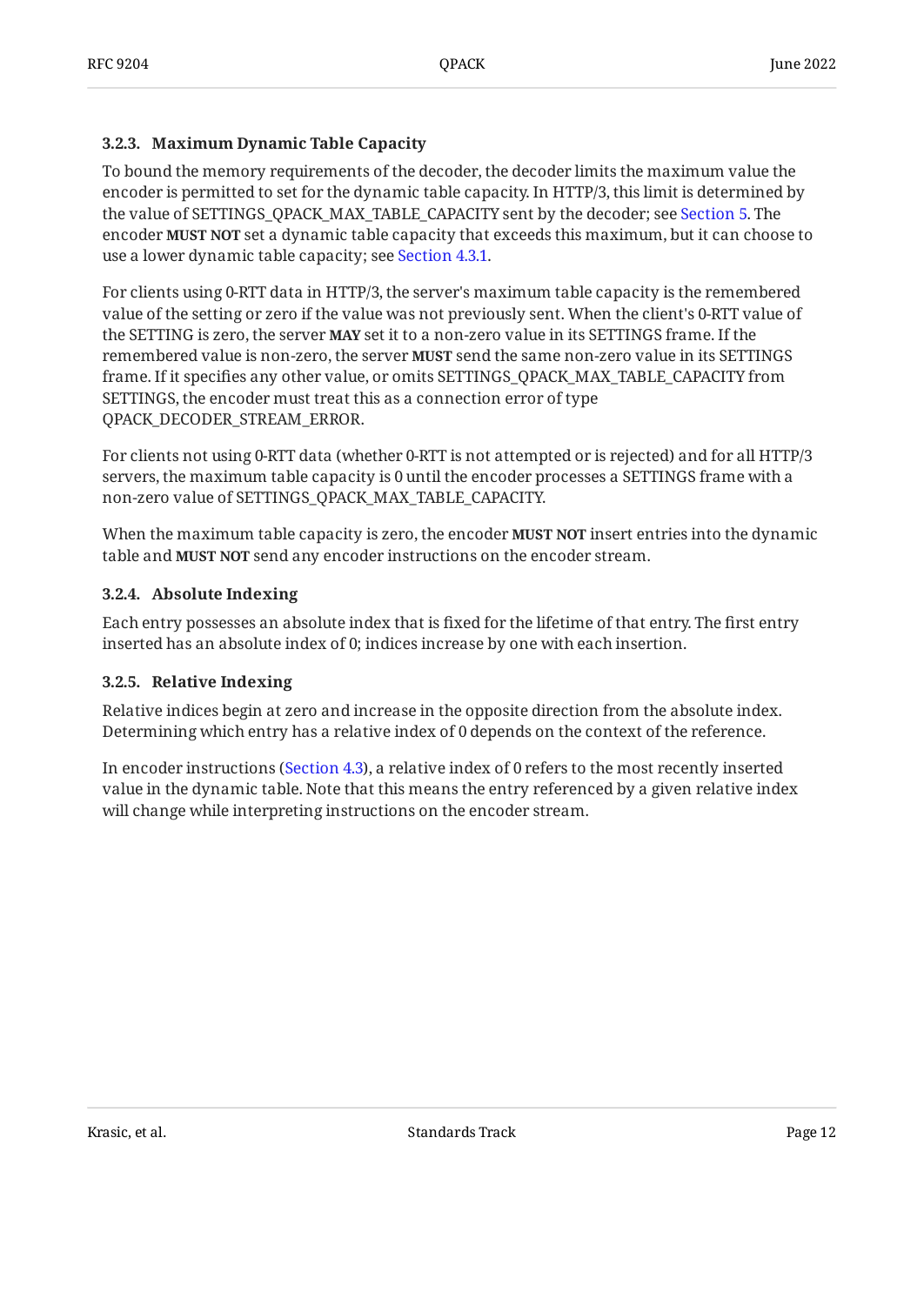<span id="page-12-1"></span>

*[Figure 2:](#page-12-1) [Example Dynamic Table Indexing - Encoder Stream](#page-11-3)* 

Unlike in encoder instructions, relative indices in field line representations are relative to the Base at the beginning of the encoded field section; see [Section 4.5.1](#page-18-1). This ensures that references are stable even if encoded field sections and dynamic table updates are processed out of order.

In a field line representation, a relative index of 0 refers to the entry with absolute index equal to Base - 1.

<span id="page-12-2"></span>

<span id="page-12-0"></span>*[Figure 3: Example Dynamic Table Indexing - Relative Index in Representation](#page-12-2)* 

#### **[3.2.6. Post-Base Indexing](#page-12-0)**

Post-Base indices are used in field line representations for entries with absolute indices greater than or equal to Base, starting at 0 for the entry with absolute index equal to Base and increasing in the same direction as the absolute index.

<span id="page-12-3"></span>Post-Base indices allow an encoder to process a field section in a single pass and include references to entries added while processing this (or other) field sections.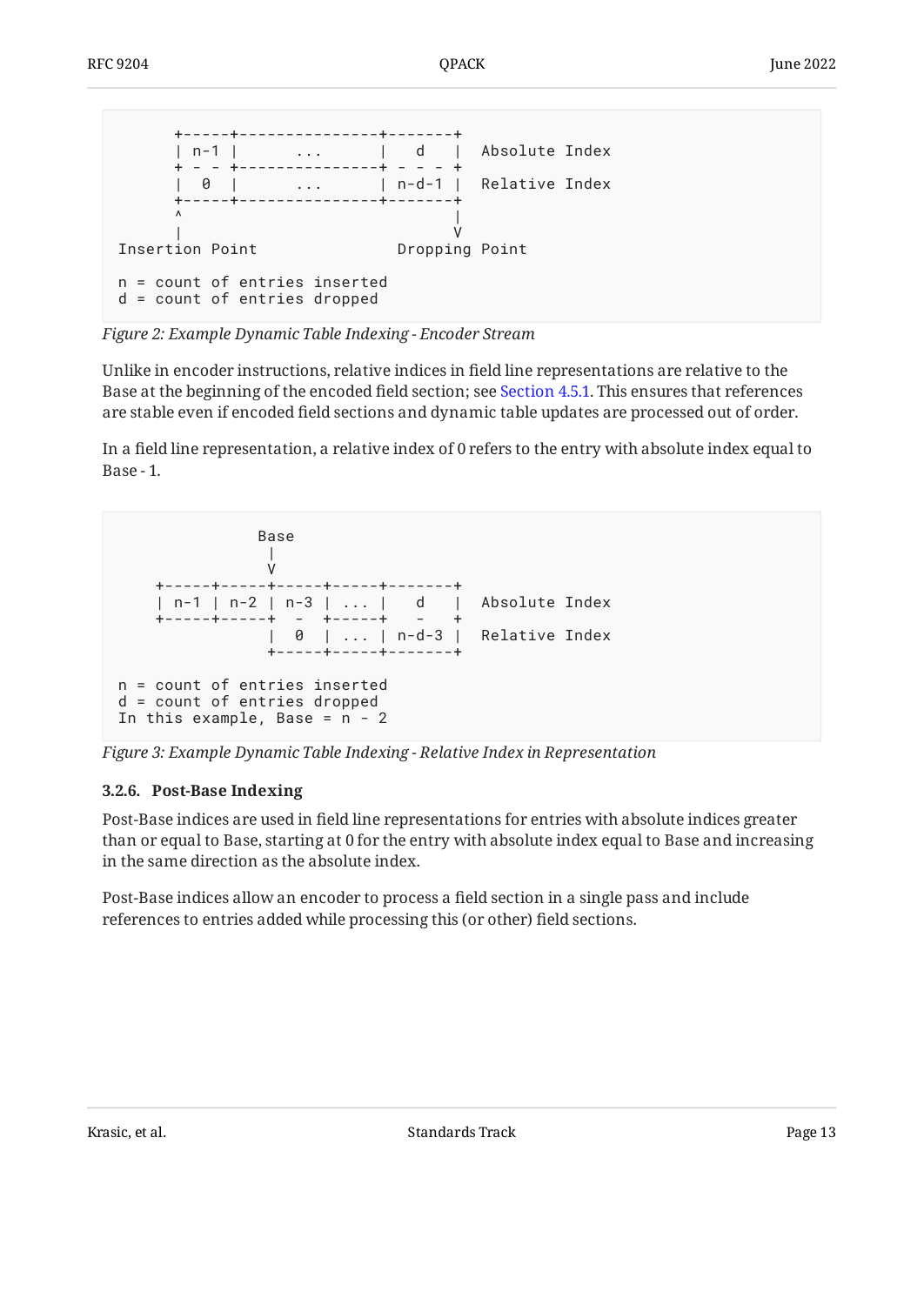<span id="page-13-4"></span>

| Base                                                                                                           |                 |
|----------------------------------------------------------------------------------------------------------------|-----------------|
| +-----+-----+-----+-----+-----+<br>  n-1   n-2   n-3      d   Absolute Index<br>+-----+-----+-----+-----+----+ |                 |
| 1 1 0 1<br>-----+-----+                                                                                        | Post-Base Index |
| $n =$ count of entries inserted<br>d = count of entries dropped<br>In this example, Base = $n - 2$             |                 |

<span id="page-13-0"></span>*[Figure 4:](#page-13-4) [Example Dynamic Table Indexing - Post-Base Index in Representation](#page-12-3)* 

## <span id="page-13-1"></span>**[4. Wire Format](#page-13-0)**

### <span id="page-13-2"></span>**[4.1. Primitives](#page-13-1)**

#### **[4.1.1. P](#page-13-2)refi[xed Integers](#page-13-2)**

Theprefixed integer from Section 5.1 of [RFC7541] is used heavily throughout this document. The format from [[RFC7541\]](#page-29-4) is used unmodified. Note, however, that QPACK uses some prefix sizes not actually used in HPACK.

<span id="page-13-3"></span>QPACK implementations **MUST** be able to decode integers up to and including 62 bits long.

#### **[4.1.2. String Literals](#page-13-3)**

Thestring literal defined by Section 5.2 of [RFC7541] is also used throughout. This string format includes optional Huffman encoding.

HPACK defines string literals to begin on a byte boundary. They begin with a single bit flag, denoted as 'H' in this document (indicating whether the string is Huffman encoded), followed by the string length encoded as a 7-bit prefix integer, and finally the indicated number of bytes of data.When Huffman encoding is enabled, the Huffman table from Appendix B of [RFC7541] is used without modification and the indicated length is the size of the string after encoding.

This document expands the definition of string literals by permitting them to begin other than on a byte boundary. An "N-bit prefix string literal" begins mid-byte, with the first (8-N) bits allocated to a previous field. The string uses one bit for the Huffman flag, followed by the length of the encoded string as a (N-1)-bit prefix integer. The prefix size, N, can have a value between 2 and 8, inclusive. The remainder of the string literal is unmodified.

A string literal without a prefix length noted is an 8-bit prefix string literal and follows the definitions in [RFC7541] without modification.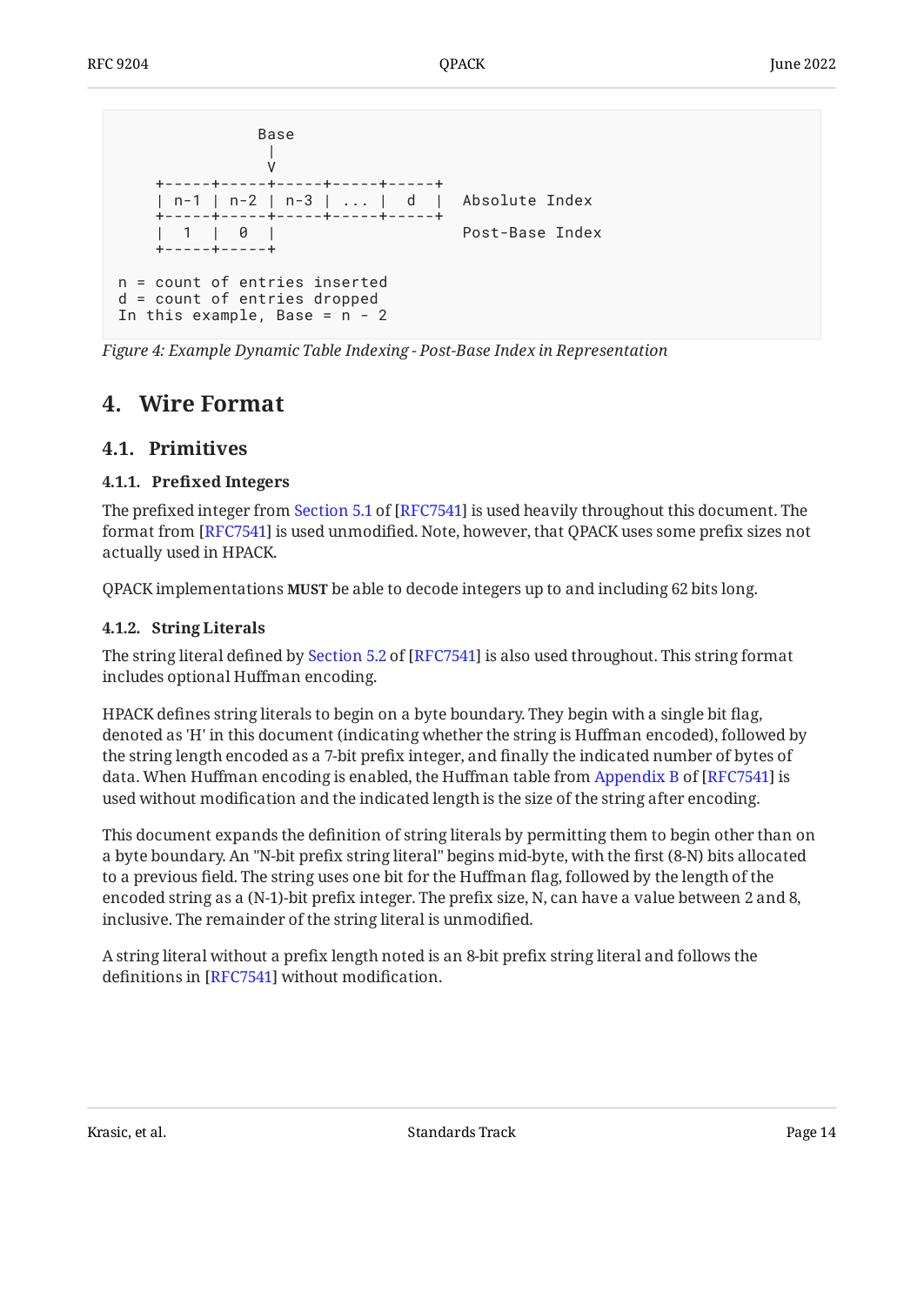### <span id="page-14-0"></span>**[4.2. Encoder and Decoder Streams](#page-14-0)**

QPACK defines two unidirectional stream types:

- $\bullet$  An encoder stream is a unidirectional stream of type 0x02. It carries an unframed sequence of encoder instructions from encoder to decoder.
- $\bullet$  A decoder stream is a unidirectional stream of type 0x03. It carries an unframed sequence of decoder instructions from decoder to encoder.

HTTP/3 endpoints contain a QPACK encoder and decoder. Each endpoint initiate, at most, **MUST** one encoder stream and, at most, one decoder stream. Receipt of a second instance of either stream type **MUST** be treated as a connection error of type H3\_STREAM\_CREATION\_ERROR.

The sender **MUST NOT** close either of these streams, and the receiver **MUST NOT** request that the sender close either of these streams. Closure of either unidirectional stream type **MUST** be treated as a connection error of type H3\_CLOSED\_CRITICAL\_STREAM.

An endpoint **MAY** avoid creating an encoder stream if it will not be used (for example, if its encoder does not wish to use the dynamic table or if the maximum size of the dynamic table permitted by the peer is zero).

An endpoint **MAY** avoid creating a decoder stream if its decoder sets the maximum capacity of the dynamic table to zero.

An endpoint **MUST** allow its peer to create an encoder stream and a decoder stream even if the connection's settings prevent their use.

### <span id="page-14-1"></span>**[4.3. Encoder Instructions](#page-14-1)**

An encoder sends encoder instructions on the encoder stream to set the capacity of the dynamic table and add dynamic table entries. Instructions adding table entries can use existing entries to avoid transmitting redundant information. The name can be transmitted as a reference to an existing entry in the static or the dynamic table or as a string literal. For entries that already exist in the dynamic table, the full entry can also be used by reference, creating a duplicate entry.

#### <span id="page-14-2"></span>**[4.3.1. Set Dynamic Table Capacity](#page-14-2)**

<span id="page-14-3"></span>An encoder informs the decoder of a change to the dynamic table capacity using an instruction that starts with the '001' 3-bit pattern. This is followed by the new dynamic table capacity represented as an integer with a 5-bit prefix; see [Section 4.1.1.](#page-13-2)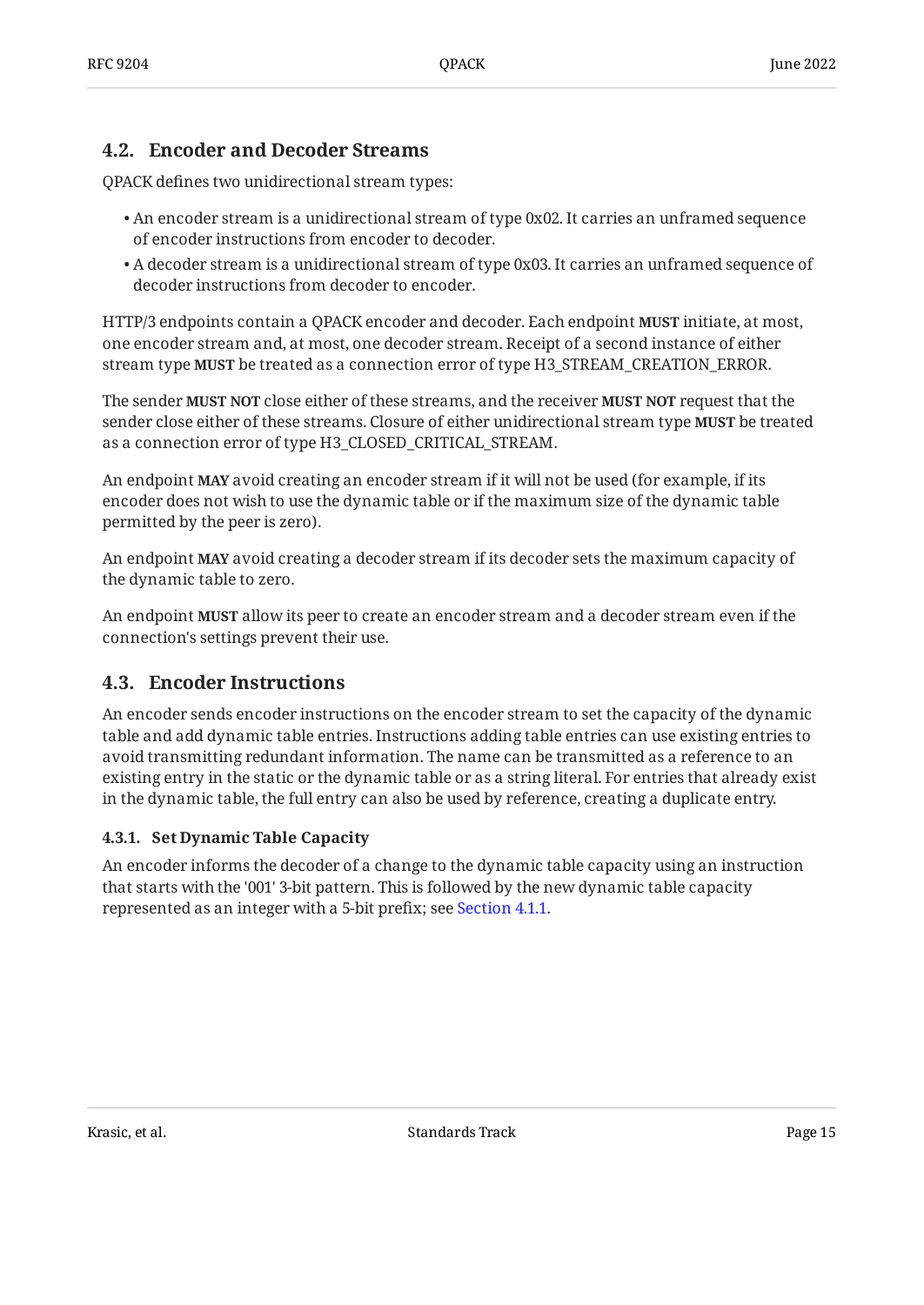```
 0 1 2 3 4 5 6 7
+---+---+---+---+---+---+---+---+
| 0 | 0 | 1 | Capacity (5+) |
+---+---+---+-------------------+
```
*[Figure 5:](#page-15-2) [Set Dynamic Table Capacity](#page-14-3)* 

The new capacity **MUST** be lower than or equal to the limit described in [Section 3.2.3.](#page-11-0) In HTTP/3, this limit is the value of the SETTINGS\_QPACK\_MAX\_TABLE\_CAPACITY parameter ([Section 5\)](#page-23-0) received from the decoder. The decoder **MUST** treat a new dynamic table capacity value that exceeds this limit as a connection error of type QPACK\_ENCODER\_STREAM\_ERROR.

Reducing the dynamic table capacity can cause entries to be evicted; see [Section 3.2.2.](#page-10-2) This **MUST** <code>NOT</code> cause the eviction of entries that are not evictable; see [Section 2.1.1.](#page-5-2) Changing the capacity of the dynamic table is not acknowledged as this instruction does not insert an entry.

#### <span id="page-15-0"></span>**[4.3.2. Insert with Name Reference](#page-15-0)**

An encoder adds an entry to the dynamic table where the field name matches the field name of an entry stored in the static or the dynamic table using an instruction that starts with the '1' 1-bit pattern. The second ('T') bit indicates whether the reference is to the static or dynamic table. The 6-bit prefix integer ([Section 4.1.1\)](#page-13-2) that follows is used to locate the table entry for the field name. When T=1, the number represents the static table index; when T=0, the number is the relative index of the entry in the dynamic table.

The field name reference is followed by the field value represented as a string literal; see [Section](#page-13-3) [4.1.2](#page-13-3).

```
 0 1 2 3 4 5 6 7
 +---+---+---+---+---+---+---+---+
| 1 | T | Name Index (6+) |
 +---+---+-----------------------+
 | H | Value Length (7+) |
 +---+---------------------------+
 | Value String (Length bytes) |
 +-------------------------------+
```
<span id="page-15-1"></span>*[Figure 6: Insert Field Line -- Indexed Name](#page-15-3)* 

#### **[4.3.3. Insert with Literal Name](#page-15-1)**

An encoder adds an entry to the dynamic table where both the field name and the field value are represented as string literals using an instruction that starts with the '01' 2-bit pattern.

<span id="page-15-4"></span>This is followed by the name represented as a 6-bit prefix string literal and the value represented as an 8-bit prefix string literal; see [Section 4.1.2.](#page-13-3)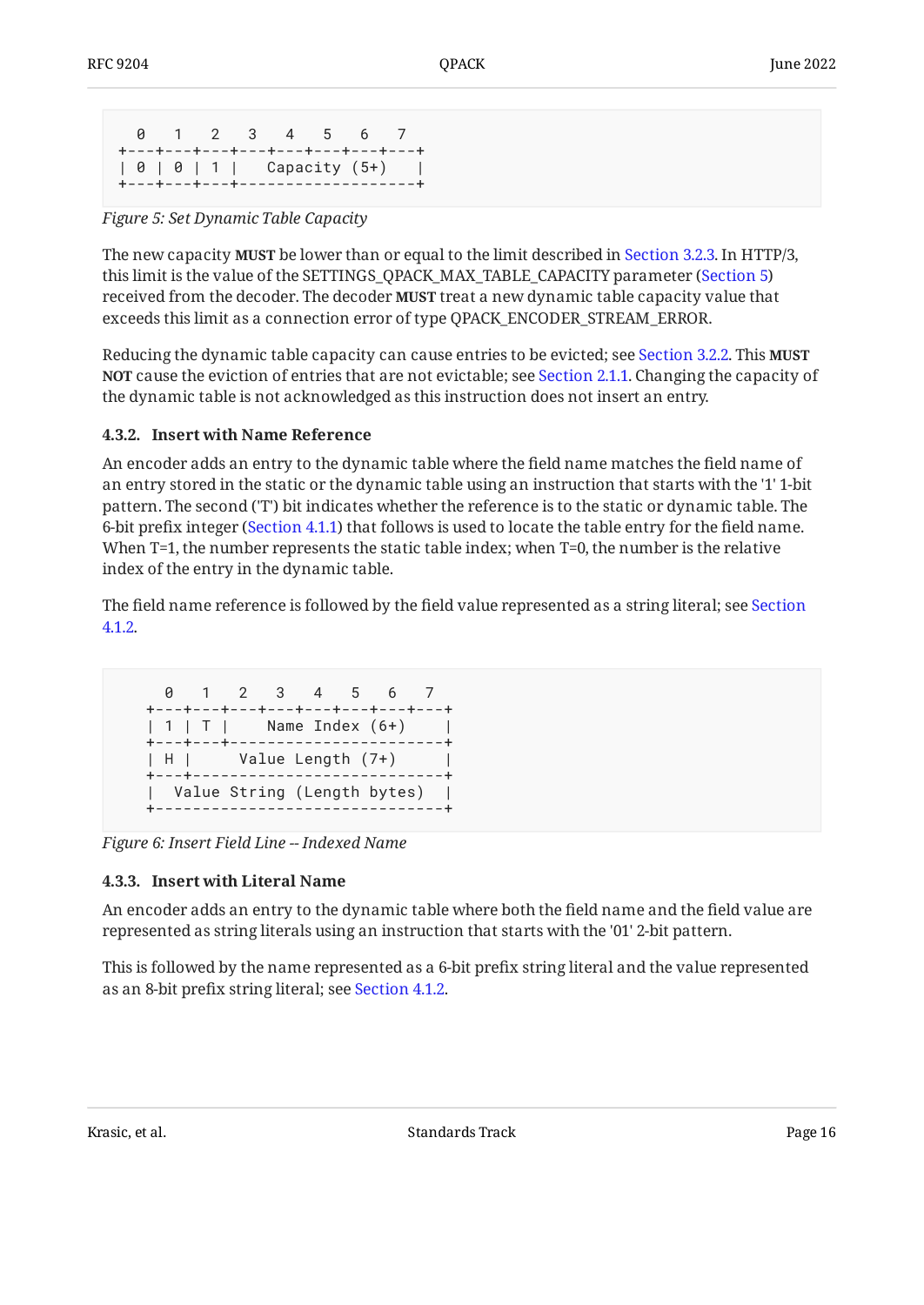```
 0 1 2 3 4 5 6 7
 +---+---+---+---+---+---+---+---+
 | 0 | 1 | H | Name Length (5+) |
 +---+---+---+-------------------+
 | Name String (Length bytes) |
 +---+---------------------------+
| H | Value Length (7+) |
 +---+---------------------------+
 | Value String (Length bytes) |
 +-------------------------------+
```
<span id="page-16-0"></span>*[Figure 7:](#page-16-3) [Insert Field Line -- New Name](#page-15-4)* 

#### **[4.3.4. Duplicate](#page-16-0)**

An encoder duplicates an existing entry in the dynamic table using an instruction that starts with the '000' 3-bit pattern. This is followed by the relative index of the existing entry represented as an integer with a 5-bit prefix; see [Section 4.1.1.](#page-13-2)

```
 0 1 2 3 4 5 6 7
 +---+---+---+---+---+---+---+---+
 | 0 | 0 | 0 | Index (5+) |
 +---+---+---+-------------------+
```
#### *[Figure 8: Duplicate](#page-16-4)*

The existing entry is reinserted into the dynamic table without resending either the name or the value. This is useful to avoid adding a reference to an older entry, which might block inserting new entries.

### <span id="page-16-1"></span>**[4.4. Decoder Instructions](#page-16-1)**

A decoder sends decoder instructions on the decoder stream to inform the encoder about the processing of field sections and table updates to ensure consistency of the dynamic table.

#### <span id="page-16-2"></span>**[4.4.1. Section Acknowledgment](#page-16-2)**

After processing an encoded field section whose declared Required Insert Count is not zero, the decoder emits a Section Acknowledgment instruction. The instruction starts with the '1' 1-bit pattern, followed by the field section's associated stream ID encoded as a 7-bit prefix integer; see [Section 4.1.1.](#page-13-2)

<span id="page-16-5"></span>This instruction is used as described in Sections [2.1.4](#page-7-1) and [2.2.2](#page-8-1).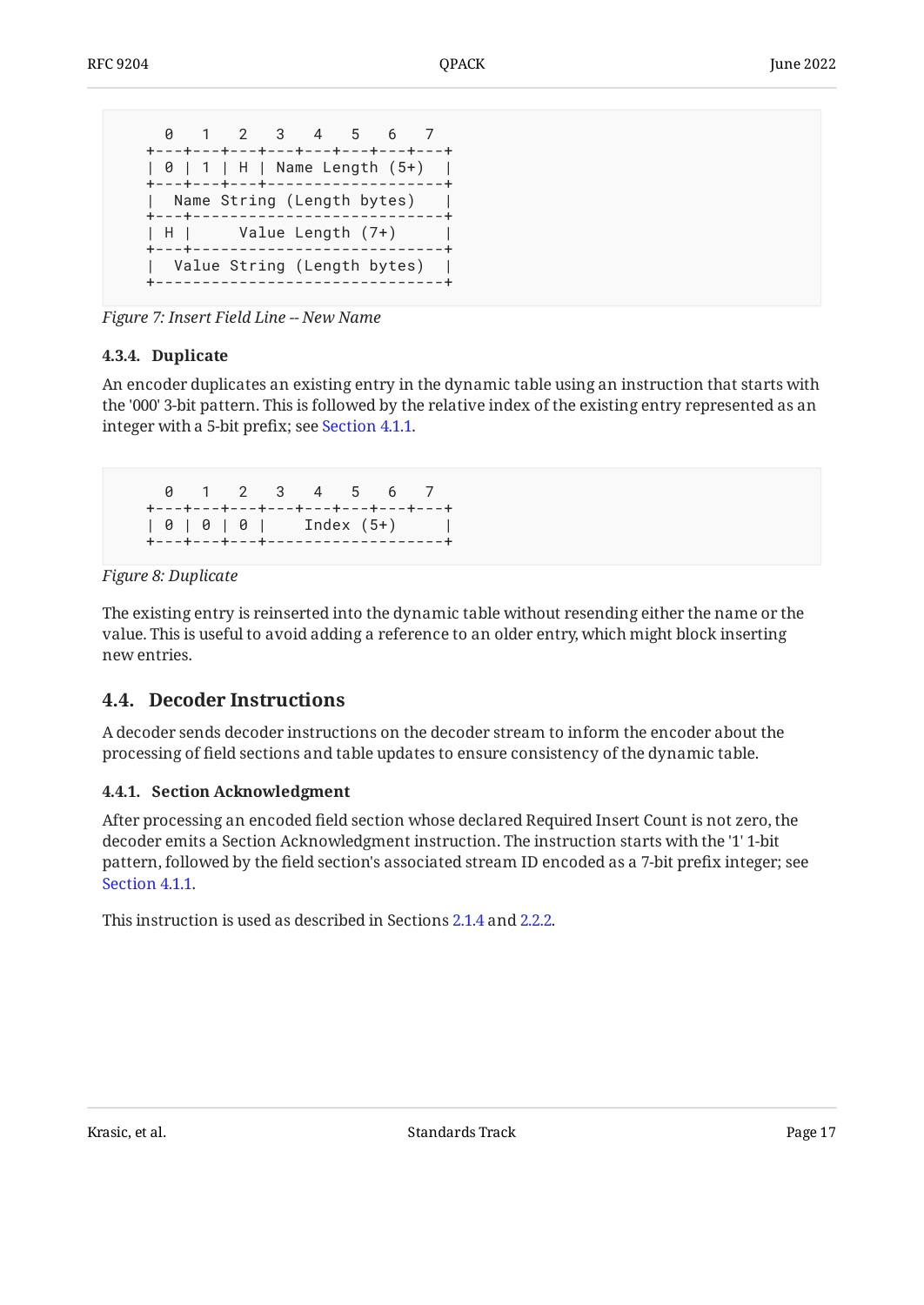```
 0 1 2 3 4 5 6 7
+---+---+---+---+---+---+---+---+
| 1 | Stream ID (7+)
+---+---------------------------+
```
*[Figure 9:](#page-17-2) [Section Acknowledgment](#page-16-5)* 

If an encoder receives a Section Acknowledgment instruction referring to a stream on which every encoded field section with a non-zero Required Insert Count has already been acknowledged, this **MUST** be treated as a connection error of type QPACK\_DECODER\_STREAM\_ERROR.

The Section Acknowledgment instruction might increase the Known Received Count; see [Section](#page-7-1) [2.1.4](#page-7-1).

#### <span id="page-17-0"></span>**[4.4.2. Stream Cancellation](#page-17-0)**

When a stream is reset or reading is abandoned, the decoder emits a Stream Cancellation instruction. The instruction starts with the '01' 2-bit pattern, followed by the stream ID of the affected stream encoded as a 6-bit prefix integer.

This instruction is used as described in [Section 2.2.2.](#page-8-1)

<span id="page-17-3"></span> 0 1 2 3 4 5 6 7 +---+---+---+---+---+---+---+---+ | 0 | 1 | Stream ID (6+) | +---+---+-----------------------+

<span id="page-17-1"></span>*[Figure 10: Stream Cancellation](#page-17-3)* 

#### **[4.4.3. Insert Count Increment](#page-17-1)**

The Insert Count Increment instruction starts with the '00' 2-bit pattern, followed by the Increment encoded as a 6-bit prefix integer. This instruction increases the Known Received Count ([Section 2.1.4\)](#page-7-1) by the value of the Increment parameter. The decoder should send an Increment value that increases the Known Received Count to the total number of dynamic table insertions and duplications processed so far.

```
 0 1 2 3 4 5 6 7
+---+---+---+---+---+---+---+---+
| 0 | 0 | Increment (6+) |
+---+---+-----------------------+
```
*[Figure 11: Insert Count Increment](#page-17-4)* 

An encoder that receives an Increment field equal to zero, or one that increases the Known Received Count beyond what the encoder has sent, **MUST** treat this as a connection error of type QPACK\_DECODER\_STREAM\_ERROR.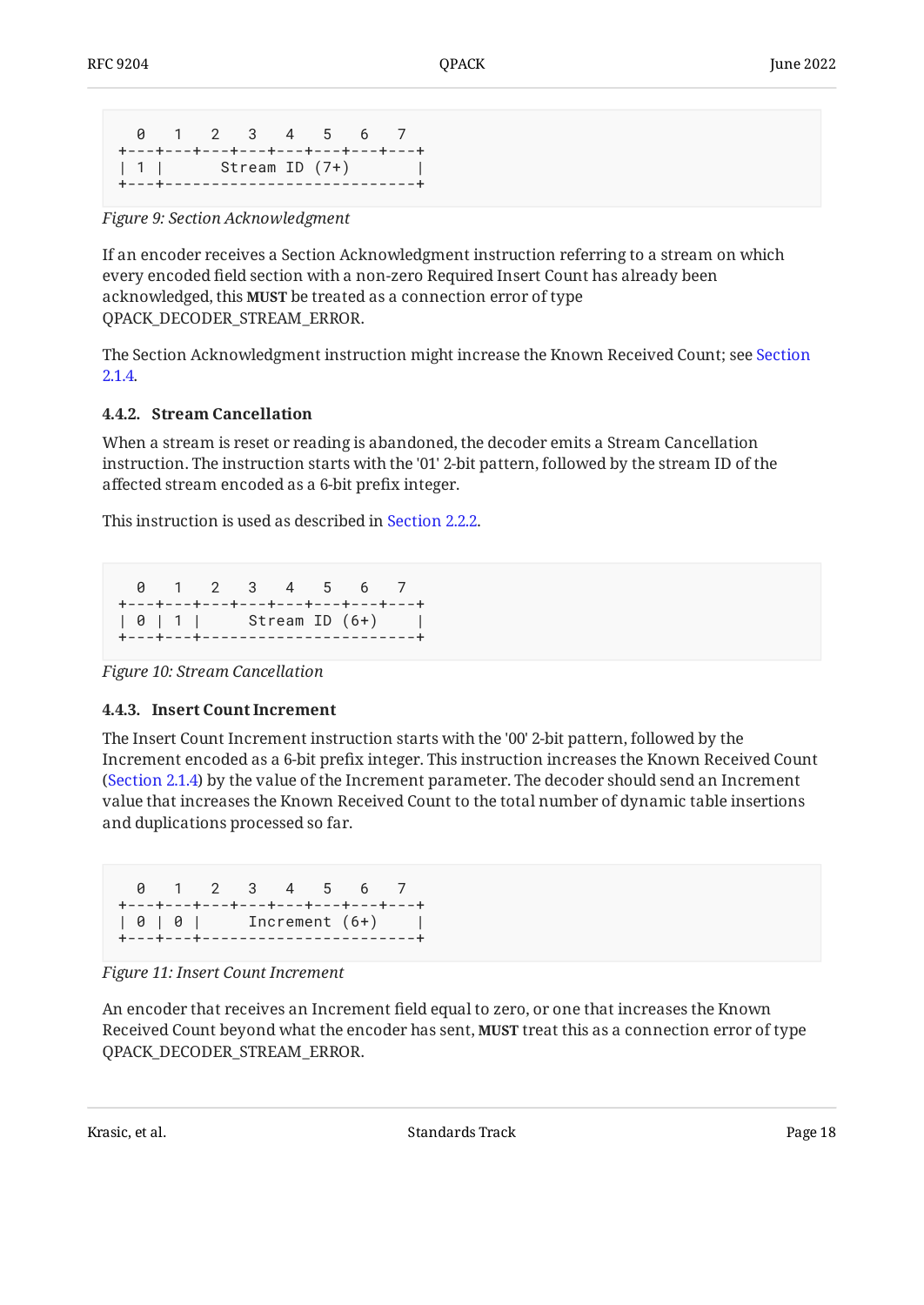#### <span id="page-18-0"></span>**[4.5. Field Line Representations](#page-18-0)**

An encoded field section consists of a prefix and a possibly empty sequence of representations defined in this section. Each representation corresponds to a single field line. These representations reference the static table or the dynamic table in a particular state, but they do not modify that state.

<span id="page-18-1"></span>Encoded field sections are carried in frames on streams defined by the enclosing protocol.

#### **[4.5.1. Encoded Field Section Pre](#page-18-1)fix**

Each encoded field section is prefixed with two integers. The Required Insert Count is encoded as an integer with an 8-bit prefix using the encoding described in [Section 4.5.1.1.](#page-18-2) The Base is encoded as a Sign bit ('S') and a Delta Base value with a 7-bit prefix; see [Section 4.5.1.2](#page-19-0).

```
 0 1 2 3 4 5 6 7
+---+---+---+---+---+---+---+---+
| Required Insert Count (8+) |
+---+---------------------------+
| S | Delta Base (7+) |
+---+---------------------------+
| Encoded Field Lines ...
+-------------------------------+
```
*[Figure 12: Encoded Field Section](#page-18-3)* 

#### <span id="page-18-2"></span>**[4.5.1.1. Required Insert Count](#page-18-2)**

Required Insert Count identifies the state of the dynamic table needed to process the encoded field section. Blocking decoders use the Required Insert Count to determine when it is safe to process the rest of the field section.

The encoder transforms the Required Insert Count as follows before encoding:

```
 if ReqInsertCount == 0:
  EncInsertCount = 0 else:
   EncInsertCount = (ReqInsertCount mod (2 * MaxEntries)) + 1
```
Here MaxEntries is the maximum number of entries that the dynamic table can have. The smallest entry has empty name and value strings and has the size of 32. Hence, MaxEntries is calculated as:

```
 MaxEntries = floor( MaxTableCapacity / 32 )
```
MaxTableCapacity is the maximum capacity of the dynamic table as specified by the decoder; see [Section 3.2.3.](#page-11-0)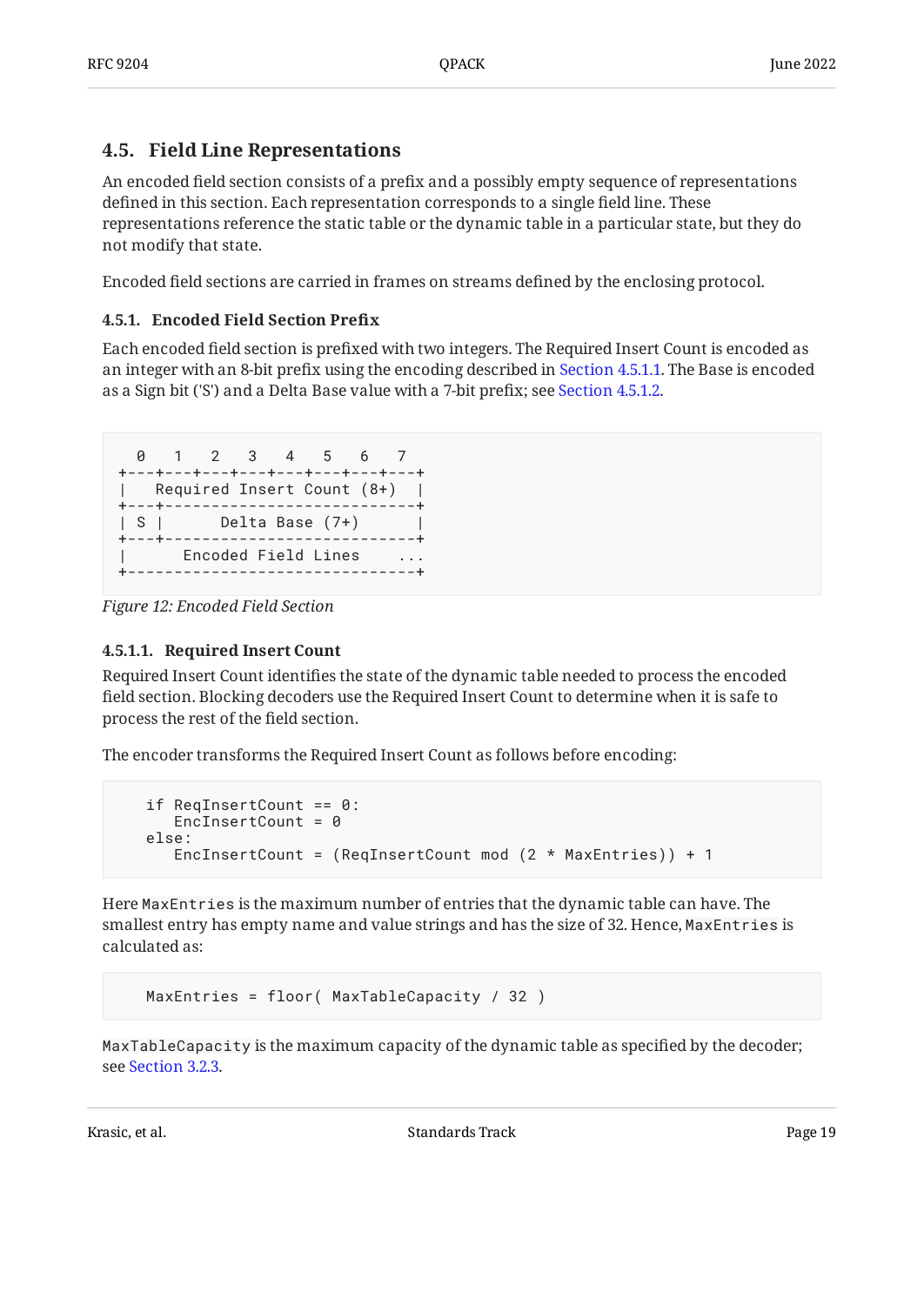This encoding limits the length of the prefix on long-lived connections.

The decoder can reconstruct the Required Insert Count using an algorithm such as the following. If the decoder encounters a value of EncodedInsertCount that could not have been produced by a conformant encoder, it **MUST** treat this as a connection error of type QPACK\_DECOMPRESSION\_FAILED.

TotalNumberOfInserts is the total number of inserts into the decoder's dynamic table.

```
FullRange = 2 * MaxEntries
 if EncodedInsertCount == 0:
   RequiredInsertCount = 0 else:
    if EncodedInsertCount > FullRange:
       Error
    MaxValue = TotalNumberOfInserts + MaxEntries
    # MaxWrapped is the largest possible value of
    # ReqInsertCount that is 0 mod 2 * MaxEntries
    MaxWrapped = floor(MaxValue / FullRange) * FullRange
    ReqInsertCount = MaxWrapped + EncodedInsertCount - 1
    # If ReqInsertCount exceeds MaxValue, the Encoder's value
    # must have wrapped one fewer time
    if ReqInsertCount > MaxValue:
       if ReqInsertCount <= FullRange:
          Error
       ReqInsertCount -= FullRange
    # Value of 0 must be encoded as 0.
    if ReqInsertCount == 0:
       Error
```
For example, if the dynamic table is 100 bytes, then the Required Insert Count will be encoded modulo 6. If a decoder has received 10 inserts, then an encoded value of 4 indicates that the Required Insert Count is 9 for the field section.

#### <span id="page-19-0"></span>**[4.5.1.2. Base](#page-19-0)**

The Base is used to resolve references in the dynamic table as described in [Section 3.2.5](#page-11-2).

To save space, the Base is encoded relative to the Required Insert Count using a one-bit Sign ('S' in [Figure 12\)](#page-18-3) and the Delta Base value. A Sign bit of 0 indicates that the Base is greater than or equal to the value of the Required Insert Count; the decoder adds the value of Delta Base to the Required Insert Count to determine the value of the Base. A Sign bit of 1 indicates that the Base is less than the Required Insert Count; the decoder subtracts the value of Delta Base from the Required Insert Count and also subtracts one to determine the value of the Base. That is: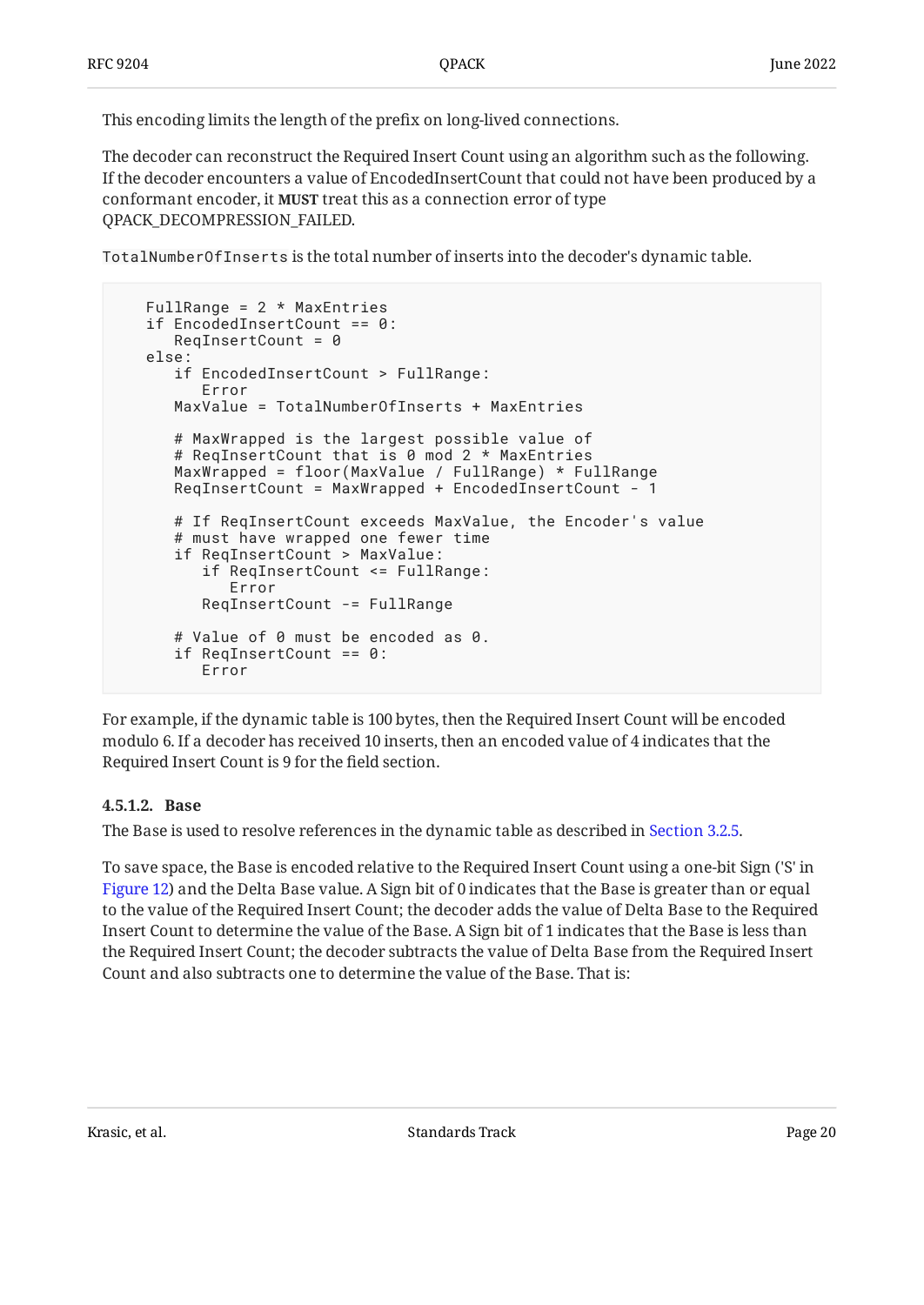```
if Sign == 0:
    Base = ReqInsertCount + DeltaBase
 else:
    Base = ReqInsertCount - DeltaBase - 1
```
A single-pass encoder determines the Base before encoding a field section. If the encoder inserted entries in the dynamic table while encoding the field section and is referencing them, Required Insert Count will be greater than the Base, so the encoded difference is negative and the Sign bit is set to 1. If the field section was not encoded using representations that reference the most recent entry in the table and did not insert any new entries, the Base will be greater than the Required Insert Count, so the encoded difference will be positive and the Sign bit is set to 0.

The value of Base **MUST NOT** be negative. Though the protocol might operate correctly with a negative Base using post-Base indexing, it is unnecessary and inefficient. An endpoint **MUST** treat a field block with a Sign bit of 1 as invalid if the value of Required Insert Count is less than or equal to the value of Delta Base.

An encoder that produces table updates before encoding a field section might set Base to the value of Required Insert Count. In such a case, both the Sign bit and the Delta Base will be set to zero.

A field section that was encoded without references to the dynamic table can use any value for the Base; setting Delta Base to zero is one of the most efficient encodings.

For example, with a Required Insert Count of 9, a decoder receives a Sign bit of 1 and a Delta Base of 2. This sets the Base to 6 and enables post-Base indexing for three entries. In this example, a relative index of 1 refers to the fifth entry that was added to the table; a post-Base index of 1 refers to the eighth entry.

#### <span id="page-20-0"></span>**[4.5.2. Indexed Field Line](#page-20-0)**

An indexed field line representation identifies an entry in the static table or an entry in the dynamic table with an absolute index less than the value of the Base.

<span id="page-20-1"></span>

|                              | 0 1 2 3 4 5 6 7 |  |  |                                     |
|------------------------------|-----------------|--|--|-------------------------------------|
|                              |                 |  |  | +---+---+---+---+---+---+---+---+-- |
| $ 1 $ T   Index (6+)         |                 |  |  |                                     |
| +---+---+------------------- |                 |  |  |                                     |

*[Figure 13: Indexed Field Line](#page-20-1)* 

This representation starts with the '1' 1-bit pattern, followed by the 'T' bit, indicating whether the reference is into the static or dynamic table. The 6-bit prefix integer ([Section 4.1.1\)](#page-13-2) that follows is used to locate the table entry for the field line. When T=1, the number represents the static table index; when T=0, the number is the relative index of the entry in the dynamic table.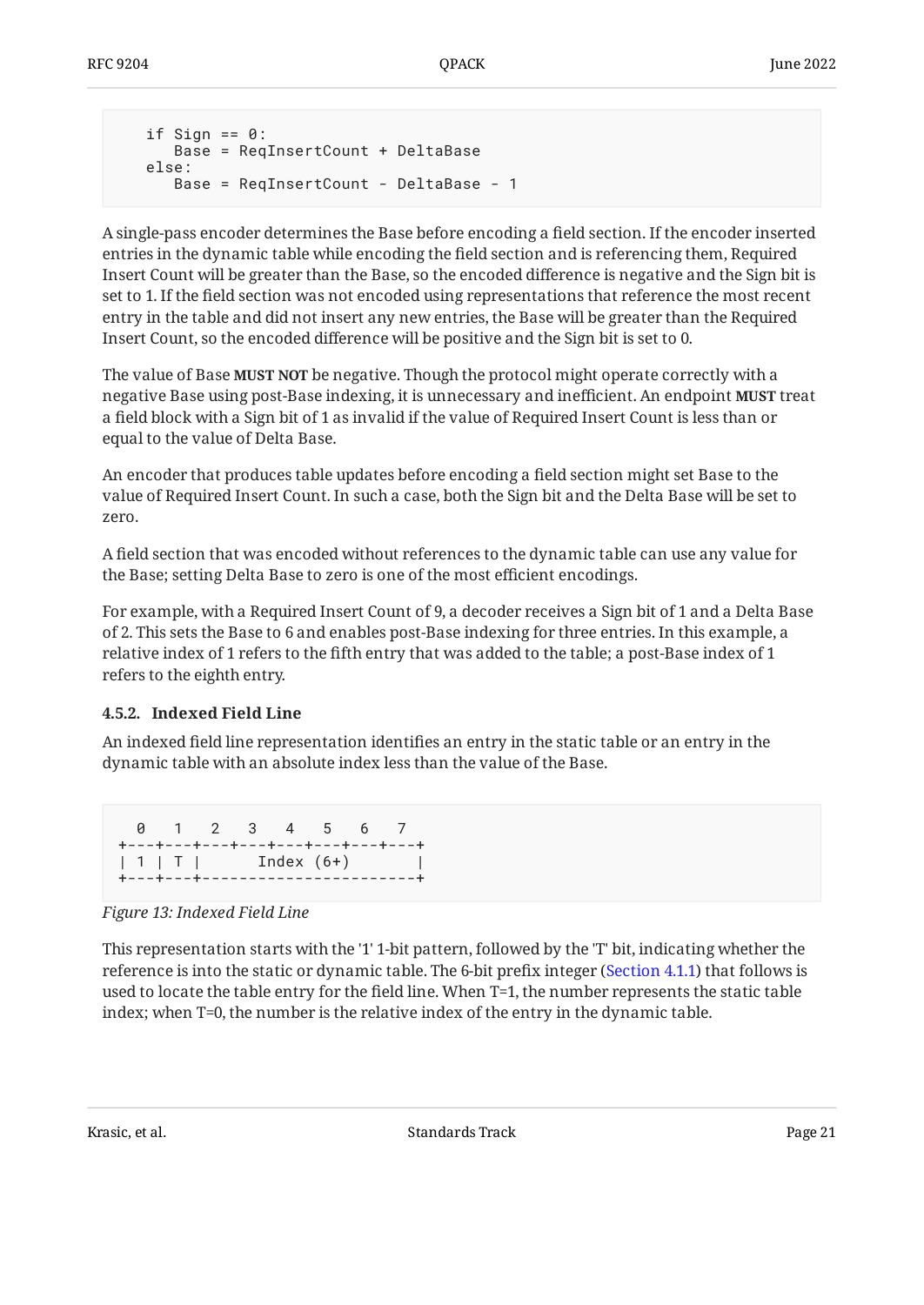#### <span id="page-21-0"></span>**[4.5.3. Indexed Field Line with Post-Base Index](#page-21-0)**

An indexed field line with post-Base index representation identifies an entry in the dynamic table with an absolute index greater than or equal to the value of the Base.

```
 0 1 2 3 4 5 6 7
+---+---+---+---+---+---+---+---+
| 0 | 0 | 0 | 1 | Index (4+) |
+---+---+---+---+---------------+
```
*[Figure 14: Indexed Field Line with Post-Base Index](#page-21-2)* 

This representation starts with the '0001' 4-bit pattern. This is followed by the post-Base index ([Section 3.2.6\)](#page-12-0) of the matching field line, represented as an integer with a 4-bit prefix; see [Section](#page-13-2) [4.1.1](#page-13-2).

#### <span id="page-21-1"></span>**[4.5.4. Literal Field Line with Name Reference](#page-21-1)**

A literal field line with name reference representation encodes a field line where the field name matches the field name of an entry in the static table or the field name of an entry in the dynamic table with an absolute index less than the value of the Base.

<span id="page-21-3"></span> 0 1 2 3 4 5 6 7 +---+---+---+---+---+---+---+---+ | 0 | 1 | N | T |Name Index (4+)| +---+---+---+---+---------------+ | H | Value Length (7+) | +---+---------------------------+ | Value String (Length bytes) | +-------------------------------+

*[Figure 15: Literal Field Line with Name Reference](#page-21-3)* 

This representation starts with the '01' 2-bit pattern. The following bit, 'N', indicates whether an intermediary is permitted to add this field line to the dynamic table on subsequent hops. When the 'N' bit is set, the encoded field line **MUST** always be encoded with a literal representation. In particular, when a peer sends a field line that it received represented as a literal field line with the 'N' bit set, it **MUST** use a literal representation to forward this field line. This bit is intended for protecting field values that are not to be put at risk by compressing them; see [Section 7.1](#page-23-3) for more details.

The fourth ('T') bit indicates whether the reference is to the static or dynamic table. The 4-bit prefix integer [\(Section 4.1.1](#page-13-2)) that follows is used to locate the table entry for the field name. When T=1, the number represents the static table index; when T=0, the number is the relative index of the entry in the dynamic table.

Only the field name is taken from the dynamic table entry; the field value is encoded as an 8-bit prefix string literal; see [Section 4.1.2.](#page-13-3)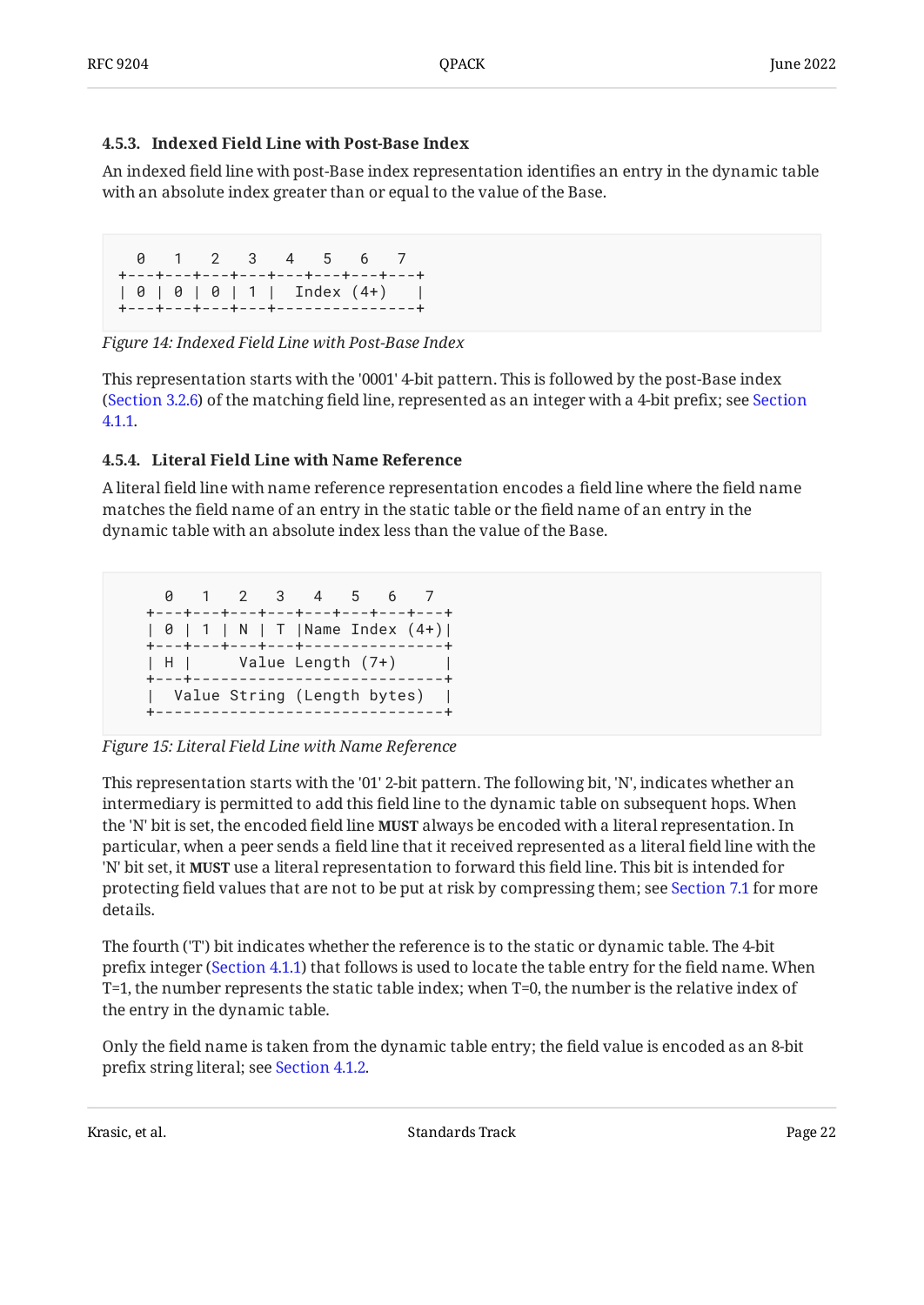#### <span id="page-22-0"></span>**[4.5.5. Literal Field Line with Post-Base Name Reference](#page-22-0)**

A literal field line with post-Base name reference representation encodes a field line where the field name matches the field name of a dynamic table entry with an absolute index greater than or equal to the value of the Base.

<span id="page-22-2"></span> 0 1 2 3 4 5 6 7 +---+---+---+---+---+---+---+---+ | 0 | 0 | 0 | 0 | N |NameIdx(3+)| +---+---+---+---+---+-----------+ | H | Value Length (7+) | +---+---------------------------+ | Value String (Length bytes) | +-------------------------------+

*[Figure 16: Literal Field Line with Post-Base Name Reference](#page-22-2)* 

This representation starts with the '0000' 4-bit pattern. The fifth bit is the 'N' bit as described in [Section 4.5.4.](#page-21-1) This is followed by a post-Base index of the dynamic table entry ([Section 3.2.6\)](#page-12-0) encoded as an integer with a 3-bit prefix; see [Section 4.1.1.](#page-13-2)

Only the field name is taken from the dynamic table entry; the field value is encoded as an 8-bit prefix string literal; see [Section 4.1.2.](#page-13-3)

#### <span id="page-22-1"></span>**[4.5.6. Literal Field Line with Literal Name](#page-22-1)**

The literal field line with literal name representation encodes a field name and a field value as string literals.

<span id="page-22-3"></span>

*[Figure 17: Literal Field Line with Literal Name](#page-22-3)* 

This representation starts with the '001' 3-bit pattern. The fourth bit is the 'N' bit as described in [Section 4.5.4.](#page-21-1) The name follows, represented as a 4-bit prefix string literal, then the value, represented as an 8-bit prefix string literal; see [Section 4.1.2.](#page-13-3)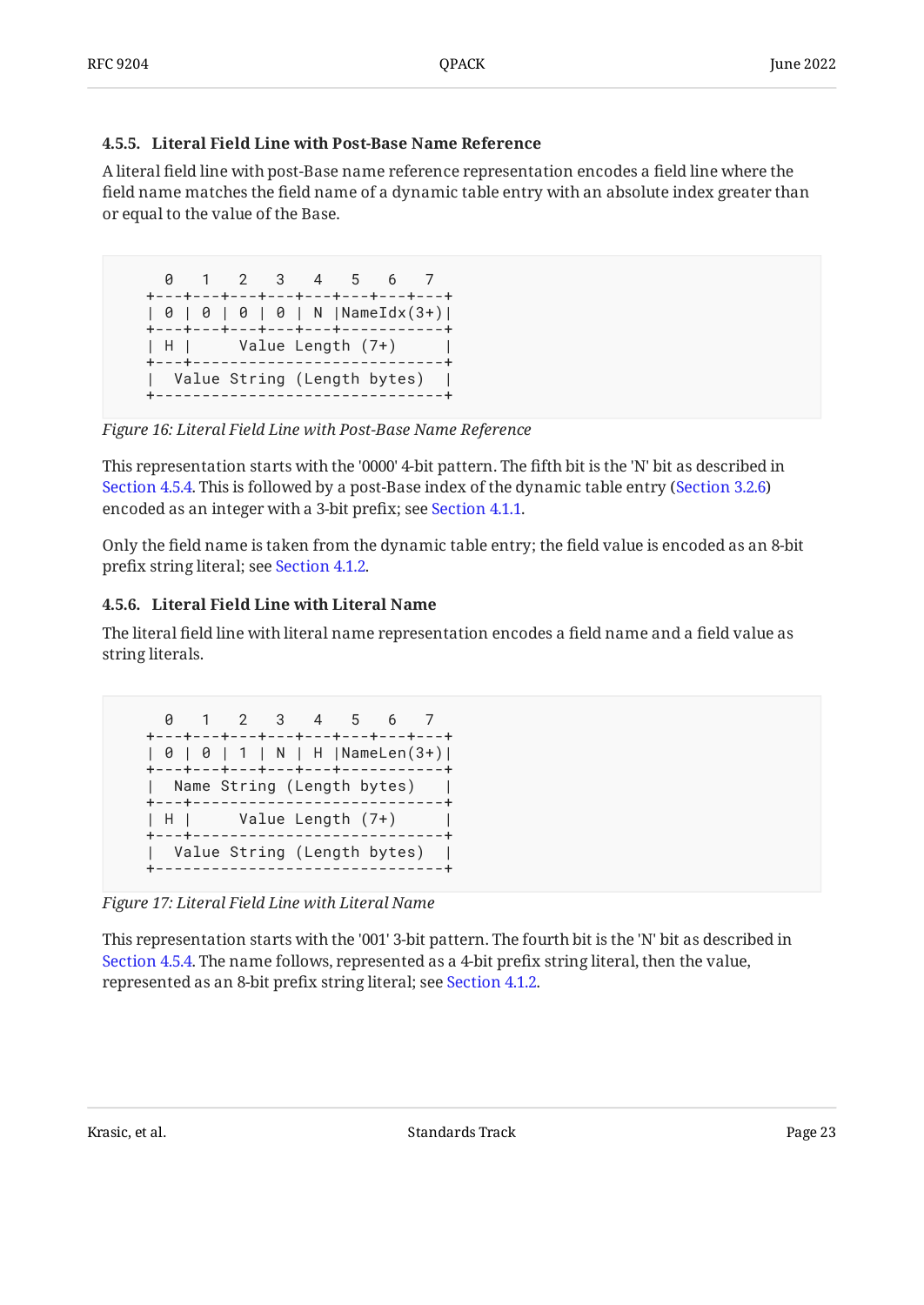## <span id="page-23-0"></span>**[5. C](#page-23-0)onfi[guration](#page-23-0)**

QPACK defines two settings for the HTTP/3 SETTINGS frame:

```
SETTINGS_QPACK_MAX_TABLE_CAPACITY (0x01):
The default value is zero. See Section 3.2 for
  usage. This is the equivalent of the SETTINGS_HEADER_TABLE_SIZE from HTTP/2.
```
<span id="page-23-1"></span>SETTINGS\_QPACK\_BLOCKED\_STREAMS (0x07): The default value is zero. See [Section 2.1.2.](#page-6-0)

## **[6. Error Handling](#page-23-1)**

The following error codes are defined for HTTP/3 to indicate failures of QPACK that prevent the stream or connection from continuing:

- QPACK\_DECOMPRESSION\_FAILED (0x0200): The decoder failed to interpret an encoded field section and is not able to continue decoding that field section.
- QPACK\_ENCODER\_STREAM\_ERROR (0x0201): The decoder failed to interpret an encoder instruction received on the encoder stream.
- QPACK\_DECODER\_STREAM\_ERROR (0x0202): The encoder failed to interpret a decoder instruction received on the decoder stream.

## <span id="page-23-2"></span>**[7. Security Considerations](#page-23-2)**

This section describes potential areas of security concern with QPACK:

- $\bullet$  Use of compression as a length-based oracle for verifying guesses about secrets that are compressed into a shared compression context.
- <span id="page-23-3"></span>Denial of service resulting from exhausting processing or memory capacity at a decoder. •

## **[7.1. Probing Dynamic Table State](#page-23-3)**

QPACK reduces the encoded size of field sections by exploiting the redundancy inherent in protocols like HTTP. The ultimate goal of this is to reduce the amount of data that is required to send HTTP requests or responses.

The compression context used to encode header and trailer fields can be probed by an attacker who can both define fields to be encoded and transmitted and observe the length of those fields once they are encoded. When an attacker can do both, they can adaptively modify requests in order to confirm guesses about the dynamic table state. If a guess is compressed into a shorter length, the attacker can observe the encoded length and infer that the guess was correct.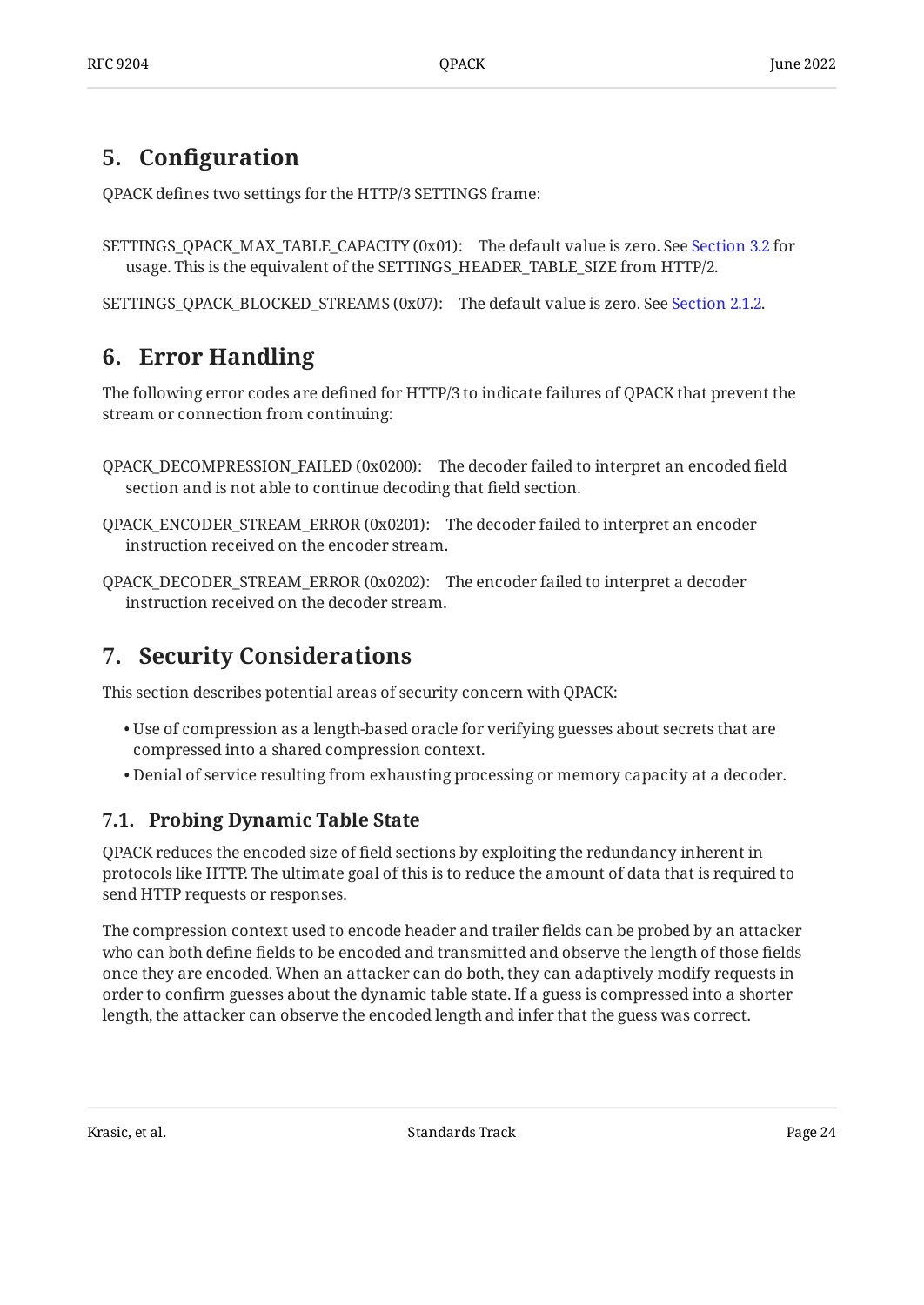This is possible even over the Transport Layer Security Protocol ([TLS]) and the QUIC Transport Protocol ([QUIC-TRANSPORT]), because while TLS and QUIC provide confidentiality protection for content, they only provide a limited amount of protection for the length of that content.

Note: Padding schemes only provide limited protection against an attacker with these capabilities, potentially only forcing an increased number of guesses to learn the length associated with a given guess. Padding schemes also work directly against compression by increasing the number of bits that are transmitted.

Attacks like CRIME ([CRIME]) demonstrated the existence of these general attacker capabilities. The specific attack exploited the fact that DEFLATE ([RFC1951]) removes redundancy based on prefix matching. This permitted the attacker to confirm guesses a character at a time, reducing an exponential-time attack into a linear-time attack.

#### <span id="page-24-0"></span>**[7.1.1. Applicability to QPACK and HTTP](#page-24-0)**

QPACK mitigates, but does not completely prevent, attacks modeled on CRIME ([CRIME]) by forcing a guess to match an entire field line rather than individual characters. An attacker can only learn whether a guess is correct or not, so the attacker is reduced to a brute-force guess for the field values associated with a given field name.

Therefore, the viability of recovering specific field values depends on the entropy of values. As a result, values with high entropy are unlikely to be recovered successfully. However, values with low entropy remain vulnerable.

Attacks of this nature are possible any time that two mutually distrustful entities control requests or responses that are placed onto a single HTTP/3 connection. If the shared QPACK compressor permits one entity to add entries to the dynamic table, and the other to refer to those entries while encoding chosen field lines, then the attacker (the second entity) can learn the state of the table by observing the length of the encoded output.

For example, requests or responses from mutually distrustful entities can occur when an intermediary either:

- $\bullet$  sends requests from multiple clients on a single connection toward an origin server, or
- $\bullet$  takes responses from multiple origin servers and places them on a shared connection toward a client.

Web browsers also need to assume that requests made on the same connection by different web origins ([RFC6454]) are made by mutually distrustful entities. Other scenarios involving mutually distrustful entities are also possible.

#### <span id="page-24-1"></span>**[7.1.2. Mitigation](#page-24-1)**

Users of HTTP that require confidentiality for header or trailer fields can use values with entropy sufficient to make guessing infeasible. However, this is impractical as a general solution because it forces all users of HTTP to take steps to mitigate attacks. It would impose new constraints on how HTTP is used.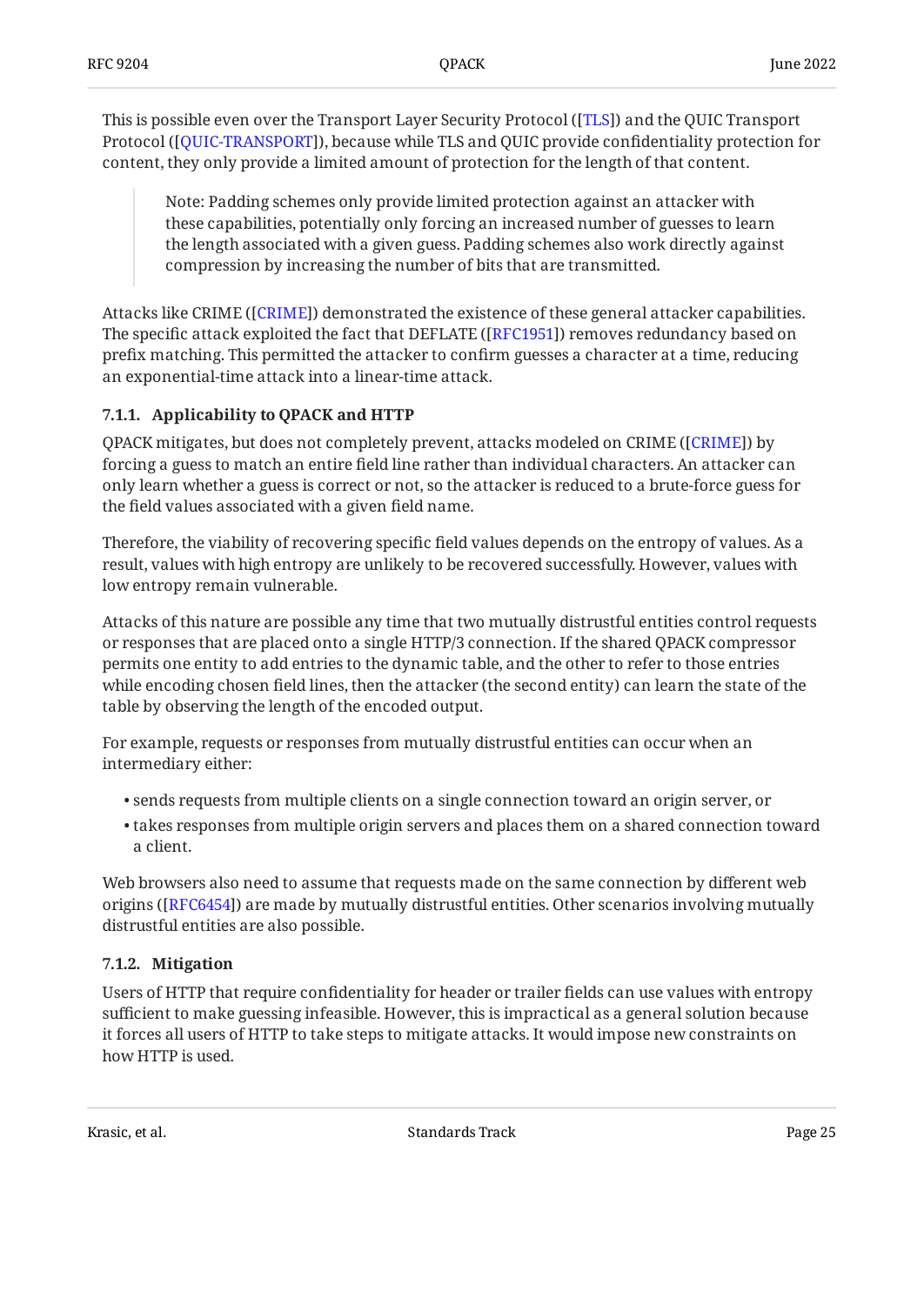Rather than impose constraints on users of HTTP, an implementation of QPACK can instead constrain how compression is applied in order to limit the potential for dynamic table probing.

An ideal solution segregates access to the dynamic table based on the entity that is constructing the message. Field values that are added to the table are attributed to an entity, and only the entity that created a particular value can extract that value.

To improve compression performance of this option, certain entries might be tagged as being public. For example, a web browser might make the values of the Accept-Encoding header field available in all requests.

An encoder without good knowledge of the provenance of field values might instead introduce a penalty for many field lines with the same field name and different values. This penalty could cause a large number of attempts to guess a field value to result in the field not being compared to the dynamic table entries in future messages, effectively preventing further guesses.

This response might be made inversely proportional to the length of the field value. Disabling access to the dynamic table for a given field name might occur for shorter values more quickly or with higher probability than for longer values.

This mitigation is most effective between two endpoints. If messages are re-encoded by an intermediary without knowledge of which entity constructed a given message, the intermediary could inadvertently merge compression contexts that the original encoder had specifically kept separate.

Note: Simply removing entries corresponding to the field from the dynamic table can be ineffectual if the attacker has a reliable way of causing values to be reinstalled. For example, a request to load an image in a web browser typically includes the Cookie header field (a potentially highly valued target for this sort of attack), and websites can easily force an image to be loaded, thereby refreshing the entry in the dynamic table.

#### <span id="page-25-0"></span>**[7.1.3. Never-Indexed Literals](#page-25-0)**

Implementations can also choose to protect sensitive fields by not compressing them and instead encoding their value as literals.

Refusing to insert a field line into the dynamic table is only effective if doing so is avoided on all hops. The never-indexed literal bit (see [Section 4.5.4](#page-21-1)) can be used to signal to intermediaries that a particular value was intentionally sent as a literal.

An intermediary **MUST NOT** re-encode a value that uses a literal representation with the 'N' bit set with another representation that would index it. If QPACK is used for re-encoding, a literal representation with the 'N' bit set **MUST** be used. If HPACK is used for re-encoding, the neverindexedliteral representation (see Section 6.2.3 of [RFC7541]) **MUST** be used.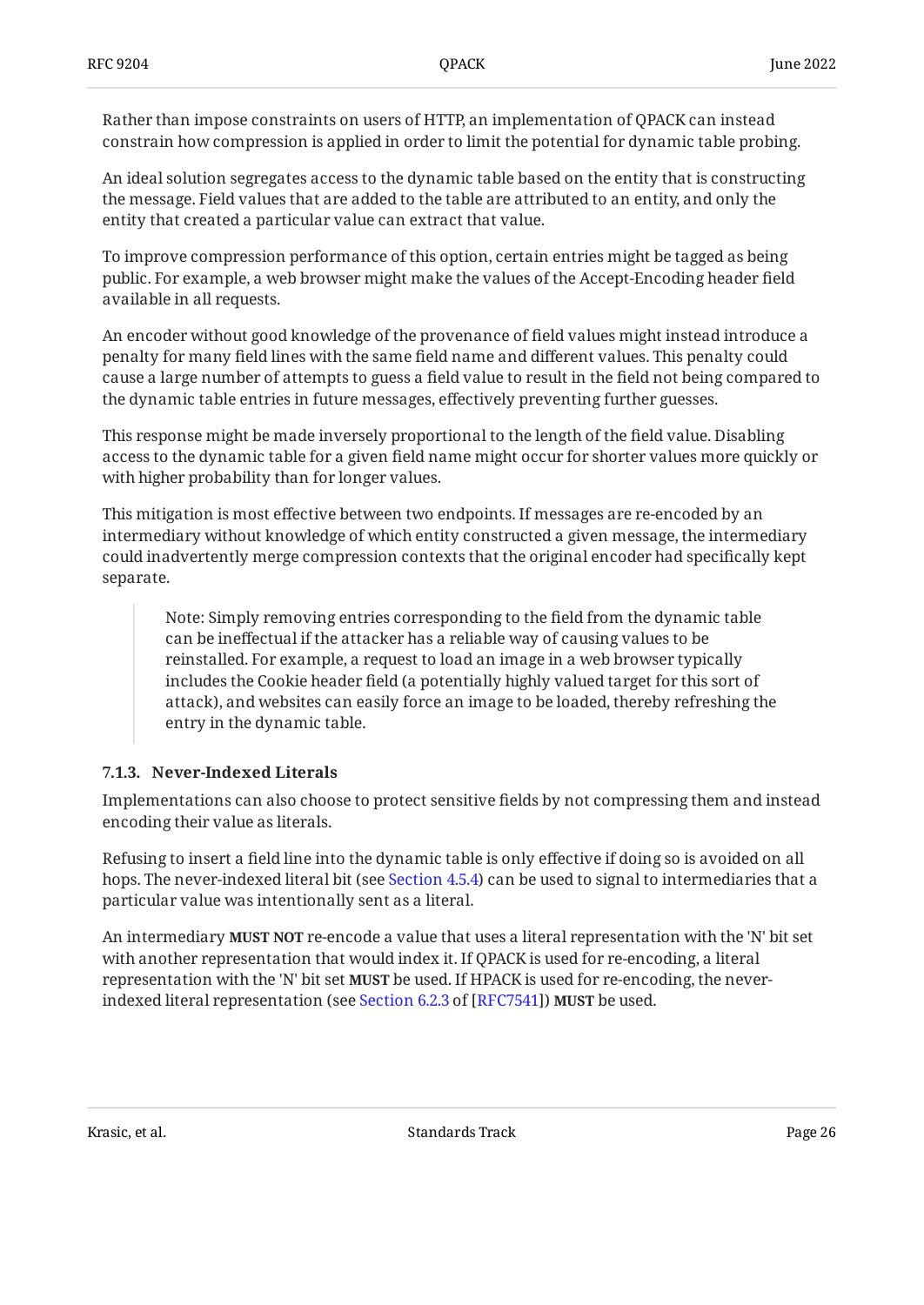The choice to mark that a field value should never be indexed depends on several factors. Since QPACK does not protect against guessing an entire field value, short or low-entropy values are more readily recovered by an adversary. Therefore, an encoder might choose not to index values with low entropy.

An encoder might also choose not to index values for fields that are considered to be highly valuable or sensitive to recovery, such as the Cookie or Authorization header fields.

On the contrary, an encoder might prefer indexing values for fields that have little or no value if they were exposed. For instance, a User-Agent header field does not commonly vary between requests and is sent to any server. In that case, confirmation that a particular User-Agent value has been used provides little value.

Note that these criteria for deciding to use a never-indexed literal representation will evolve over time as new attacks are discovered.

### <span id="page-26-0"></span>**[7.2. S](#page-26-0)tatic Huff[man Encoding](#page-26-0)**

There is no currently known attack against a static Huffman encoding. A study has shown that using a static Huffman encoding table created an information leakage; however, this same study concluded that an attacker could not take advantage of this information leakage to recover any meaningful amount of information (see [\[PETAL](#page-29-13)]).

### <span id="page-26-1"></span>**[7.3. Memory Consumption](#page-26-1)**

An attacker can try to cause an endpoint to exhaust its memory. QPACK is designed to limit both the peak and stable amounts of memory allocated by an endpoint.

QPACK uses the definition of the maximum size of the dynamic table and the maximum number of blocking streams to limit the amount of memory the encoder can cause the decoder to consume. In HTTP/3, these values are controlled by the decoder through the settings parameters SETTINGS\_QPACK\_MAX\_TABLE\_CAPACITY and SETTINGS\_QPACK\_BLOCKED\_STREAMS, respectively (see [Section 3.2.3](#page-11-0) and [Section 2.1.2\)](#page-6-0). The limit on the size of the dynamic table takes into account the size of the data stored in the dynamic table, plus a small allowance for overhead. The limit on the number of blocked streams is only a proxy for the maximum amount of memory required by the decoder. The actual maximum amount of memory will depend on how much memory the decoder uses to track each blocked stream.

A decoder can limit the amount of state memory used for the dynamic table by setting an appropriate value for the maximum size of the dynamic table. In HTTP/3, this is realized by setting an appropriate value for the SETTINGS\_QPACK\_MAX\_TABLE\_CAPACITY parameter. An encoder can limit the amount of state memory it uses by choosing a smaller dynamic table size than the decoder allows and signaling this to the decoder (see [Section 4.3.1](#page-14-2)).

A decoder can limit the amount of state memory used for blocked streams by setting an appropriate value for the maximum number of blocked streams. In HTTP/3, this is realized by setting an appropriate value for the SETTINGS\_QPACK\_BLOCKED\_STREAMS parameter. Streams that risk becoming blocked consume no additional state memory on the encoder.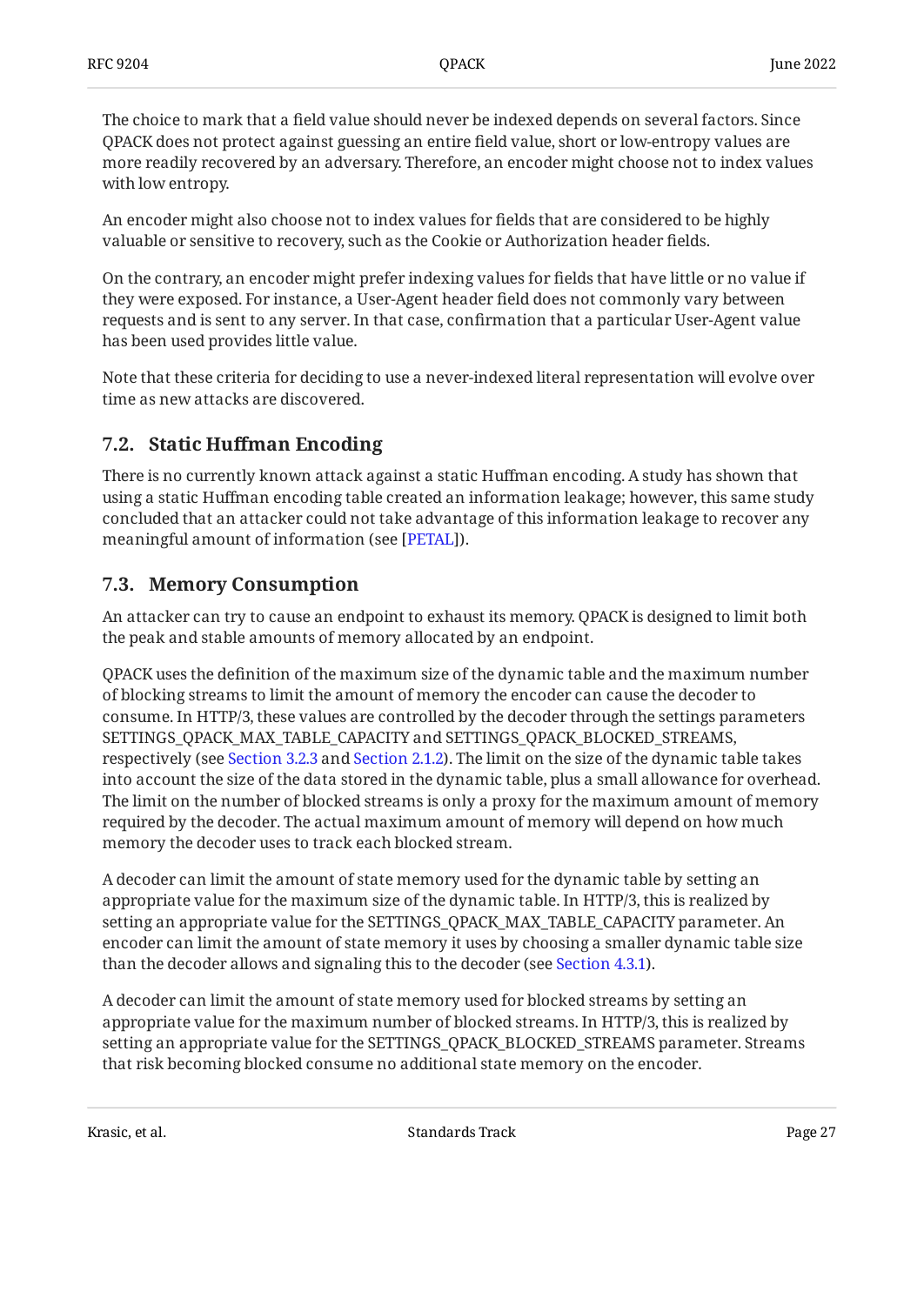An encoder allocates memory to track all dynamic table references in unacknowledged field sections. An implementation can directly limit the amount of state memory by only using as many references to the dynamic table as it wishes to track; no signaling to the decoder is required. However, limiting references to the dynamic table will reduce compression effectiveness.

The amount of temporary memory consumed by an encoder or decoder can be limited by processing field lines sequentially. A decoder implementation does not need to retain a complete list of field lines while decoding a field section. An encoder implementation does not need to retain a complete list of field lines while encoding a field section if it is using a single-pass algorithm. Note that it might be necessary for an application to retain a complete list of field lines for other reasons; even if QPACK does not force this to occur, application constraints might make this necessary.

While the negotiated limit on the dynamic table size accounts for much of the memory that can be consumed by a QPACK implementation, data that cannot be immediately sent due to flow control is not affected by this limit. Implementations should limit the size of unsent data, especially on the decoder stream where flexibility to choose what to send is limited. Possible responses to an excess of unsent data might include limiting the ability of the peer to open new streams, reading only from the encoder stream, or closing the connection.

### <span id="page-27-0"></span>**[7.4. Implementation Limits](#page-27-0)**

An implementation of QPACK needs to ensure that large values for integers, long encoding for integers, or long string literals do not create security weaknesses.

An implementation has to set a limit for the values it accepts for integers, as well as for the encoded length; see [Section 4.1.1.](#page-13-2) In the same way, it has to set a limit to the length it accepts for string literals; see [Section 4.1.2](#page-13-3). These limits **SHOULD** be large enough to process the largest individual field the HTTP implementation can be configured to accept.

If an implementation encounters a value larger than it is able to decode, this **MUST** be treated as a stream error of type QPACK\_DECOMPRESSION\_FAILED if on a request stream or a connection error of the appropriate type if on the encoder or decoder stream.

## <span id="page-27-1"></span>**[8. IANA Considerations](#page-27-1)**

This document makes multiple registrations in the registries defined by [HTTP/3]. The allocations created by this document are all assigned permanent status and list a change controller of the IETF and a contact of the HTTP working group (ietf-http-wg@w3.org).

## <span id="page-27-2"></span>**[8.1. Settings Registration](#page-27-2)**

<span id="page-27-3"></span>This document specifies two settings. The entries in the following table are registered in the "HTTP/3 Settings" registry established in [\[HTTP/3](#page-29-5)].

Krasic, et al. Standards Track Page 28 and 28 and 28 and 28 and 28 and 28 and 28 and 28 and 28 and 28 and 28 and 28 and 28 and 28 and 28 and 28 and 28 and 28 and 28 and 28 and 28 and 28 and 28 and 28 and 28 and 28 and 28 a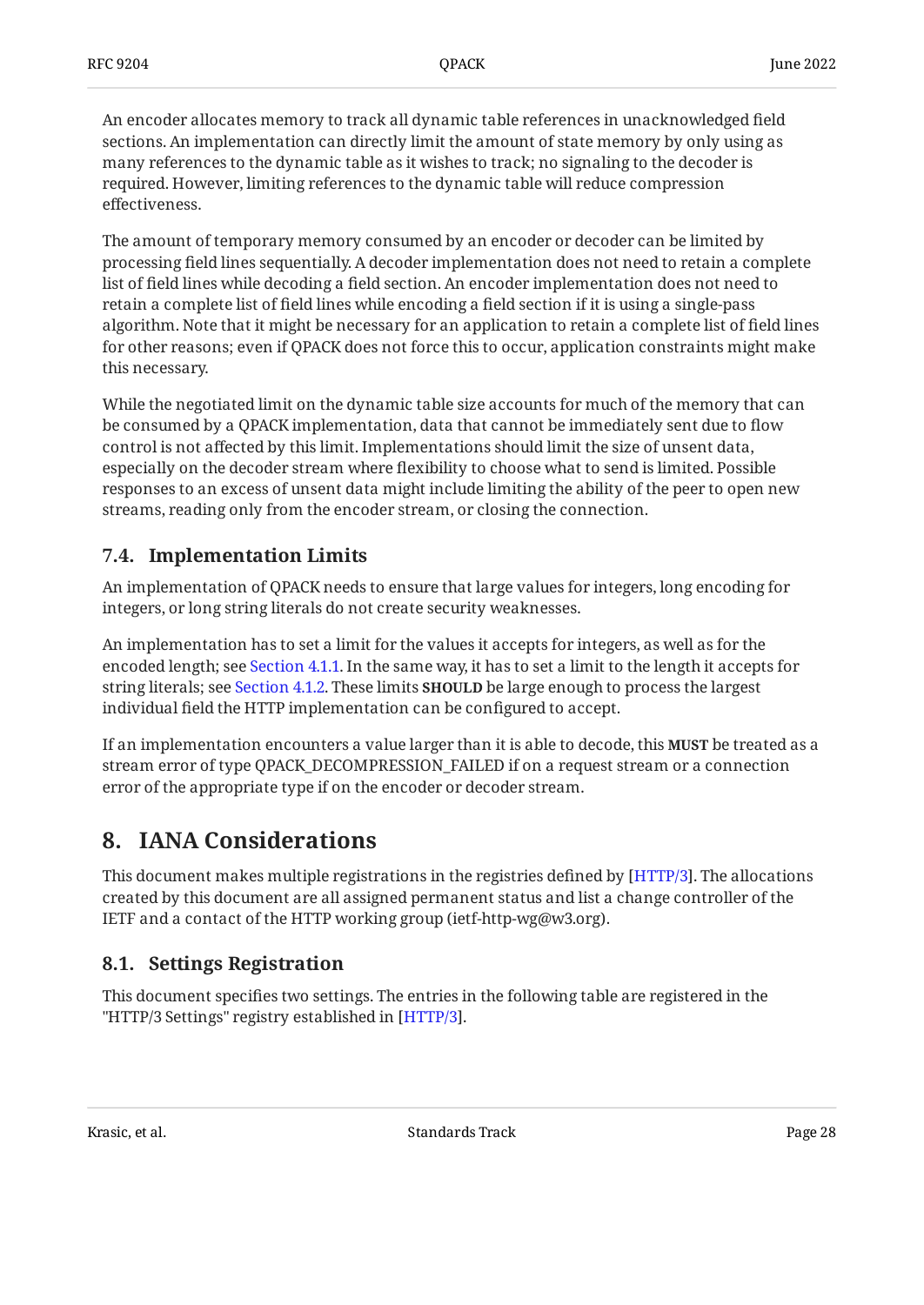<span id="page-28-5"></span>

| <b>Setting Name</b>                                   |  | Code Specification Default |  |  |
|-------------------------------------------------------|--|----------------------------|--|--|
| <b>QPACK MAX TABLE CAPACITY 0x01 Section 5</b>        |  |                            |  |  |
| <b>QPACK BLOCKED STREAMS</b>                          |  | 0x07 Section 5             |  |  |
| $Table 1: Addition of the HTTP/2$ $Continino Daciotm$ |  |                            |  |  |

*[Table 1:](#page-28-5) [Additions to the HTTP/3 Settings Registry](#page-27-3)* 

For formatting reasons, the setting names here are abbreviated by removing the 'SETTINGS\_' prefix.

### <span id="page-28-0"></span>**[8.2. Stream Type Registration](#page-28-0)**

<span id="page-28-7"></span>This document specifies two stream types. The entries in the following table are registered in the "HTTP/3 Stream Types" registry established in [HTTP/3].

<span id="page-28-6"></span>

| <b>Stream Type</b>          | Code | <b>Specification</b> | Sender      |
|-----------------------------|------|----------------------|-------------|
| <b>QPACK Encoder Stream</b> | 0x02 | Section 4.2          | <b>Both</b> |
| <b>QPACK Decoder Stream</b> | 0x03 | Section 4.2          | <b>Both</b> |

*[Table 2:](#page-28-6) [Additions to the HTTP/3 Stream Types Registry](#page-28-7)* 

### <span id="page-28-1"></span>**[8.3. Error Code Registration](#page-28-1)**

This document specifies three error codes. The entries in the following table are registered in the "HTTP/3 Error Codes" registry established in [\[HTTP/3](#page-29-5)].

<span id="page-28-8"></span>

| <b>Name</b>                                         | Code   | <b>Description</b>                    | Specification |
|-----------------------------------------------------|--------|---------------------------------------|---------------|
| QPACK_DECOMPRESSION_FAILED                          | 0x0200 | Decoding of a field section<br>failed | Section 6     |
| QPACK_ENCODER_STREAM_ERROR                          | 0x0201 | Error on the encoder stream           | Section 6     |
| QPACK_DECODER_STREAM_ERROR                          | 0x0202 | Error on the decoder stream           | Section 6     |
| Table 2. Additionate the HTTD/2 Emer Cades Degistry |        |                                       |               |

<span id="page-28-2"></span>*[Table 3: Additions to the HTTP/3 Error Codes Registry](#page-28-8)* 

## <span id="page-28-3"></span>**[9. References](#page-28-2)**

#### <span id="page-28-4"></span>**[9.1. Normative References](#page-28-3)**

**[HTTP]** Fielding, R., Ed., Nottingham, M., Ed., and J. Reschke, Ed., "HTTP Semantics", STD 97, RFC 9110, DOI 10.17487/RFC9110, June 2022, [<https://www.rfc-editor.org/info/](https://www.rfc-editor.org/info/rfc9110) . [rfc9110](https://www.rfc-editor.org/info/rfc9110)>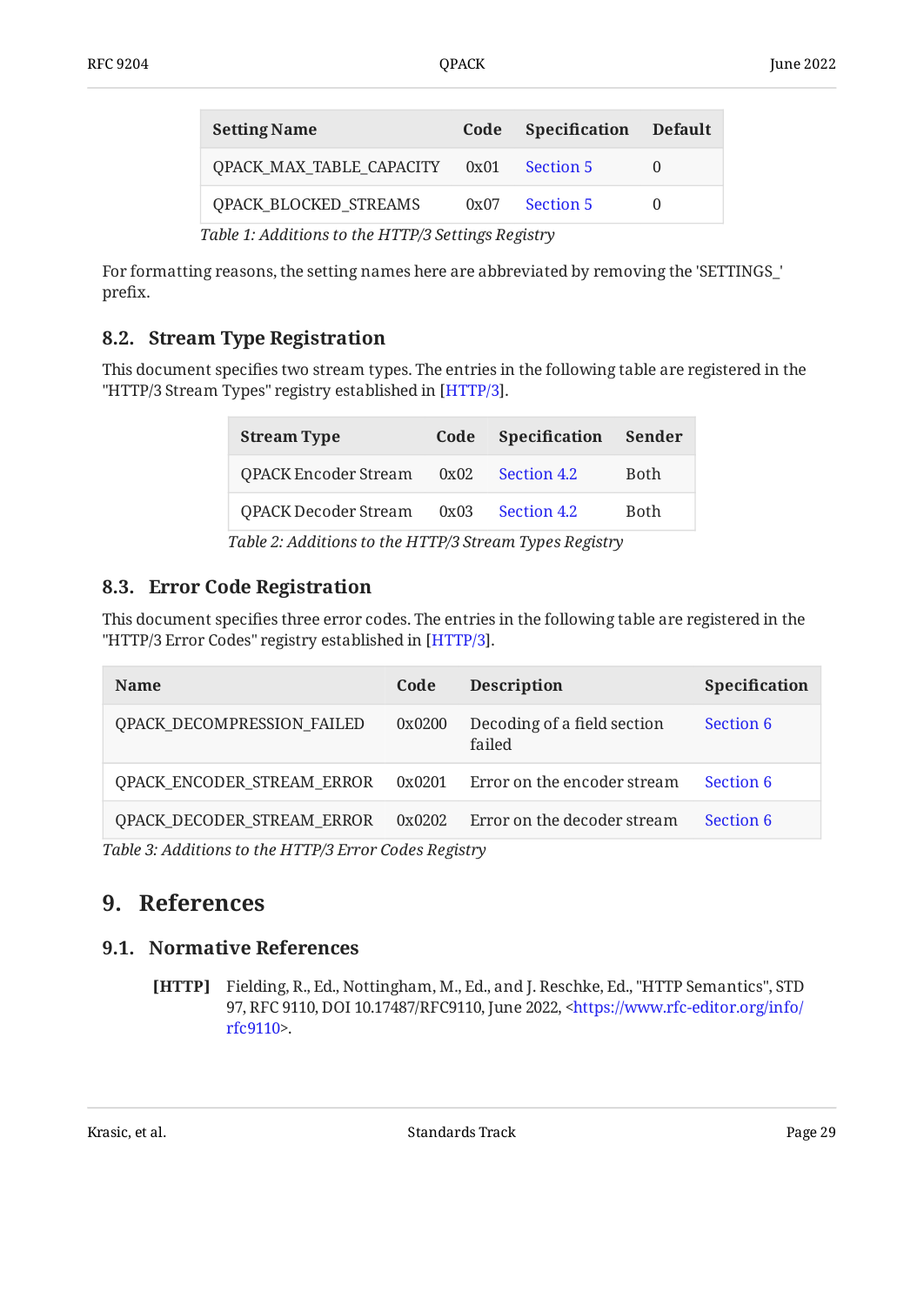- <span id="page-29-5"></span>**[HTTP/3]** Bishop, M., Ed., "HTTP/3", RFC 9114, DOI 10.17487/RFC9114, June 2022, [<https://](https://www.rfc-editor.org/info/rfc9114) . [www.rfc-editor.org/info/rfc9114>](https://www.rfc-editor.org/info/rfc9114)
- <span id="page-29-8"></span><span id="page-29-6"></span><span id="page-29-2"></span>**[QUIC-TRANSPORT]** Iyengar, J., Ed. and M. Thomson, Ed., "QUIC: A UDP-Based Multiplexed and Secure Transport", RFC 9000, DOI 10.17487/RFC9000, May 2021, <[https://www.rfc-](https://www.rfc-editor.org/info/rfc9000). [editor.org/info/rfc9000](https://www.rfc-editor.org/info/rfc9000)>
	- **[RFC2119]** Bradner, S., "Key words for use in RFCs to Indicate Requirement Levels", BCP 14, RFC 2119, DOI 10.17487/RFC2119, March 1997, [<https://www.rfc-editor.org/info/](https://www.rfc-editor.org/info/rfc2119) . [rfc2119](https://www.rfc-editor.org/info/rfc2119)>
	- **[RFC2360]** Scott, G., "Guide for Internet Standards Writers", BCP 22, RFC 2360, DOI 10.17487/ RFC2360, June 1998, <https://www.rfc-editor.org/info/rfc2360>.
	- **[RFC7541]** Peon, R. and H. Ruellan, "HPACK: Header Compression for HTTP/2", RFC 7541, DOI 10.17487/RFC7541, May 2015, <https://www.rfc-editor.org/info/rfc7541>.
	- **[RFC8174]** Leiba, B., "Ambiguity of Uppercase vs Lowercase in RFC 2119 Key Words", BCP 14, RFC 8174, DOI 10.17487/RFC8174, May 2017, <[https://www.rfc-editor.org/info/](https://www.rfc-editor.org/info/rfc8174) . [rfc8174](https://www.rfc-editor.org/info/rfc8174)>

#### <span id="page-29-10"></span><span id="page-29-7"></span><span id="page-29-4"></span><span id="page-29-0"></span>**[9.2. Informative References](#page-29-0)**

- **[CRIME]** Wikipedia, "CRIME", May 2015, [<http://en.wikipedia.org/w/index.php?](http://en.wikipedia.org/w/index.php?title=CRIME&oldid=660948120) . [title=CRIME&oldid=660948120](http://en.wikipedia.org/w/index.php?title=CRIME&oldid=660948120)>
- <span id="page-29-3"></span>**[HTTP/2]** Thomson, M., Ed. and C. Benfield, Ed., "HTTP/2", RFC 9113, DOI 10.17487/RFC9113, June 2022, <https://www.rfc-editor.org/info/rfc9113>.
- <span id="page-29-13"></span>**[PETAL]** Tan, J. and J. Nahata, "PETAL: Preset Encoding Table Information Leakage", April 2013, <http://www.pdl.cmu.edu/PDL-FTP/associated/CMU-PDL-13-106.pdf>.
- <span id="page-29-11"></span>**[RFC1951]** Deutsch, P., "DEFLATE Compressed Data Format Specification version 1.3", RFC 1951, DOI 10.17487/RFC1951, May 1996, <[https://www.rfc-editor.org/info/rfc1951>](https://www.rfc-editor.org/info/rfc1951).
- <span id="page-29-12"></span><span id="page-29-9"></span>**[RFC6454]** Barth, A., "The Web Origin Concept", RFC 6454, DOI 10.17487/RFC6454, December 2011, <[https://www.rfc-editor.org/info/rfc6454>](https://www.rfc-editor.org/info/rfc6454).
	- [TLS] Rescorla, E., "The Transport Layer Security (TLS) Protocol Version 1.3", RFC 8446, DOI 10.17487/RFC8446, August 2018, <https://www.rfc-editor.org/info/rfc8446>.

## <span id="page-29-1"></span>**[Appendix A. Static Table](#page-29-1)**

This table was generated by analyzing actual Internet traffic in 2018 and including the most common header fields, after filtering out some unsupported and non-standard values. Due to this methodology, some of the entries may be inconsistent or appear multiple times with similar but not identical values. The order of the entries is optimized to encode the most common header fields with the smallest number of bytes.

<span id="page-29-14"></span>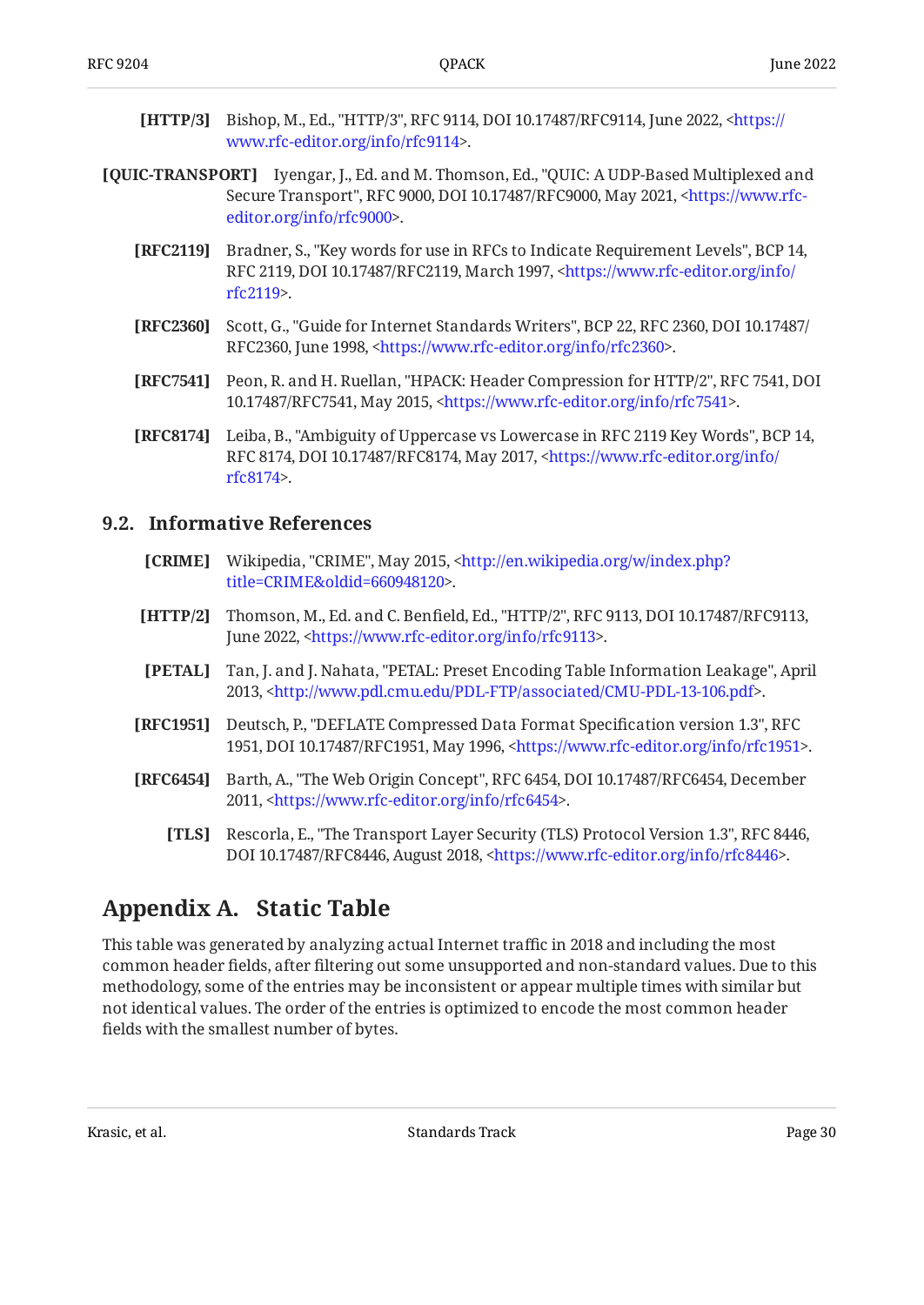<span id="page-30-0"></span>

| <b>Index</b>     | Name                | <b>Value</b>     |
|------------------|---------------------|------------------|
| $\boldsymbol{0}$ | :authority          |                  |
| $\mathbf{1}$     | :path               | /                |
| $\sqrt{2}$       | age                 | $\boldsymbol{0}$ |
| $\mathbf{3}$     | content-disposition |                  |
| $\overline{4}$   | content-length      | $\boldsymbol{0}$ |
| 5                | cookie              |                  |
| $\,6\,$          | date                |                  |
| 7                | etag                |                  |
| $\, 8$           | if-modified-since   |                  |
| $\boldsymbol{9}$ | if-none-match       |                  |
| 10               | last-modified       |                  |
| 11               | link                |                  |
| 12               | location            |                  |
| 13               | referer             |                  |
| 14               | set-cookie          |                  |
| 15               | :method             | CONNECT          |
| 16               | :method             | <b>DELETE</b>    |
| 17               | :method             | GET              |
| $18\,$           | :method             | <b>HEAD</b>      |
| 19               | :method             | <b>OPTIONS</b>   |
| $20\,$           | :method             | <b>POST</b>      |
| $21\,$           | :method             | PUT              |
| $22\,$           | :scheme             | http             |
| 23               | $:$ scheme          | https            |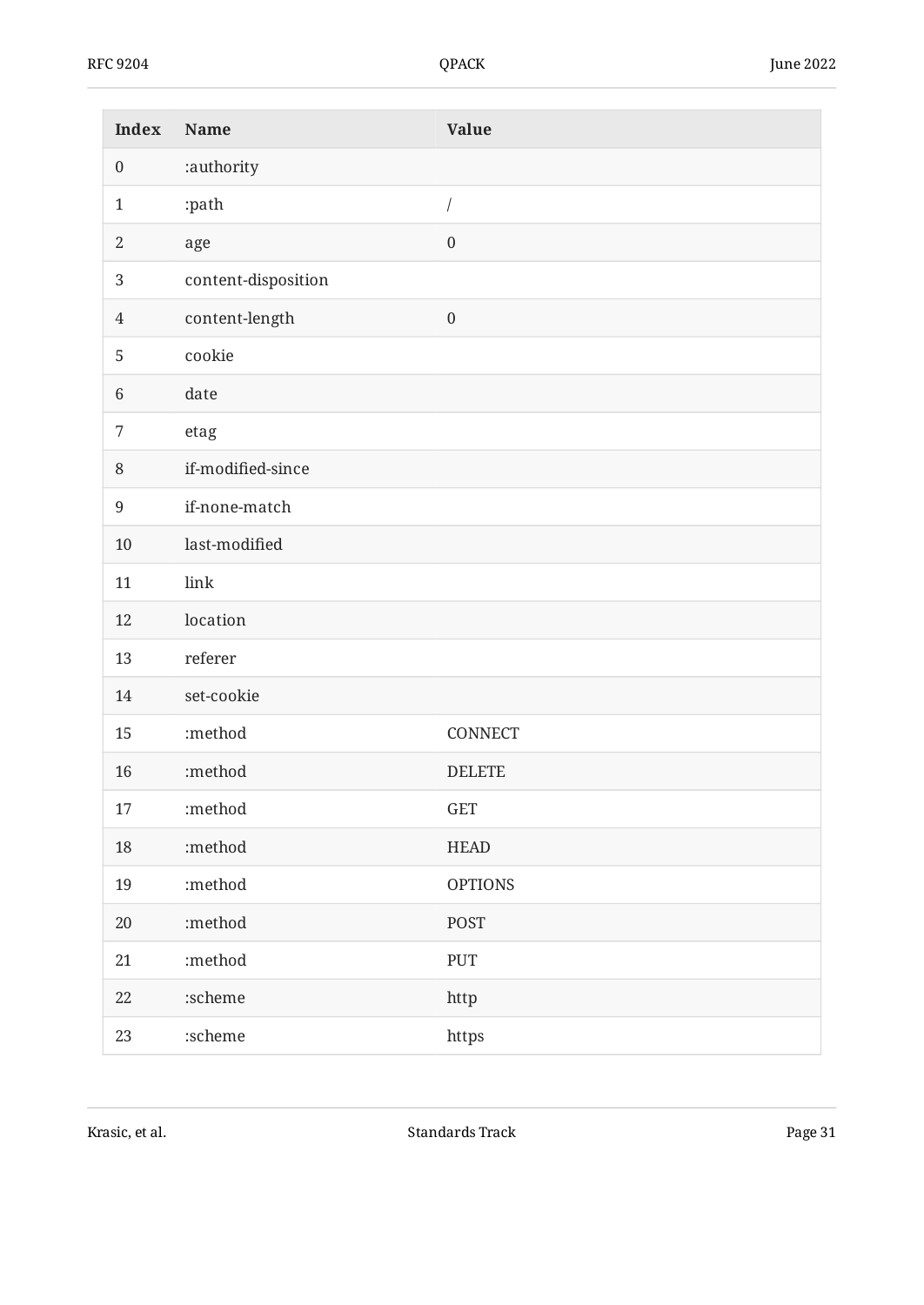| <b>Index</b> | <b>Name</b>                  | <b>Value</b>                      |
|--------------|------------------------------|-----------------------------------|
| 24           | :status                      | 103                               |
| 25           | :status                      | 200                               |
| 26           | :status                      | 304                               |
| 27           | :status                      | 404                               |
| 28           | :status                      | 503                               |
| 29           | accept                       | $*$ /*                            |
| 30           | accept                       | application/dns-message           |
| 31           | accept-encoding              | gzip, deflate, br                 |
| 32           | accept-ranges                | bytes                             |
| 33           | access-control-allow-headers | cache-control                     |
| 34           | access-control-allow-headers | content-type                      |
| 35           | access-control-allow-origin  | $\ast$                            |
| 36           | cache-control                | max-age=0                         |
| 37           | cache-control                | max-age=2592000                   |
| 38           | cache-control                | max-age=604800                    |
| 39           | cache-control                | no-cache                          |
| 40           | cache-control                | no-store                          |
| 41           | cache-control                | public, max-age=31536000          |
| 42           | content-encoding             | br                                |
| 43           | content-encoding             | gzip                              |
| 44           | content-type                 | application/dns-message           |
| 45           | content-type                 | application/javascript            |
| 46           | content-type                 | application/json                  |
| 47           | content-type                 | application/x-www-form-urlencoded |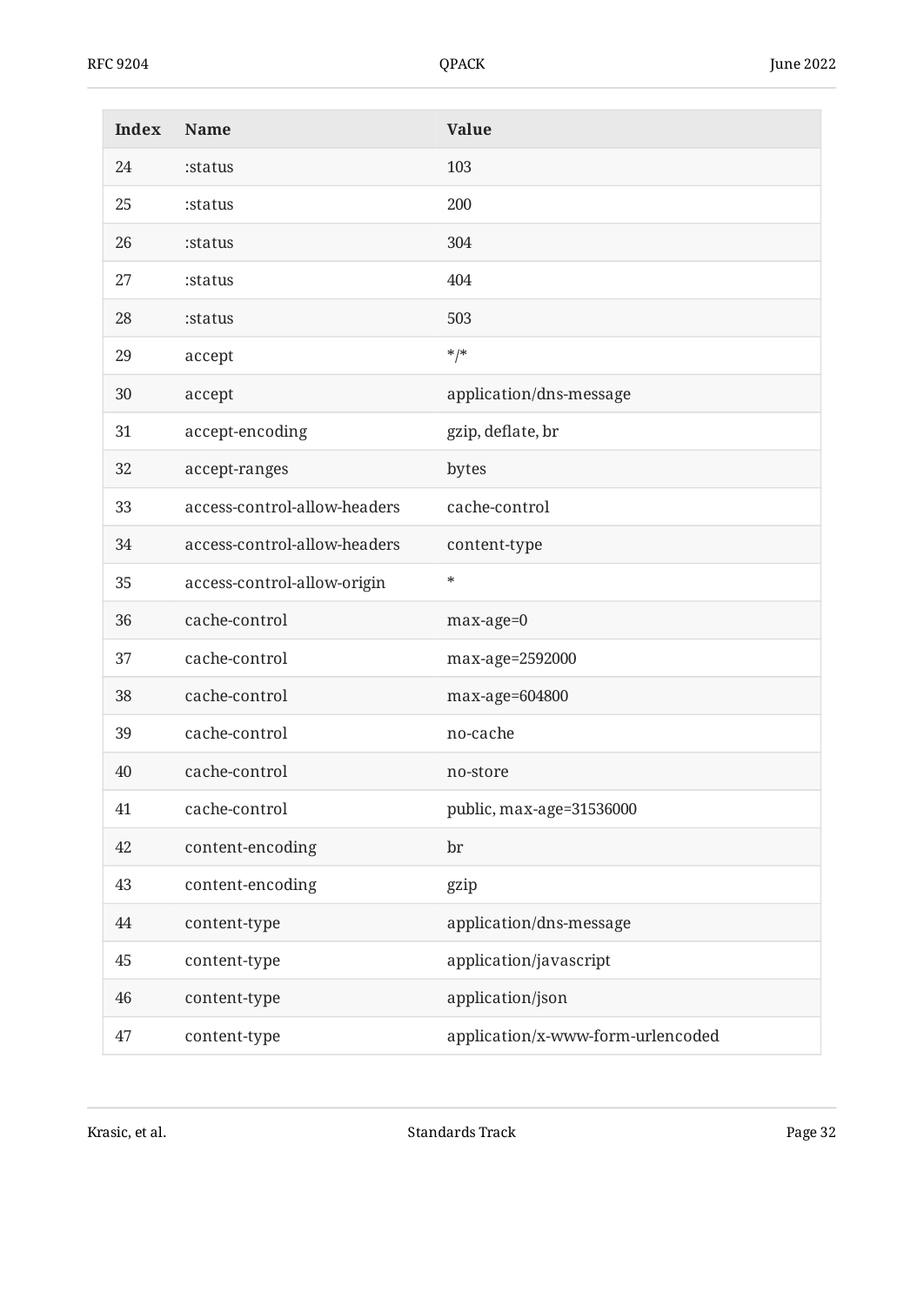| <b>Index</b> | Name                      | <b>Value</b>                                 |
|--------------|---------------------------|----------------------------------------------|
| 48           | content-type              | image/gif                                    |
| 49           | content-type              | image/jpeg                                   |
| 50           | content-type              | image/png                                    |
| 51           | content-type              | text/css                                     |
| 52           | content-type              | text/html; charset=utf-8                     |
| 53           | content-type              | text/plain                                   |
| 54           | content-type              | text/plain;charset=utf-8                     |
| 55           | range                     | bytes=0-                                     |
| 56           | strict-transport-security | max-age=31536000                             |
| 57           | strict-transport-security | max-age=31536000; includesubdomains          |
| 58           | strict-transport-security | max-age=31536000; includesubdomains; preload |
| 59           | vary                      | accept-encoding                              |
| 60           | vary                      | origin                                       |
| 61           | x-content-type-options    | nosniff                                      |
| 62           | x-xss-protection          | 1; mode=block                                |
| 63           | :status                   | 100                                          |
| 64           | :status                   | 204                                          |
| 65           | :status                   | 206                                          |
| 66           | :status                   | 302                                          |
| 67           | :status                   | 400                                          |
| 68           | :status                   | 403                                          |
| 69           | :status                   | 421                                          |
| 70           | :status                   | 425                                          |
| 71           | :status                   | 500                                          |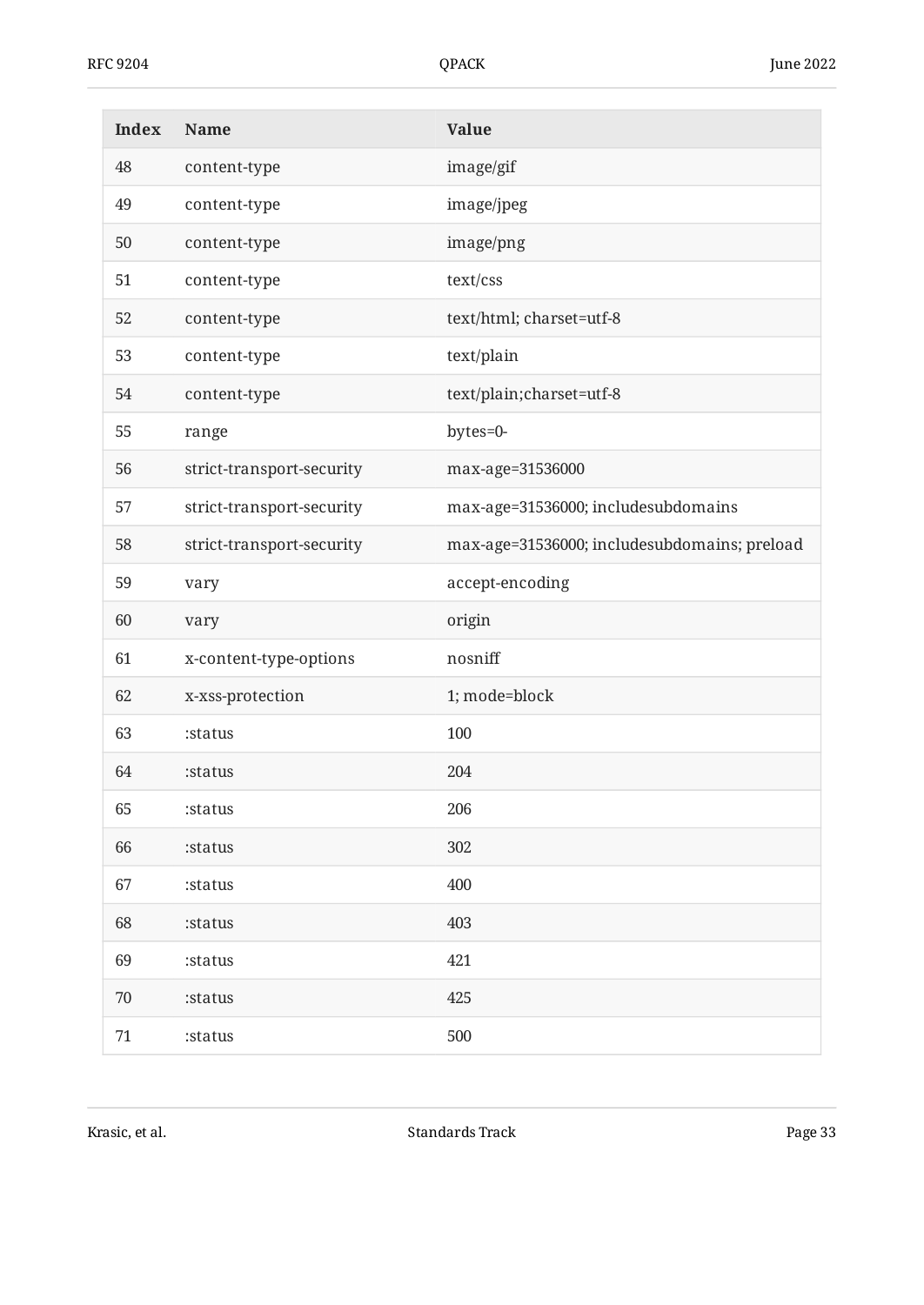| <b>Index</b> | Name                                 | <b>Value</b>                                             |
|--------------|--------------------------------------|----------------------------------------------------------|
| 72           | accept-language                      |                                                          |
| 73           | access-control-allow-<br>credentials | <b>FALSE</b>                                             |
| 74           | access-control-allow-<br>credentials | <b>TRUE</b>                                              |
| 75           | access-control-allow-headers         | $\ast$                                                   |
| 76           | access-control-allow-methods         | get                                                      |
| 77           | access-control-allow-methods         | get, post, options                                       |
| 78           | access-control-allow-methods         | options                                                  |
| 79           | access-control-expose-headers        | content-length                                           |
| 80           | access-control-request-headers       | content-type                                             |
| 81           | access-control-request-method        | get                                                      |
| 82           | access-control-request-method        | post                                                     |
| 83           | alt-svc                              | clear                                                    |
| 84           | authorization                        |                                                          |
| 85           | content-security-policy              | script-src 'none'; object-src 'none'; base-uri<br>'none' |
| 86           | early-data                           | $\mathbf{1}$                                             |
| 87           | expect-ct                            |                                                          |
| 88           | forwarded                            |                                                          |
| 89           | if-range                             |                                                          |
| 90           | origin                               |                                                          |
| 91           | purpose                              | prefetch                                                 |
| 92           | server                               |                                                          |
| 93           | timing-allow-origin                  | $\ast$                                                   |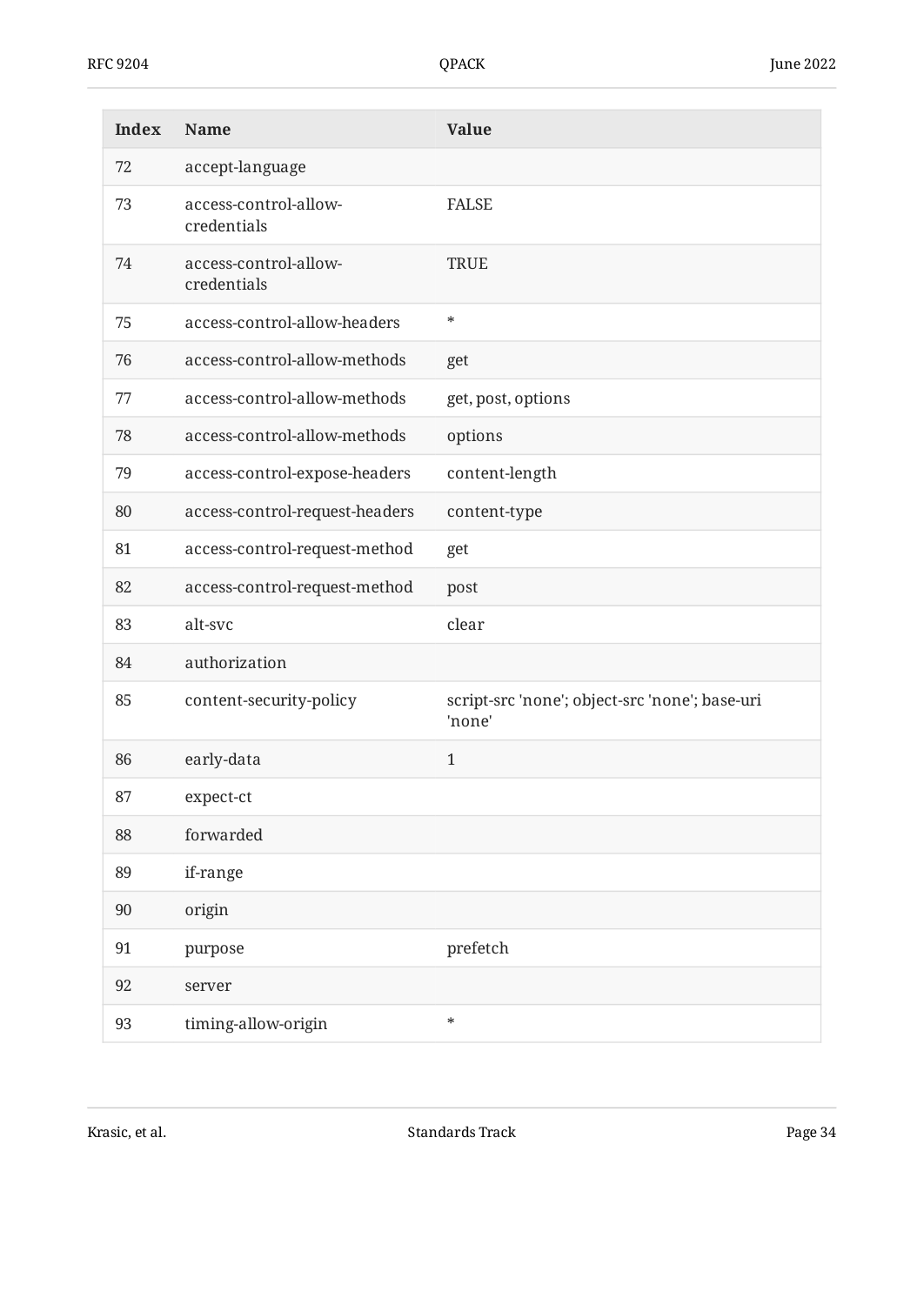| Index | <b>Name</b>               | <b>Value</b> |
|-------|---------------------------|--------------|
| 94    | upgrade-insecure-requests | 1            |
| 95    | user-agent                |              |
| 96    | x-forwarded-for           |              |
| 97    | x-frame-options           | deny         |
| 98    | x-frame-options           | sameorigin   |

*[Table 4:](#page-30-0) [Static Table](#page-29-14)* 

<span id="page-34-0"></span>Any line breaks that appear within field names or values are due to formatting.

## **[Appendix B. Encoding and Decoding Examples](#page-34-0)**

The following examples represent a series of exchanges between an encoder and a decoder. The exchanges are designed to exercise most QPACK instructions and highlight potentially common patterns and their impact on dynamic table state. The encoder sends three encoded field sections containing one field line each, as well as two speculative inserts that are not referenced.

The state of the encoder's dynamic table is shown, along with its current size. Each entry is shown with the Absolute Index of the entry (Abs), the current number of outstanding encoded field sections with references to that entry (Ref), along with the name and value. Entries above the 'acknowledged' line have been acknowledged by the decoder.

## <span id="page-34-1"></span>**[B.1. Literal Field Line with Name Reference](#page-34-1)**

The encoder sends an encoded field section containing a literal representation of a field with a static name reference.

```
Data | Interpretation
                           | Encoder's Dynamic Table
Stream: 0
0000 | Required Insert Count = 0, Base = 0
510b 2f69 6e64 6578 | Literal Field Line with Name Reference
                     Static Table, Index=1
                      | (:path=/index.html)
                            Abs Ref Name Value
                            ^-- acknowledged --^
                            Size=0
```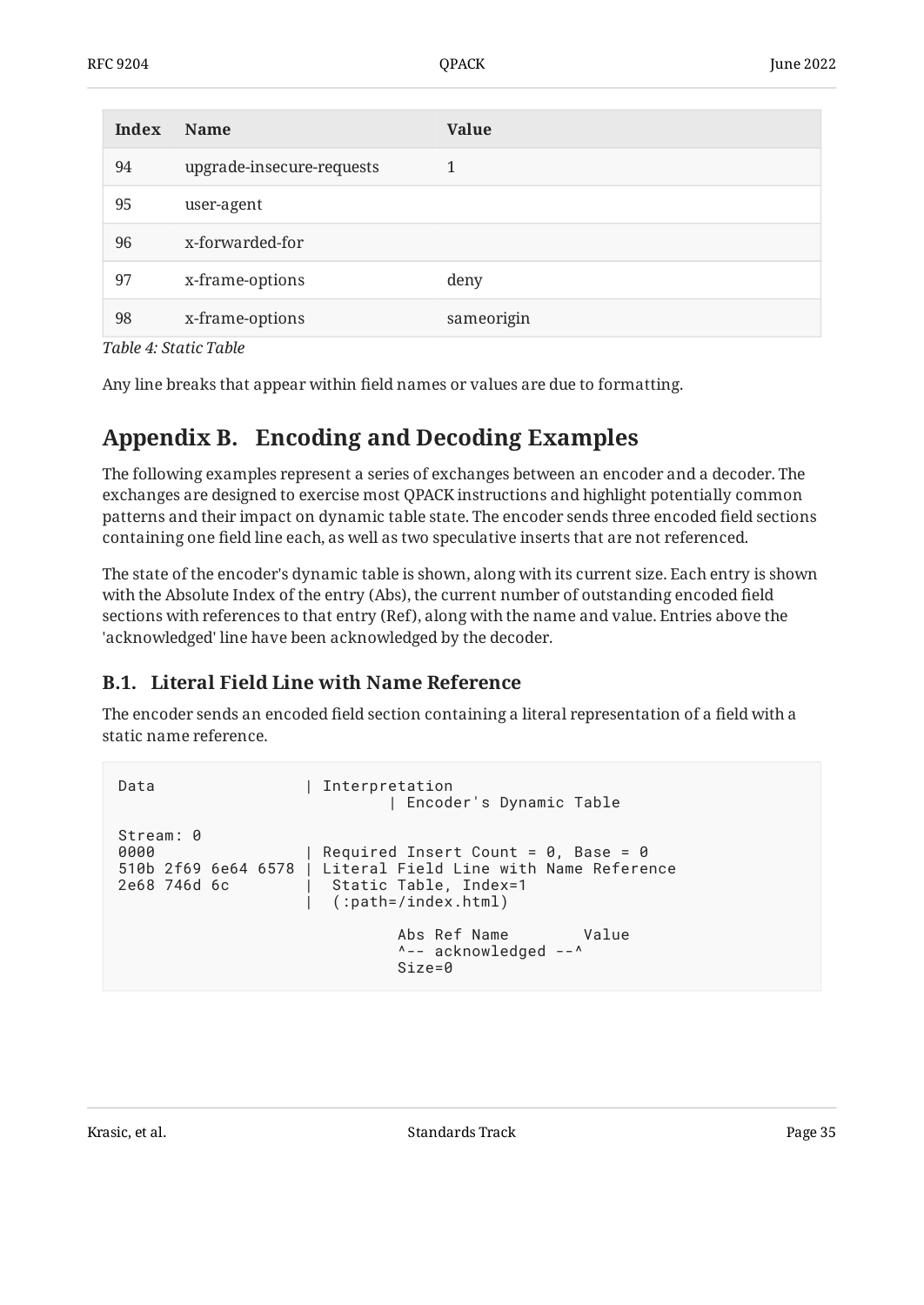### <span id="page-35-0"></span>**[B.2. Dynamic Table](#page-35-0)**

The encoder sets the dynamic table capacity, inserts a header with a dynamic name reference, then sends a potentially blocking, encoded field section referencing this new entry. The decoder acknowledges processing the encoded field section, which implicitly acknowledges all dynamic table insertions up to the Required Insert Count.

```
Stream: Encoder
3fbd01 | Set Dynamic Table Capacity=220
                   Insert With Name Reference
616d 706c 652e 636f | Static Table, Index=0
6d | (:authority=www.example.com)
                   Insert With Name Reference
652f 7061 7468 | Static Table, Index=1
                     | (:path=/sample/path)
                           Abs Ref Name Value
                           ^-- acknowledged --^
                            0 0 :authority www.example.com
                            1 0 :path /sample/path
                           Size=106
Stream: 4
0381 | Required Insert Count = 2, Base = 0
10 | Indexed Field Line With Post-Base Index
                   Absolute Index = Base(0) + Index(0) = 0
                     | (:authority=www.example.com)
11 Indexed Field Line With Post-Base Index
                    Absolute Index = Base(0) + Index(1) = 1 | (:path=/sample/path)
                           Abs Ref Name Value
                           ^-- acknowledged --^
                            0 1 :authority www.example.com
                            1 1 :path /sample/path
                           Size=106
Stream: Decoder
84 | Section Acknowledgment (stream=4)
                           Abs Ref Name Value
                            0 0 :authority www.example.com
                            1 0 :path /sample/path
                           ^-- acknowledged --^
                           Size=106
```
### <span id="page-35-1"></span>**[B.3. Speculative Insert](#page-35-1)**

The encoder inserts a header into the dynamic table with a literal name. The decoder acknowledges receipt of the entry. The encoder does not send any encoded field sections.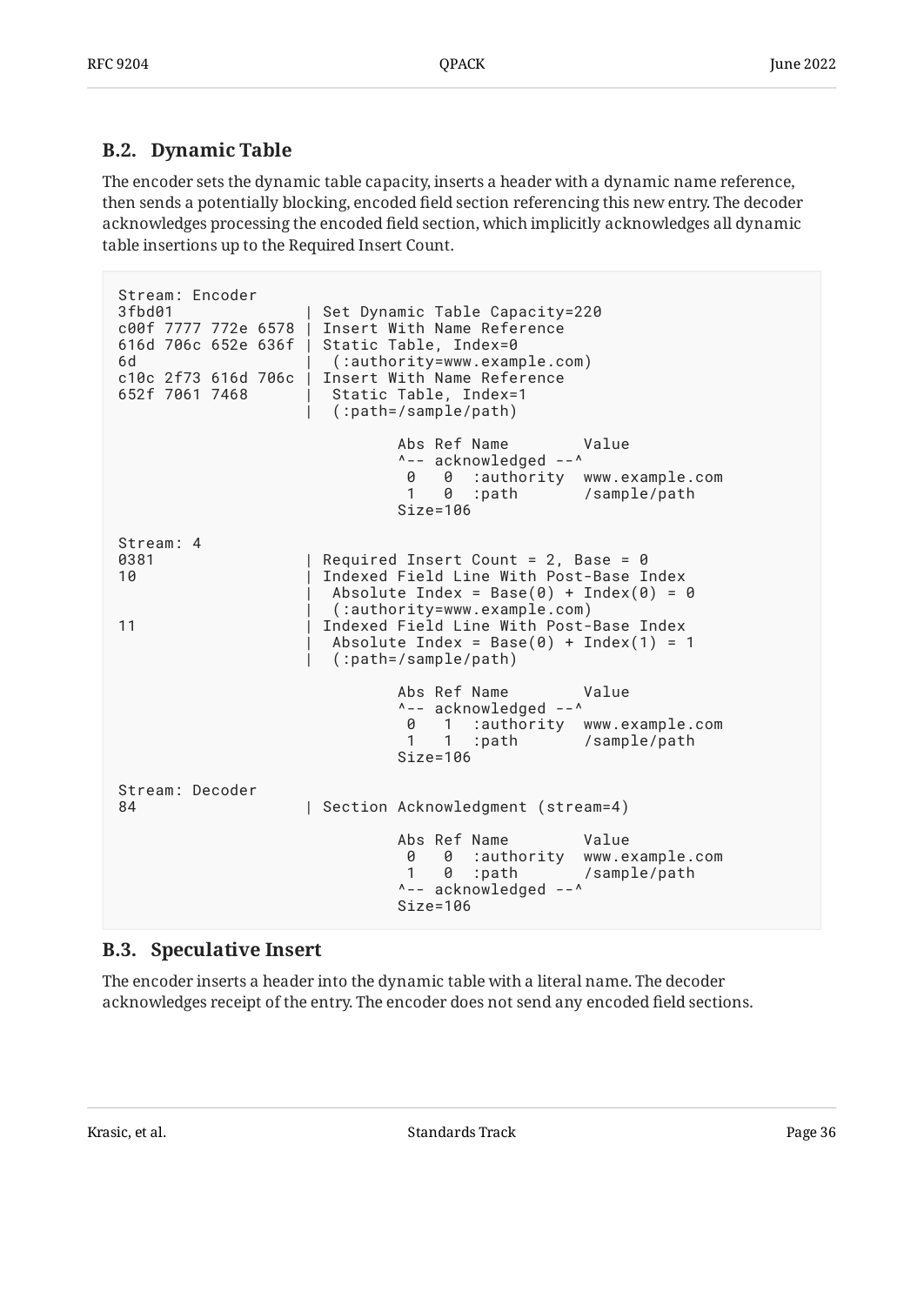```
Stream: Encoder
4a63 7573 746f 6d2d | Insert With Literal Name
6b65 790c 6375 7374 | (custom-key=custom-value)
6f6d 2d76 616c 7565 |
                        Abs Ref Name Value
                       0 0 :authority www.example.com<br>1 0 :path /sample/path
 1 0 :path /sample/path
 ^-- acknowledged --^
                        2 0 custom-key custom-value
                        Size=160
Stream: Decoder
01 | Insert Count Increment (1)
                        Abs Ref Name Value
 0 0 :authority www.example.com
 1 0 :path /sample/path
                        2 0 custom-key custom-value
                        ^-- acknowledged --^
                        Size=160
```
### <span id="page-36-0"></span>**[B.4. Duplicate Instruction, Stream Cancellation](#page-36-0)**

The encoder duplicates an existing entry in the dynamic table, then sends an encoded field section referencing the dynamic table entries including the duplicated entry. The packet containing the encoder stream data is delayed. Before the packet arrives, the decoder cancels the stream and notifies the encoder that the encoded field section was not processed.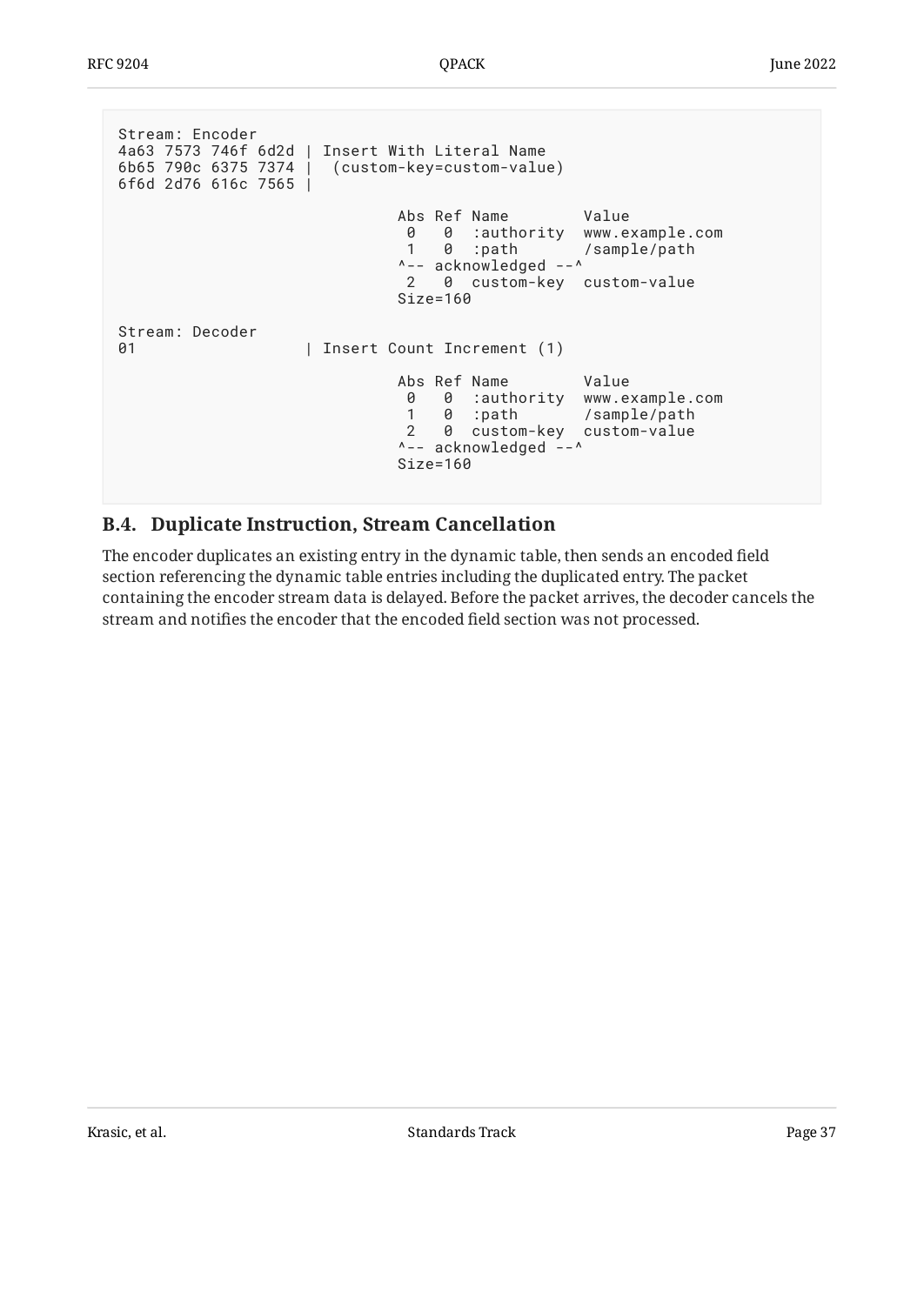| Stream: Encoder<br>02 | Duplicate (Relative Index = $2$ )<br>Absolute Index =<br>Insert Count(3) - Index(2) - $1 = 0$                                                                                                                         |
|-----------------------|-----------------------------------------------------------------------------------------------------------------------------------------------------------------------------------------------------------------------|
|                       | Abs Ref Name<br>Value<br>0 0 :authority www.example.com<br>1 0 :path /sample/path<br>$2 \theta$<br>custom-key custom-value<br>^-- acknowledged --^<br>3 0 :authority www.example.com<br>$Size = 217$                  |
| Stream: 8             |                                                                                                                                                                                                                       |
| 0500<br>80            | Required Insert Count = $4$ , Base = $4$<br>Indexed Field Line, Dynamic Table<br>Absolute Index = Base(4) - Index(0) - 1 = 3<br>(:authority=www.example.com)                                                          |
| c <sub>1</sub>        | Indexed Field Line, Static Table Index = 1                                                                                                                                                                            |
| 81                    | $(:path=/)$<br>Indexed Field Line, Dynamic Table<br>Absolute Index = Base(4) - Index(1) - 1 = 2<br>(custom-key=custom-value)                                                                                          |
|                       | Abs Ref Name<br>Value<br>0 0 :authority www.example.com<br>1 0 :path /sample/path<br>custom-key custom-value<br>$2 \quad 1$<br>^-- acknowledged --^<br>3 1 :authority www.example.com<br>$Size = 217$                 |
| Stream: Decoder<br>48 | Stream Cancellation (Stream=8)                                                                                                                                                                                        |
|                       | Abs Ref Name<br>Value<br>0 0 :authority www.example.com<br>1 0 :path /sample/path<br>$\overline{2}$<br>custom-key custom-value<br>- 0<br>^-- acknowledged --^<br>3<br>:authority www.example.com<br>0<br>$Size = 217$ |

## <span id="page-37-0"></span>**[B.5. Dynamic Table Insert, Eviction](#page-37-0)**

The encoder inserts another header into the dynamic table, which evicts the oldest entry. The encoder does not send any encoded field sections.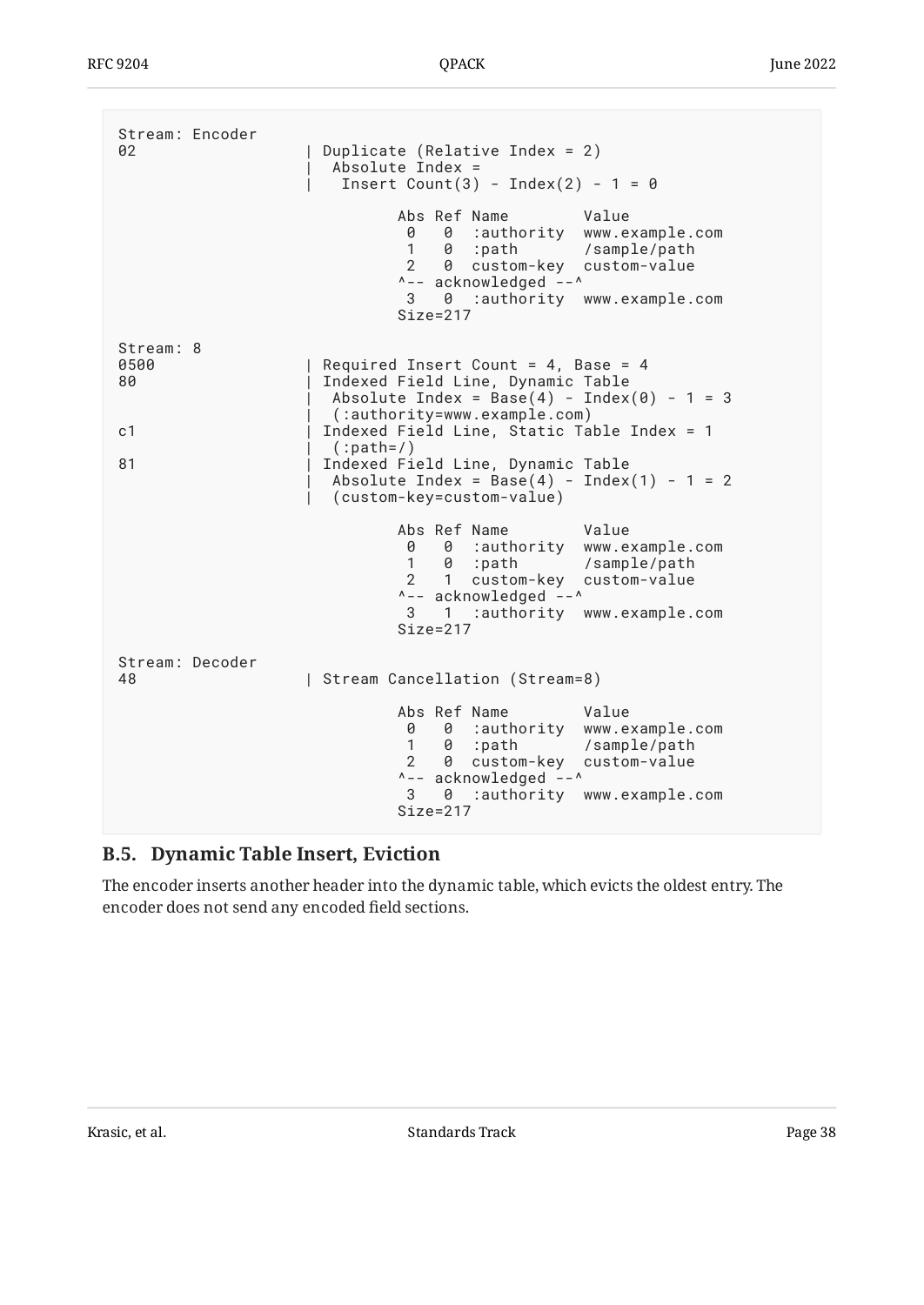```
Stream: Encoder
810d 6375 7374 6f6d | Insert With Name Reference
2d76 616c 7565 32 | Dynamic Table, Relative Index = 1
                      Absolute Index =
                       Insert Count(4) - Index(1) - 1 = 2
                       | (custom-key=custom-value2)
                              Abs Ref Name Value
                              1 0 :path /sample/path
                              2 0 custom-key custom-value
                              ^-- acknowledged --^
                              3 0 :authority www.example.com
                              4 0 custom-key custom-value2
                              Size=215
```
## <span id="page-38-0"></span>**[Appendix C. Sample Single-Pass Encoding Algorithm](#page-38-0)**

Pseudocode for single-pass encoding, excluding handling of duplicates, non-blocking mode, available encoder stream flow control and reference tracking.

```
# Helper functions:
# ====
# Encode an integer with the specified prefix and length
encodeInteger(buffer, prefix, value, prefixLength)
# Encode a dynamic table insert instruction with optional static
# or dynamic name index (but not both)
encodeInsert(buffer, staticNameIndex, dynamicNameIndex, fieldLine)
# Encode a static index reference
encodeStaticIndexReference(buffer, staticIndex)
# Encode a dynamic index reference relative to Base
encodeDynamicIndexReference(buffer, dynamicIndex, base)
# Encode a literal with an optional static name index
encodeLiteral(buffer, staticNameIndex, fieldLine)
# Encode a literal with a dynamic name index relative to Base
encodeDynamicLiteral(buffer, dynamicNameIndex, base, fieldLine)
# Encoding Algorithm
# ====
base = dynamicTable.getInsertCount()
requiredInsertCount = <math>\theta</math>for line in fieldLines:
   staticIndex = staticTable.findIndex(line)
   if staticIndex is not None:
     encodeStaticIndexReference(streamBuffer, staticIndex)
     continue
   dynamicIndex = dynamicTable.findIndex(line)
   if dynamicIndex is None:
     # No matching entry. Either insert+index or encode literal
     staticNameIndex = staticTable.findName(line.name)
```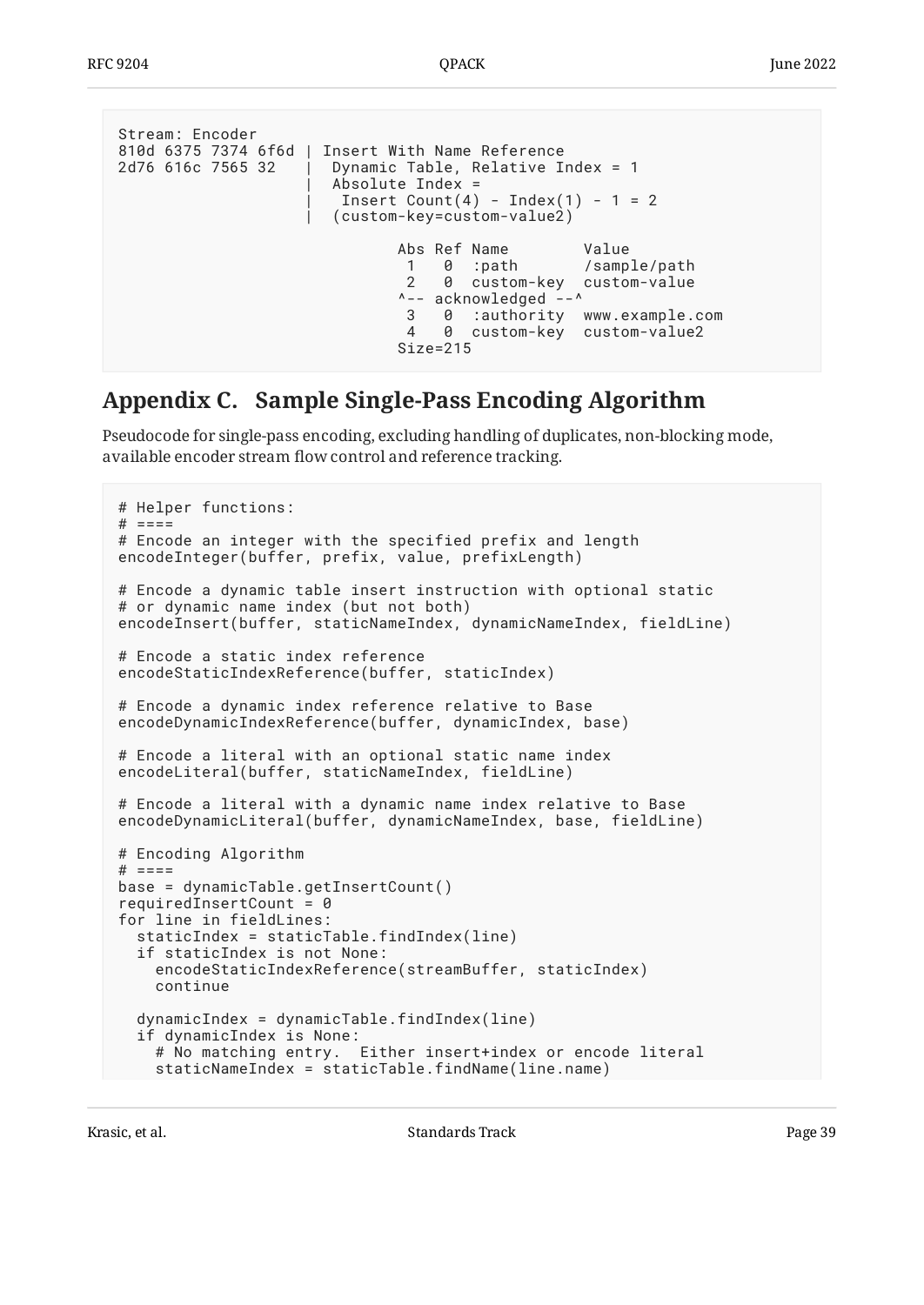```
 if staticNameIndex is None:
        dynamicNameIndex = dynamicTable.findName(line.name)
     if shouldIndex(line) and dynamicTable.canIndex(line):
       encodeInsert(encoderBuffer, staticNameIndex,
                     dynamicNameIndex, line)
       dynamicIndex = dynamicTable.add(line)
   if dynamicIndex is None:
     # Could not index it, literal
     if dynamicNameIndex is not None:
       # Encode literal with dynamic name, possibly above Base
       encodeDynamicLiteral(streamBuffer, dynamicNameIndex,
                             base, line)
       requiredInsertCount = max(requiredInsertCount,
                                  dynamicNameIndex)
     else:
       # Encodes a literal with a static name or literal name
       encodeLiteral(streamBuffer, staticNameIndex, line)
   else:
     # Dynamic index reference
     assert(dynamicIndex is not None)
     requiredInsertCount = max(requiredInsertCount, dynamicIndex)
     # Encode dynamicIndex, possibly above Base
     encodeDynamicIndexReference(streamBuffer, dynamicIndex, base)
# encode the prefix
if requiredInsertCount == 0:
   encodeInteger(prefixBuffer, 0x00, 0, 8)
   encodeInteger(prefixBuffer, 0x00, 0, 7)
else:
   wireRIC = (
     requiredInsertCount
     % (2 * getMaxEntries(maxTableCapacity))
   ) + 1;
   encodeInteger(prefixBuffer, 0x00, wireRIC, 8)
   if base >= requiredInsertCount:
     encodeInteger(prefixBuffer, 0x00,
                    base - requiredInsertCount, 7)
   else:
     encodeInteger(prefixBuffer, 0x80,
                    requiredInsertCount - base - 1, 7)
return encoderBuffer, prefixBuffer + streamBuffer
```
## <span id="page-39-0"></span>**[Acknowledgments](#page-39-0)**

The IETF QUIC Working Group received an enormous amount of support from many people.

The compression design team did substantial work exploring the problem space and influencing the initial draft version of this document. The contributions of design team members Roberto Peon, Martin Thomson, and Dmitri Tikhonov are gratefully acknowledged.